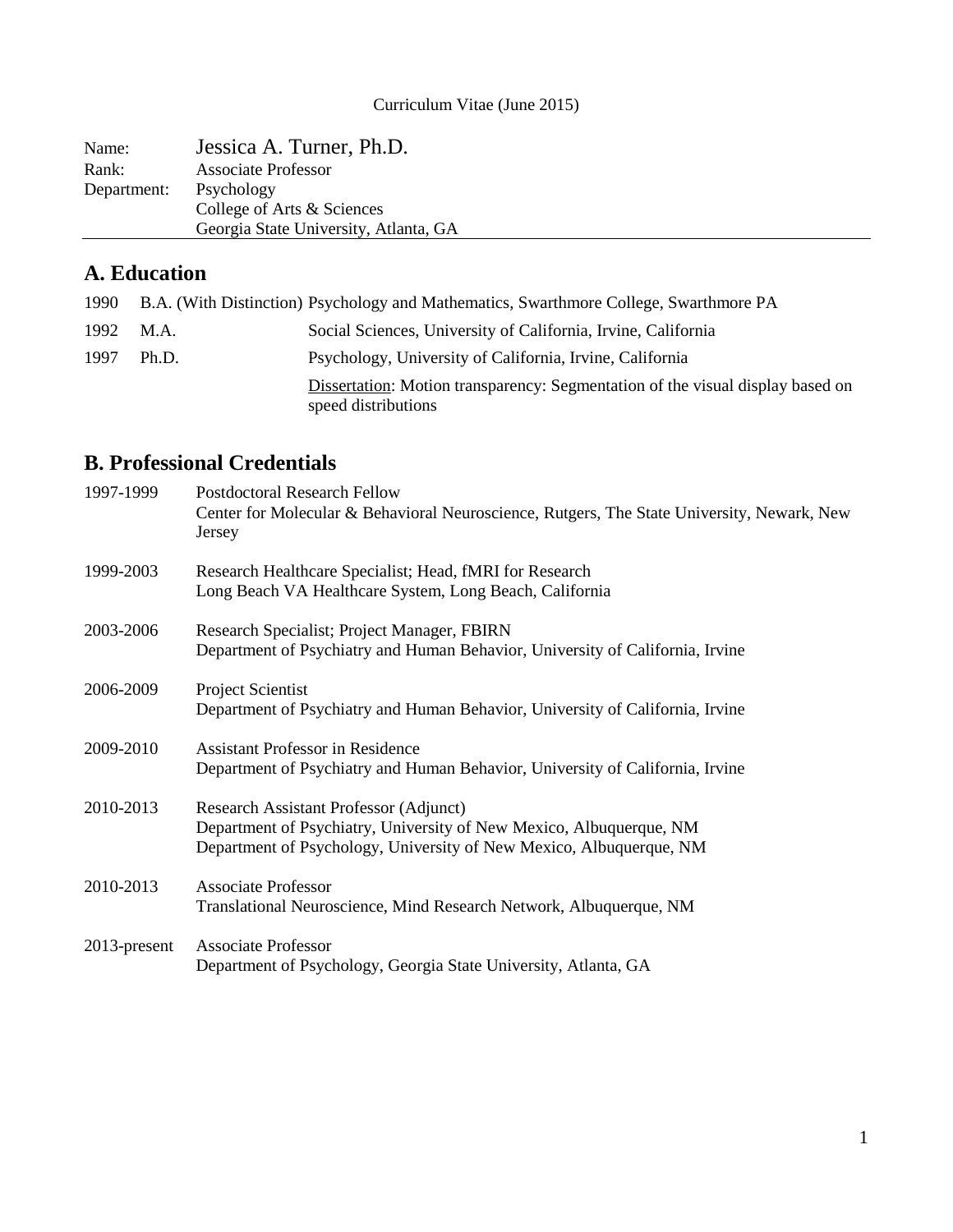# **C. Scholarship and Professional Development**

# **C1. Grants**

| 2012-2015  | <b>Contact Principal Investigator</b><br>BrainMap Tracker: Automated Annotation of Brain Mapping Experiments<br>NIMH (NIH), 1R56MH097870-01.                                   |
|------------|--------------------------------------------------------------------------------------------------------------------------------------------------------------------------------|
| 2012-2017  | co-Principal Investigator<br>Mining the Genomewide Scan: Genetic Profiles of Structural Loss in Schizophrenia<br>NIMH (NIH), 1R01MH094524-01A1.                                |
| 2013-2016  | co-Principal Investigator<br>Imaging and Genetics in Huntington's Disease<br>NINDS (NIH) 5U01NS082074-02.                                                                      |
| 2014-2016  | Principal Investigator of GSU subcontract (Jane Paulsen, PI)<br>PREDICT-HD fMRI/ICA Analysis Project (ancillary project)<br>NINDS (NIH)                                        |
| 2012-2016  | co-Principal Investigator<br>SchizConnect: Large-Scale Schizophrenia Neuroimaging Data Mediation and Federation<br>NIMH (NIH), 1U01MH097435-01A1                               |
| 2014-2018. | Principal Investigator of GSU subcontract<br>Social Processes Initiative in Neurobiology of the Schizophrenia(s) (SPINS)<br>NIMH, NIH.                                         |
| 2011-2013  | Principal Investigator of site subcontract (J. Bustillo, Principal Investigator)<br>HSC-15790: Prediction of Antipsychotic Response (CTSC Affiliate application)<br>NIH, NCRR. |
| 2009-2014  | Principal Investigator of site subcontract (C. Kesselman, PI)<br><b>Biomedical Informatics Research Network Coordinating Center</b><br>NCRR (NIH), 3U24RR025736-01S1           |
| 2009-2013  | co-Principal Investigator<br>Development of a Cognitive Paradigm Ontology: BrainMap and BIRN Integration<br>NIMH (NIH), 1R01MH084812-01A1.                                     |
| 2003-2012  | Project Manager & Site PI (S. Potkin, PI)<br><b>Functional Imaging Biomedical Informatics Research Network (FBIRN)</b><br><b>NCRR (NIH) U24 RR021992</b>                       |
| 2008-2010  | Principal Investigator of site subcontract (D. Rubin, PI)<br>RSNA-NIBIB Radlex Ontology Project<br>NHLBI (NIH), NHLBI-PB-BB-2008-158-RCO.                                      |
| 2008-2009  | Principal Investigator<br><b>International Imaging Genetics Conference</b><br>NIMH (NIH) 1R13MH083464-01                                                                       |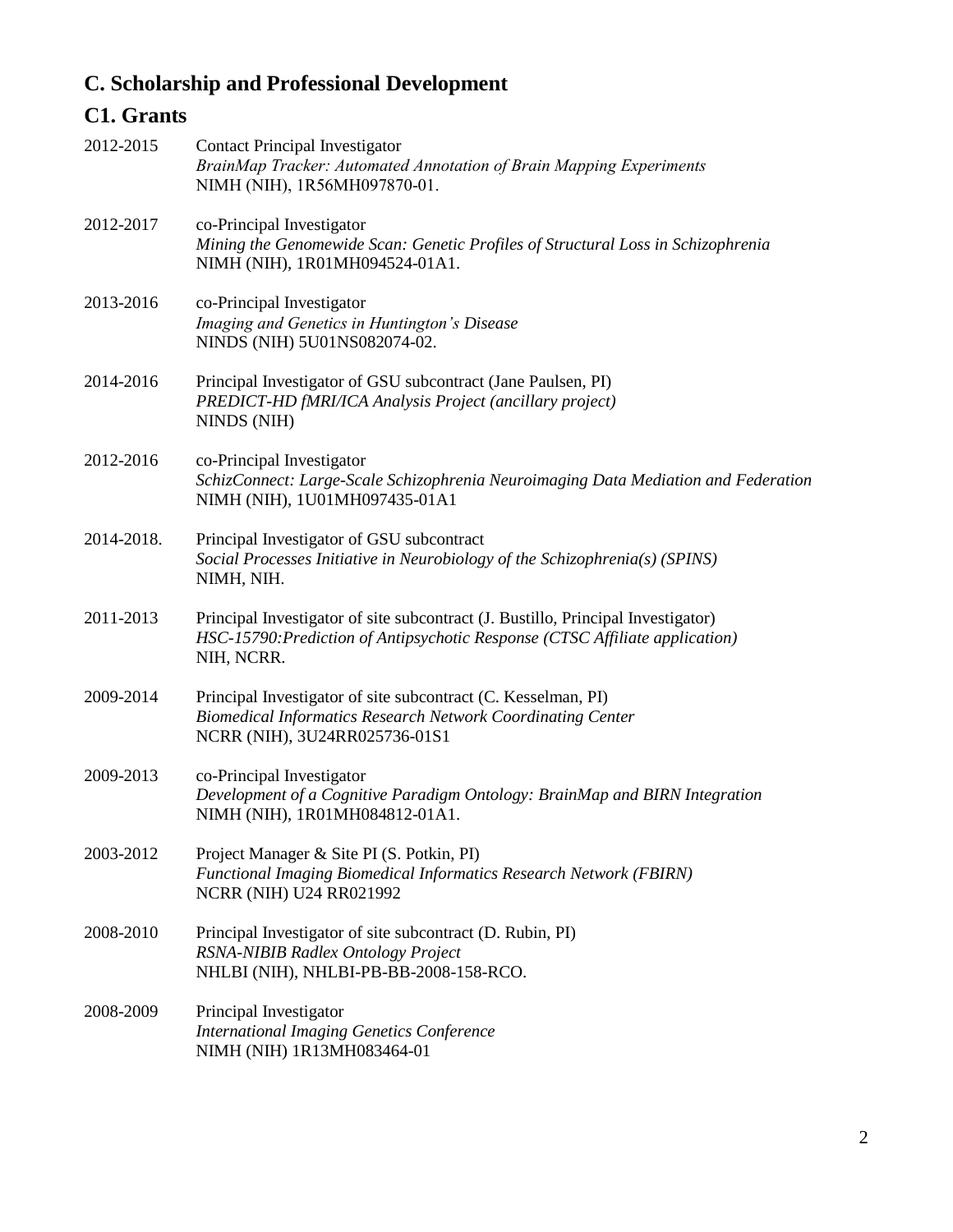# **C2. Publications**

# **Peer reviewed journal articles**

*Note: Graduate student co-authors' names are italicized. Postdoctoral fellows are underlined. Undergraduate co*authors are double-lined.

*Items denoted with a \*\* are those in which the first two authors shared primary responsibility for the manuscript.* 

- 1. **Turner**, J., Braustein, M.L., and Andersen, G.J. (1995). *Detection of surfaces in structure from motion.* J Exp Psychol Hum Percept Perform. 21(4): 809-21.
- 2. **Turner**, J. and Braunstein, M.L. (1995). *Size constancy in structure from motion.* Perception. 24(10): 1155-64.
- 3. **Turner**, J., Braunstein, M.L., and Andersen, G.J. (1997). *The relationship between binocular disparity and motion parallax in surface detection.* Perception and Psychophysics. 59(3): 370-80.
- 4. Domini, F., Caudek, C., **Turner**, J., and Favretto, A. (1998). *Discriminating constant from variable angular velocities in structure from motion.* Perception and Psychophysics. 60(5): 747-60.
- 5. **Turner**, J.A., Lee, J.S., Martinez, O., Medlin, A.L., Schandler, S.L., and Cohen, M.J. (2001). *Somatotopy of the motor cortex after long-term spinal cord injury or amputation.* IEEE Trans Neural Syst Rehabil Eng. 9(2): 154-60.
- 6. Siegel, R.M., Raffi, M., Phinney, R.E., **Turner**, J.A., and Jando, G. (2003). *Functional architecture of eye position gain fields in visual association cortex of behaving monkey.* Journal of Neurophysiology. 90(2): 1279-1294.
- 7. **Turner**, J.A., *Anderson*, K.C., and Siegel, R.M. (2003). *Cell responsiveness in macaque superior temporal polysensory area, measured by temporal discriminants.* Neural Computation. 15: 2067-2090.
- 8. **Turner**, J.A., Lee, J.S., Schandler, S.L., and Cohen, M.J. (2003). *An fMRI investigation of hand representation in paraplegic humans.* Neurorehabil Neural Repair. 17(1): 37-47.
- 9. Cahill, L., *Uncapher*, M., *Kilpatrick*, L., Alkire, M., and **Turner**, J. (2004). *Sex-Related Hemispheric Lateralization of Amygdala Function in Emotionally-Influenced Memory: An fMRI Investigation.* Learning and Memory. 11(3): 261-266.
- 10. Fallon, J.H., Keator, D.B., Mbogori, J., **Turner**, J., and Potkin, S.G. (2004). *Hostility differentiates the brain metabolic effects of nicotine.* Brain Res Cogn Brain Res. 18(2): 142-8.
- 11. Lacourse, M.G., **Turner**, J.A., *Randolph-Orr,* E.R., Schandler, S.P., and Cohen, M.J. (2004). *Cerebral and cerebellar sensorimotor plasticity following motor imagery-based mental practice of a sequential movement.* Journal of Rehabilitation Research & Development. 41(4): 505-524.
- 12. *Kim*, S., Smyth, P., Stern, H., **Turner**, J., and BIRN, F. (2005). *Parametric response surface models for analysis of multi-site fMRI data.* Proceedings of the 8th International Conference on Medical Image Computing and Computer Assisted Intervention (MICCAI). 3749: 352-359.
- 13. Lee, H., **Turner**, J., Potkin, S., and BIRN, F. (2005). *Calibration Method of Functional Magnetic Resonance Images.* Proceedings of the 2005 International Conference Imaging Science, Systems, and Technology: Computer Graphics (CISST'05): 13-19.
- 14. **Turner**, J.A., Smyth, P., Macciardi, F., Fallon, J.H., Kennedy, J.L., and Potkin, S.G. (2006). *Imaging phenotypes and genotypes in schizophrenia.* Neuroinformatics. 4(1): 21-49.
- 15. **Turner**, J.A., Potkin, S.G., Brown, G.G., Keator, D.B., McCarthy, G., and Glover, G.H. (2007). *Neuroimaging for the diagnosis and study of mental disorders.* IEEE Signal Processing Magazine. 24(4): 112-117.
- 16. Bug, W.J., Ascoli, G.A., Grethe, J.S., Gupta, A., Fennema-Notestine, C., Laird, A.R., Larson, S.D., Rubin, D., Shepherd, G.M., **Turner**, J.A., and Martone, M.E. (2008). *The NIFSTD and BIRNLex vocabularies: building comprehensive ontologies for neuroscience.* Neuroinformatics. 6(3): 175-94.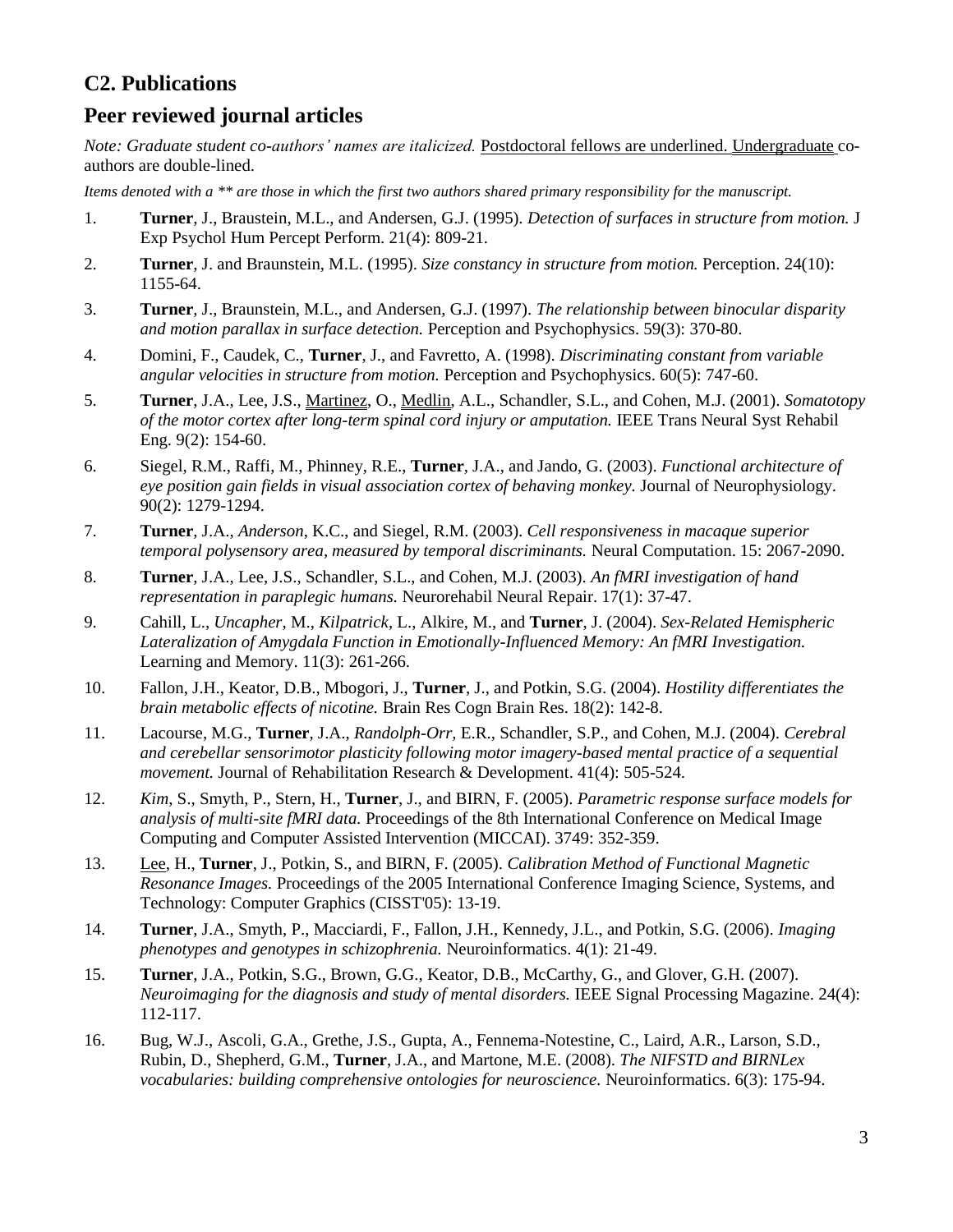- 17. Friedman, L., Stern, H., Brown, G.G., Mathalon, D., **Turner**, J.A., Glover, G.H., Gollub, R.L., Lauriello, J., Lim, K.O., Cannon, T., Greve, D.N., Bockholt, H.J., Belger, A., Mueller, B., Doty, M.J., He, J., Wells, W., Smyth, P.J., Pieper, S., Kim, S., Kubicki, M., Morris, S., Vangel, M., and Potkin, S.G. (2008). *Test-Retest and Between-Site Reliability in a Multicenter fMRI Study.* Human Brain Mapping. 29(8): 958-72.
- 18. Friedman, L., **Turner**, J.A., Stern, H., Mathalon, D.H., Trondsen, L.C., and Potkin, S.G. (2008). *Chronic smoking and the BOLD response to a visual activation task and a breath hold task in patients with schizophrenia and healthy controls.* NeuroImage. 40(3): 1181-94.
- 19. *Tura*, E., **Turner**, J.A., Fallon, J.H., Kennedy, J.L., and Potkin, S.G. (2008). *Multivariate analyses suggest genetic impacts on neurocircuitry in schizophrenia.* Neuroreport. 19(6): 603-7.
- 20. Brown, G.G., McCarthy, G., Bischoff-Grethe, A., Ozyurt, B., Greve, D., Potkin, S.G., **Turner**, J.A., Notestine, R., Calhoun, V.D., Ford, J.M., Mathalon, D., Manoach, D.S., Gadde, S., Glover, G.H., Wible, C.G., Belger, A., Gollub, R.L., Lauriello, J., O'Leary, D., and Lim, K.O. (2009). *Brain-performance correlates of working memory retrieval in schizophrenia: a cognitive modeling approach.* Schizophr Bull. 35(1): 32-46.
- 21. Ford, J.M., Roach, B.J., Jorgensen, K.W., **Turner**, J.A., Brown, G.G., Notestine, R., Bischoff-Grethe, A., Greve, D., Wible, C., Lauriello, J., Belger, A., Mueller, B.A., Calhoun, V., Preda, A., Keator, D., O'Leary, D.S., Lim, K.O., Glover, G., Potkin, S.G., Fbirn, and Mathalon, D.H. (2009). *Tuning in to the voices: a multisite FMRI study of auditory hallucinations.* Schizophr Bull. 35(1): 58-66.
- 22. Kim, D.I., Mathalon, D.H., Ford, J.M., Mannell, M., **Turner**, J.A., Brown, G.G., Belger, A., Gollub, R., Lauriello, J., Wible, C., O'Leary, D., Lim, K., Toga, A., Potkin, S.G., Birn, F., and Calhoun, V.D. (2009). *Auditory oddball deficits in schizophrenia: an independent component analysis of the fMRI multisite function BIRN study.* Schizophr Bull. 35(1): 67-81.
- 23. Kim, D.I., Manoach, D.S., Mathalon, D.H., **Turner**, J.A., Mannell, M., Brown, G.G., Ford, J.M., Gollub, R.L., White, T., Wible, C., Belger, A., Bockholt, H.J., Clark, V.P., Lauriello, J., O'Leary, D., Mueller, B.A., Lim, K.O., Andreasen, N., Potkin, S.G., and Calhoun, V.D. (2009). *Dysregulation of working memory and default-mode networks in schizophrenia using independent component analysis, an fBIRN and MCIC study.* Hum Brain Mapp. 30(11): 3795-811.
- 24. Laird, A.R., Eickhoff, S.B., Kurth, F., Fox, P.M., Uecker, A.M., **Turner**, J.A., Robinson, J.L., Lancaster, J.L., and Fox, P.T. (2009). *ALE Meta-Analysis Workflows Via the Brainmap Database: Progress Towards A Probabilistic Functional Brain Atlas.* Front Neuroinformatics. 3: 23.
- 25. Potkin, S.G., *Guffanti*, G., Lakatos, A., **Turner**, J.A., Kruggel, F., Fallon, J.H., Saykin, A.J., Orro, A., Lupoli, S., Salvi, E., Weiner, M., Macciardi, F., and Alzheimer's Disease Neuroimaging, I. (2009). *Hippocampal atrophy as a quantitative trait in a genome-wide association study identifying novel susceptibility genes for Alzheimer's disease.* PLoS ONE. 4(8): e6501.
- 26. \*\*Potkin, S.G., **Turner**, J.A., Brown, G.G., McCarthy, G., Greve, D.N., Glover, G.H., Manoach, D.S., Belger, A., Diaz, M., Wible, C.G., Ford, J.M., Mathalon, D.H., Gollub, R., Lauriello, J., O'Leary, D., van Erp, T.G., Toga, A.W., Preda, A., Lim, K.O., and FBIRN. (2009). *Working memory and DLPFC inefficiency in schizophrenia: the FBIRN study.* Schizophr Bull. 35(1): 19-31.
- 27. Potkin, S.G., **Turner**, J.A., Fallon, J.A., Lakatos, A., Keator, D.B., *Guffanti*, G., and Macciardi, F. (2009). *Gene discovery through imaging genetics: identification of two novel genes associated with schizophrenia.* Mol Psychiatry. 14(4): 416-28.
- 28. \*\*Potkin, S.G., **Turner**, J.A., *Guffanti*, G., Lakatos, A., Fallon, J.H., Nguyen, D.D., Mathalon, D., Ford, J., Lauriello, J., Macciardi, F., and FBIRN. (2009). *A genome-wide association study of schizophrenia using brain activation as a quantitative phenotype.* Schizophr Bull. 35(1): 96-108.
- 29. Potkin, S.G., **Turner**, J.A., *Guffanti*, G., Lakatos, A., Torri, F., Keator, D.B., and Macciardi, F. (2009). *Genome-wide strategies for discovering genetic influences on cognition and cognitive disorders: methodological considerations.* Cogn Neuropsychiatry. 14(4-5): 391-418.
- 30. *Segall*, J.M., **Turner**, J.A., van Erp, T.G., White, T., Bockholt, H.J., Gollub, R.L., Ho, B.C., Magnotta, V., Jung, R.E., McCarley, R.W., Schulz, S.C., Lauriello, J., Clark, V.P., Voyvodic, J.T., Diaz, M.T., and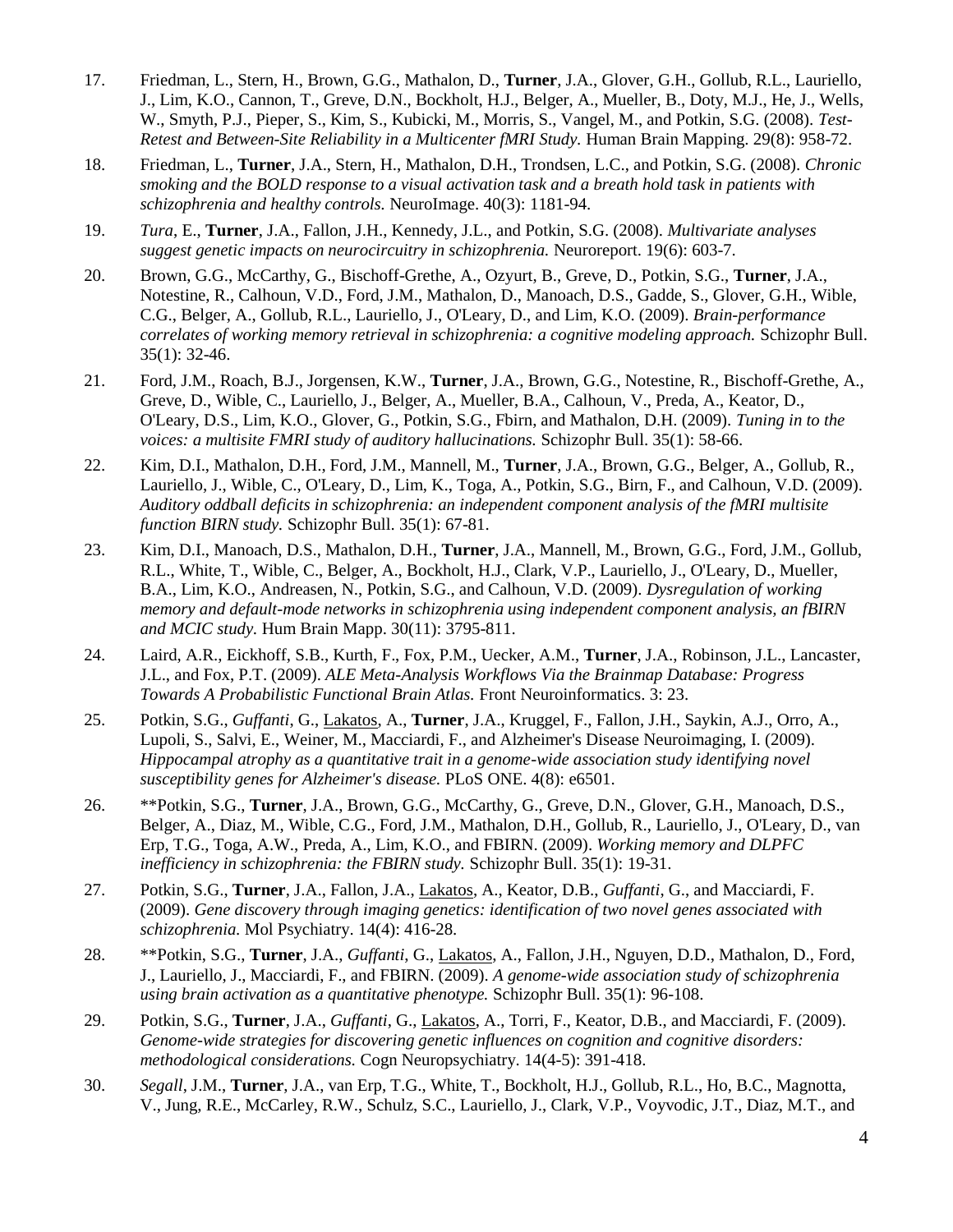Calhoun, V.D. (2009). *Voxel-based morphometric multisite collaborative study on schizophrenia.* Schizophr Bull. 35(1): 82-95.

- 31. Wible, C.G., Lee, K., Molina, I., Hashimoto, R., Preus, A.P., Roach, B.J., Ford, J.M., Mathalon, D.H., McCarthey, G., **Turner**, J.A., Potkin, S.G., O'Leary, D., Belger, A., Diaz, M., Voyvodic, J., Brown, G.G., Notestine, R., Greve, D., Lauriello, J., and Fbirn. (2009). *fMRI activity correlated with auditory hallucinations during performance of a working memory task: data from the FBIRN consortium study.* Schizophr Bull. 35(1): 47-57.
- 32. Ashish, N., Ambite, J. L., Muslea, M., & **Turner**, J. A. (2010) Neuroscience Data Integration with Mediation: An (F)BIRN Application and Case Study. *Frontiers in Neuroinformatics,* 4(118).
- 33. Brinkman, R. R., Courtot, M., Derom, D., Fostel, J. M., He, Y., Lord, P., Malone, J., Parkinson, H., Peters, B., Rocca-Serra, P., Ruttenberg, A., Sansone, S., Soldatova, L. N., Stoerckert, C. J., **Turner**, J. A., Zheng, J., & Consortium, O. (2010) Modeling biomedical experimental processes with OBI. *Journal of Biomedical Semantics,* 1(Suppl 1):S7.
- 34. Kim, M. A., Tura, E., Potkin, S. G., Fallon, J. H., Manoach, D. S., Calhoun, V. D., Fbirn, & **Turner**, J. A. (2010) Working memory circuitry in schizophrenia shows widespread cortical inefficiency and compensation. *Schizophr Res,* 117(1):42-51.
- 35. Kruggel, F., **Turner**, J., Muftuler, L. T., & Alzheimer's Disease Neuroimaging Initiative (2010) Impact of scanner hardware and imaging protocol on image quality and compartment volume precision in the ADNI cohort. *NeuroImage,* 49(3):2123-2133.
- 36. Potkin, S. G., Macciardi, F., *Guffanti*, G., Fallon, J. H., Wang, Q., **Turner**, J. A., Lakatos, A., Miles, M. F., Lander, A., Vawter, M. P., & Xie, X. (2010) Identifying gene regulatory networks in schizophrenia. *Neuroimage,* 53(3):839-847.
- 37. **Turner**, J. A., Mejino, O., Martone, M. E., Lee, H., Detwiler, L. T., & Rubin, D. (2010) Application of neuroanatomical ontologies for neuroimaging data annotation. *Frontiers in Neuroinformatics,* 4(10).
- 38. *Allen*, E. A., Erhardt, E. B., Damaraju, E., Gruner, W., Segall, J. M., Silva, R. F., Havlicek, M., Rachakonda, S., Fries, J., Kalyanam, R., Michael, A. M., Caprihan, A., **Turner**, J. A., Eichele, T., Adelsheim, S., Bryan, A. D., Bustillo, J., Clark, V. P., Feldstein Ewing, S. W., Filbey, F., Ford, C. C., Hutchison, K., Jung, R. E., Kiehl, K. A., Kodituwakku, P., Komesu, Y. M., Mayer, A. R., Pearlson, G. D., Phillips, J. P., Sadek, J. R., Stevens, M., Teuscher, U., Thoma, R. J., & Calhoun, V. D. (2011) A baseline for the multivariate comparison of resting-state networks. *Front Syst Neurosci,* 5:2.
- 39. Brown, G. G., Mathalon, D. H., Stern, H., Ford, J., Mueller, B., Greve, D. N., McCarthy, G., Voyvodic, J., Glover, G., Diaz, M., Yetter, E., Ozyurt, I. B., Jorgensen, K. W., Wible, C. G., **Turner**, J. A., Thompson, W. K., Potkin, S. G., & Function Biomedical Informatics Research, N. (2011) Multisite reliability of cognitive BOLD data. *Neuroimage,* 54(3):2163-2175.
- 40. Greve, D. N., Mueller, B. A., Liu, T., **Turner**, J. A., Voyvodic, J., Yetter, E., Diaz, M., McCarthy, G., Wallace, S., Roach, B. J., Ford, J. M., Mathalon, D. H., Calhoun, V. D., Wible, C. G., Brown, G. G., Potkin, S. G., & Glover, G. (2011) A novel method for quantifying scanner instability in fMRI. *Magn Reson Med,* 65(4):1053-1061.
- 41. Helmer, K. G., Ambite, J. L., Ames, J., Ananthakrishnan, R., Burns, G., Chervenak, a., Foster, I., Liming, L., Keator, D. B., Macciardi, F., Madduri, R., Navarro, J.-P., Potkin, S. G., Rosen, B., Ruffins, S., Schuler, R., **Turner**, J. A., Toga, A., Williams, S., & Kesselman, C. (2011) Enabling Collaborative Research Using the Biomedical Informatics Research Network (BIRN). *Journal of the American Medical Informatics Association,* 18:416-422.
- 42. Laird, A. R., Eickhoff, S. B., Fox, P. M., Uecker, A. M., *Ray*, K. L., Saenz Jr., J. J., McKay, D. R., Bzdok, D., Laird, R. W., Robinson, J. L., **Turner**, J. A., Turkeltaub, P. E., Lancaster, J. L., & Fox, P. T. (2011) The BrainMap strategy for standardization, sharing and meta-analysis of neuroimaging data. *BMC Research Notes,* 4:349.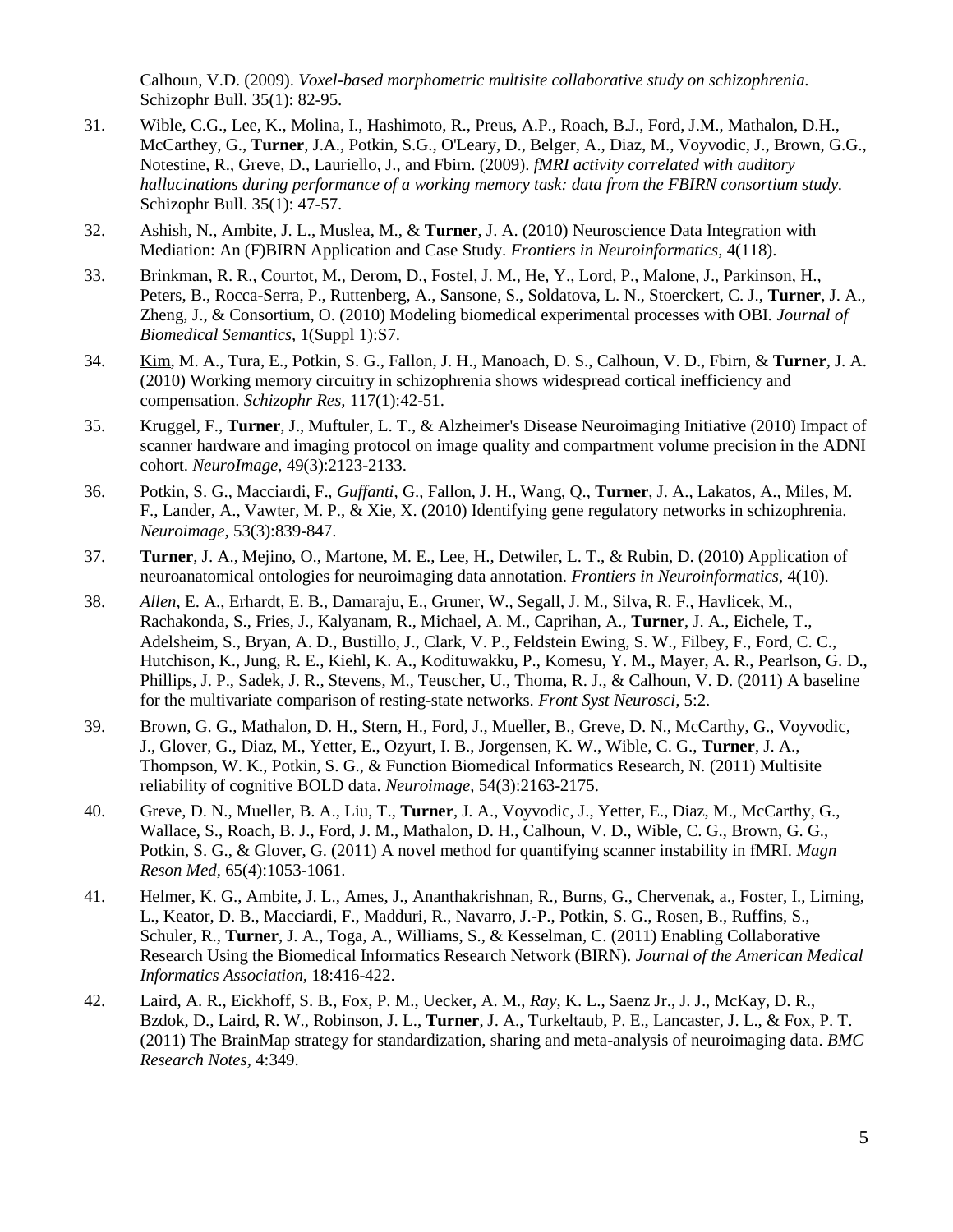- 43. Laird, A. R., Fox, P. M., Eickhoff, S. B., **Turner**, J. A., *Ray*, K. L., McKay, D. R., Glahn, D. C., Beckmann, C. F., Smith, S. M., & Fox, P. T. (2011) Behavioral interpretations of intrinsic connectivity networks. *J Cogn Neurosci,* 23(12):4022-4037.
- 44. Scott, A., Courtney, W., Wood, D., de la Garza, R., Lane, S., King, M., Wang, R., Roberts, J., **Turner**, J. A., & Calhoun, V. D. (2011) COINS: An Innovative Informatics and Neuroimaging Tool Suite Built for Large Heterogeneous Datasets. *Front Neuroinform,* 5:33.
- 45. **Turner**, J. A., Lane, S. R., Bockholt, H. J., & Calhoun, V. D. (2011) The Clinical Assessment and Remote Administration Tablet. *Frontiers in Neuroinformatics,* 5(31).
- 46. Calhoun, V. D., *Sui*, J., Kiehl, K., **Turner**, J., *Allen*, E., & Pearlson, G. (2012) Exploring the psychosis functional connectome: aberrant intrinsic networks in schizophrenia and bipolar disorder. *Front Psychiatry,* 2:75.
- 47. *Chen*, J., Calhoun, V. D., Pearlson, G. D., Ehrlich, S., **Turner**, J. A., Ho, B. C., Wassink, T. H., Michael, A. M., & Liu, J. (2012) Multifaceted genomic risk for brain function in schizophrenia. *NeuroImage,* 61(4):866-875.
- 48. Glover, G. H., Mueller, B. A., **Turner**, J. A., van Erp, T. G., Liu, T. T., Greve, D. N., Voyvodic, J. T., Rasmussen, J., Brown, G. G., Keator, D. B., Calhoun, V. D., Lee, H. J., Ford, J. M., Mathalon, D. H., Diaz, M., O'Leary, D. S., Gadde, S., Preda, A., Lim, K. O., Wible, C. G., Stern, H. S., Belger, A., McCarthy, G., Ozyurt, B., & Potkin, S. G. (2012) Function biomedical informatics research network recommendations for prospective multicenter functional MRI studies. *J Magn Reson Imaging,* 36(1):39- 54.
- 49. *He*, H., *Sui*, J., *Yu*, Q., **Turner**, J. A., Ho, B. C., Sponheim, S. R., Manoach, D. S., Clark, V. P., & Calhoun, V. D. (2012) Altered Small-World Brain Networks in Schizophrenia Patients during Working Memory Performance. *PLoS ONE,* 7(6):e38195.
- 50. *Liu*, J., Ghassemi, M. M., Michael, A. M., Boutte, D., Wells, W., Perrone-Bizzozero, N., Macciardi, F., Mathalon, D. H., Ford, J. M., Potkin, S. G., **Turner**, J. A., & Calhoun, V. D. (2012) An ICA with reference approach in identification of genetic variation and associated brain networks. *Front Hum Neurosci,* 6:21.
- 51. Magnotta, V. A., Matsui, J. T., Liu, D., Johnson, H. J., Long, J. D., Bolster, B. D., Jr., Mueller, B. A., Lim, K., Mori, S., Helmer, K. G., **Turner**, J. A., Reading, S., Lowe, M. J., Aylward, E., Flashman, L. A., Bonett, G., & Paulsen, J. S. (2012) Multicenter reliability of diffusion tensor imaging. *Brain Connect,* 2(6):345-355.
- 52. Stein, J. L., Medland, S. E., Vasquez, A. A., Hibar, D. P., Senstad, R. E., Winkler, A. M., Toro, R., Appel, K., Bartecek, R., Bergmann, O., Bernard, M., Brown, A. A., Cannon, D. M., Chakravarty, M. M., Christoforou, A., Domin, M., Grimm, O., Hollinshead, M., Holmes, A. J., Homuth, G., Hottenga, J. J., Langan, C., Lopez, L. M., Hansell, N. K., Hwang, K. S., Kim, S., Laje, G., Lee, P. H., Liu, X., Loth, E., Lourdusamy, A., Mattingsdal, M., Mohnke, S., Maniega, S. M., Nho, K., Nugent, A. C., O'Brien, C., Papmeyer, M., Putz, B., Ramasamy, A., Rasmussen, J., Rijpkema, M., Risacher, S. L., Roddey, J. C., Rose, E. J., Ryten, M., Shen, L., Sprooten, E., Strengman, E., Teumer, A., Trabzuni, D., **Turner**, J., van Eijk, K., van Erp, T. G., van Tol, M. J., Wittfeld, K., Wolf, C., Woudstra, S., Aleman, A., Alhusaini, S., Almasy, L., Binder, E. B., Brohawn, D. G., Cantor, R. M., Carless, M. A., Corvin, A., Czisch, M., Curran, J. E., Davies, G., de Almeida, M. A., Delanty, N., Depondt, C., Duggirala, R., Dyer, T. D., Erk, S., Fagerness, J., Fox, P. T., Freimer, N. B., Gill, M., Goring, H. H., Hagler, D. J., Hoehn, D., Holsboer, F., Hoogman, M., Hosten, N., Jahanshad, N., Johnson, M. P., Kasperaviciute, D., Kent, J. W., Jr., Kochunov, P., Lancaster, J. L., Lawrie, S. M., Liewald, D. C., Mandl, R., Matarin, M., Mattheisen, M., Meisenzahl, E., Melle, I., Moses, E. K., Muhleisen, T. W., Nauck, M., Nothen, M. M., Olvera, R. L., Pandolfo, M., Pike, G. B., Puls, R., Reinvang, I., Renteria, M. E., Rietschel, M., Roffman, J. L., Royle, N. A., Rujescu, D., Savitz, J., Schnack, H. G., Schnell, K., Seiferth, N., Smith, C., Steen, V. M., Valdes Hernandez, M. C., Van den Heuvel, M., van der Wee, N. J., Van Haren, N. E., Veltman, J. A., Volzke, H., Walker, R., Westlye, L. T., Whelan, C. D., Agartz, I., Boomsma, D. I., Cavalleri, G. L., Dale, A. M., Djurovic, S., Drevets, W. C., Hagoort, P., Hall, J., Heinz, A., Jack, C. R., Jr., Foroud, T. M., Le Hellard,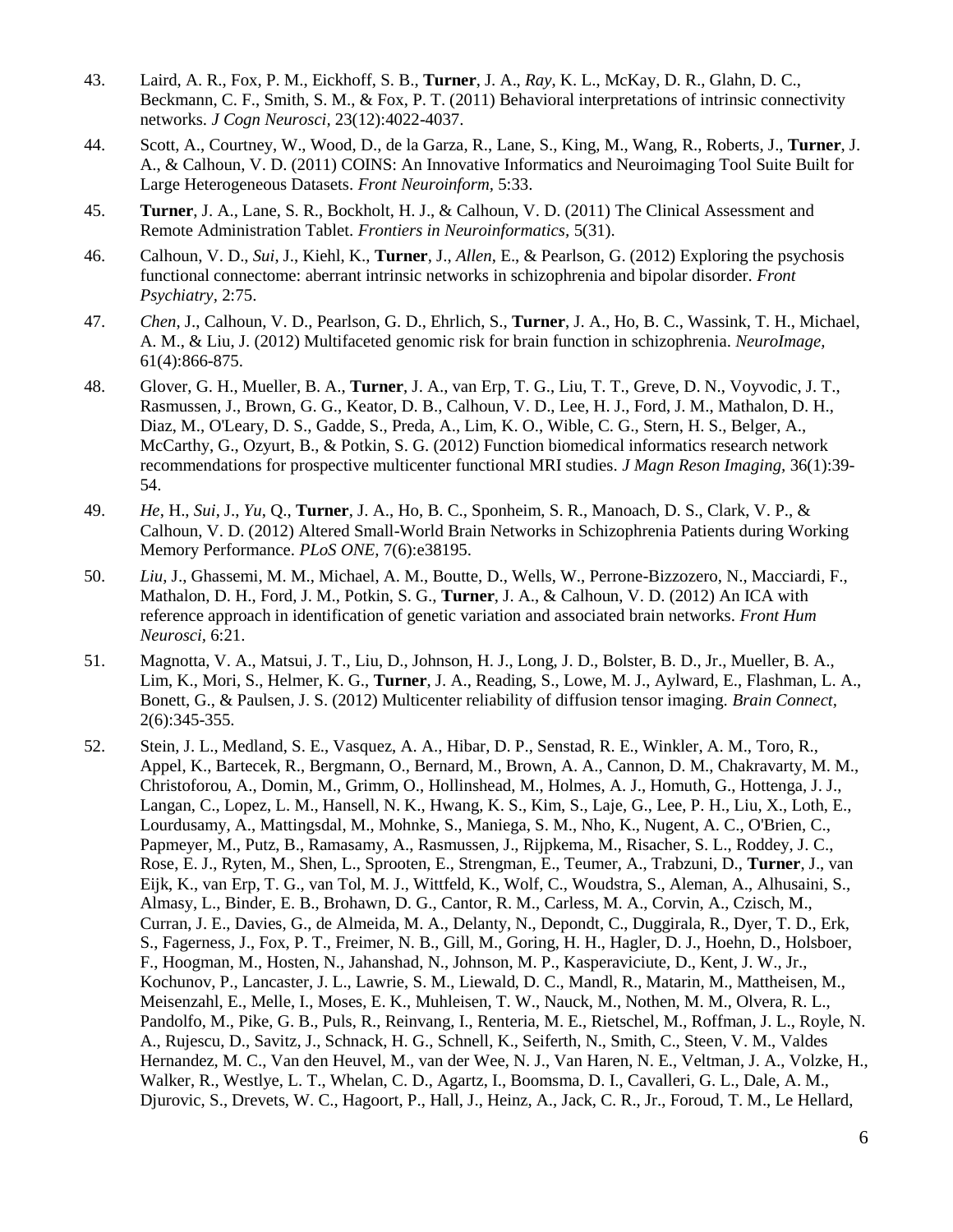S., Macciardi, F., Montgomery, G. W., Poline, J. B., Porteous, D. J., Sisodiya, S. M., Starr, J. M., Sussmann, J., Toga, A. W., Veltman, D. J., Walter, H., Weiner, M. W., Alzheimer's Disease Neuroimaging, I., Consortium, E., Consortium, I., Saguenay Youth Study, G., Bis, J. C., Ikram, M. A., Smith, A. V., Gudnason, V., Tzourio, C., Vernooij, M. W., Launer, L. J., DeCarli, C., Seshadri, S., Cohorts for, H., Aging Research in Genomic Epidemiology, C., Andreassen, O. A., Apostolova, L. G., Bastin, M. E., Blangero, J., Brunner, H. G., Buckner, R. L., Cichon, S., Coppola, G., de Zubicaray, G. I., Deary, I. J., Donohoe, G., de Geus, E. J., Espeseth, T., Fernandez, G., Glahn, D. C., Grabe, H. J., Hardy, J., Hulshoff Pol, H. E., Jenkinson, M., Kahn, R. S., McDonald, C., McIntosh, A. M., McMahon, F. J., McMahon, K. L., Meyer-Lindenberg, A., Morris, D. W., Muller-Myhsok, B., Nichols, T. E., Ophoff, R. A., Paus, T., Pausova, Z., Penninx, B. W., Potkin, S. G., Samann, P. G., Saykin, A. J., Schumann, G., Smoller, J. W., Wardlaw, J. M., Weale, M. E., Martin, N. G., Franke, B., Wright, M. J., Thompson, P. M. & Enhancing Neuro Imaging Genetics through Meta-Analysis, C. (2012) Identification of common variants associated with human hippocampal and intracranial volumes. *Nat Genet,* 44(5):552-561.

- 53. **Turner**, J. A., Calhoun, V. D., Michael, A. M., Van Erp, T. G. M., Ehrlich, S. E., *Segall*, J. M., Csernansky, J. G., Potkin, S. G., Ho, B. C., Bustillo, J., Schulz, S. C., FBIRN, & Wang, L. (2012) Heritability of multivariate gray matter measures in schizophrenia. *Twin Research and Human Genetics,* 15(3):324-335.
- 54. **Turner**, J. A., Chen, H., Mathalon, D. H., Allen, E. A., Mayer, A. R., Abbott, C. C., Calhoun, V. D., & Bustillo, J. (2012) Reliability of the amplitude of low-frequency fluctuations in resting state fMRI in chronic schizophrenia. *Psychiatry Res,* 201(3):253-255.
- 55. **Turner**, J. A. & Laird, A. R. (2012) The cognitive paradigm ontology: design and application. *Neuroinformatics,* 10(1):57-66.
- 56. **Turner**, J. A. & Van Horn, J. D. (2012) Electronic data capture, representation, and applications for neuroimaging. *Frontiers in Neuroinformatics,* 6(16).
- 57. Abbott, C. C., Lemke, N. T., *Gopal*, S., Thoma, R. J., Bustillo, J., Calhoun, V. D., & **Turner**, J. A. (2013) Electroconvulsive therapy response in major depressive disorder: a pilot functional network connectivity resting state fMRI investigation. *Frontiers in Psychiatry,* 4(10):10.
- 58. Burns, G. A. & **Turner**, J. A. (2013) Modeling functional Magnetic Resonance Imaging (fMRI) experimental variables in the Ontology of Experimental Variables and Values (OoEVV). *Neuroimage,* 82:662-670.
- 59. Chen, J. Y., Calhoun, V. D., Pearlson, G. D., Perrone-Bizzozero, N., Sui, J., **Turner**, J. A., Bustillo, J. R., Ehrlich, S., Sponheim, S. R., Canive, J. M., Ho, B. C., & Liu, J. Y. (2013) Guided exploration of genomic risk for gray matter abnormalities in schizophrenia using parallel independent component analysis with reference. *Neuroimage,* 83:384-396.
- 60. Gollub, R. L., Shoemaker, J. M., King, M. D., White, T., Ehrlich, S., Sponheim, S. R., Clark, V. P., **Turner**, J. A., Mueller, B. A., Magnotta, V., O'Leary, D., Ho, B. C., Brauns, S., Manoach, D. S., Seidman, L., Bustillo, J. R., Lauriello, J., Bockholt, J., Lim, K. O., Rosen, B. R., Schulz, S. C., Calhoun, V. D., & Andreasen, N. C. (2013) The MCIC collection: a shared repository of multi-modal, multi-site brain image data from a clinical investigation of schizophrenia. *Neuroinformatics,* 11(3):367-388.
- 61. *Guffanti*, G., Torri, F., Rasmussen, J., Clark, A. P., Lakatos, A., **Turner**, J. A., Fallon, J. H., Saykin, A. J., Weiner, M., Vawter, M. P., Knowles, J. A., Potkin, S. G., Macciardi, F., & Neuroimaging, A. A. s. D. (2013) Increased CNV-Region deletions in mild cognitive impairment (MCI) and Alzheimer's disease (AD) subjects in the ADNI sample. *Genomics,* 102(2):112-122.
- 62. Keator, D. B., Helmer, K., Steffener, J., **Turner**, J. A., Van Erp, T. G., Gadde, S., Ashish, N., Burns, G. A., & Nichols, B. N. (2013) Towards structured sharing of raw and derived neuroimaging data across existing resources. *Neuroimage,* 82:647-661.
- 63. Mittal, V. A., Orr, J. M., **Turner**, J. A., Pelletier, A. L., Dean, D. J., Lunsford-Avery, J., & Gupta, T. (2013) Striatal abnormalities and spontaneous dyskinesias in non-clinical psychosis. *Schizophrenia Research,* 151(1-3):141-147.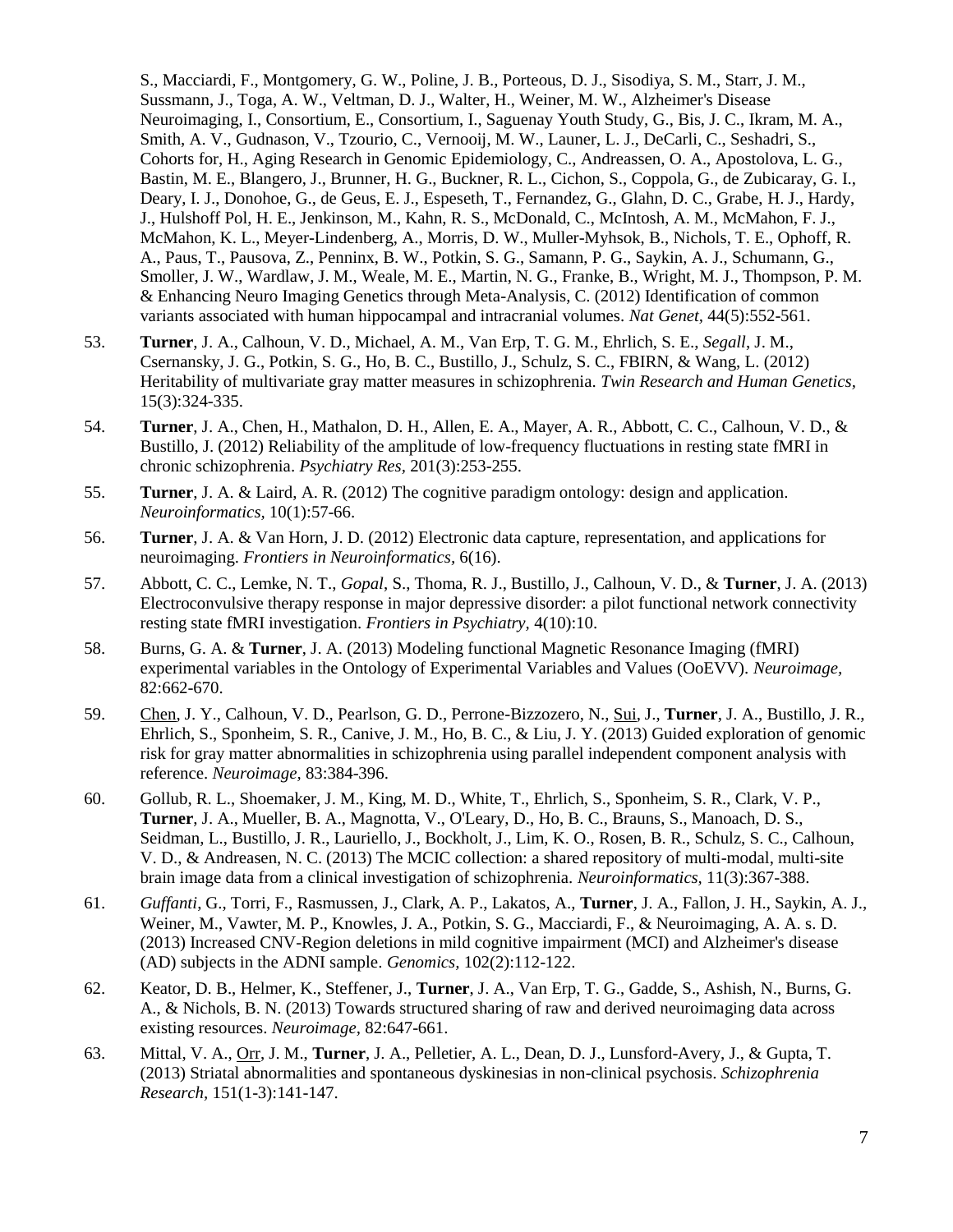- 64. Thomas, M. L., Brown, G. G., Thompson, W. K., Voyvodic, J., Greve, D. N., **Turner**, J. A., Mathalon, D. H., Ford, J., Wible, C. G., Potkin, S. G., & Fbirn (2013) An application of item response theory to fMRI data: prospects and pitfalls. *Psychiatry Res,* 212(3):167-174.
- 65. **Turner**, J. A., Damaraju, E., van Erp, T. G. M., Mathalon, D. H., Ford, J. M., Voyvodic, J., Mueller, B. A., Belger, A., Bustillo, J., McEwen, S. C., Potkin, S. G., FBIRN, & Calhoun, V. D. (2013) A multi-site resting state fMRI study on the amplitude of low frequency fluctuations in schizophrenia. *Frontiers in Neuroscience,* 7:137.
- 66. Turner, M. D., *Chakrabarti*, C., *Jones*, T. B., *Xu*, J. F., Fox, P. T., Luger, G. F., Laird, A. R., & **Turner**, J. A. (2013) Automated annotation of functional imaging experiments via multi-label classification. *Front Neurosci,* 7:240.
- 67. *Walton*, E., Geisler, D., *Hass*, J., Liu, J., **Turner**, J., Yendiki, A., Smolka, M. N., Ho, B. C., Manoach, D. S., Gollub, R. L., Roessner, V., Calhoun, V. D., & Ehrlich, S. (2013) The impact of genome-wide supported schizophrenia risk variants in the neurogranin gene on brain structure and function. *PLoS One,* 8(10):e76815.
- 68. *Walton*, E., **Turner**, J., Gollub, R. L., Manoach, D. S., Yendiki, A., Ho, B. C., Sponheim, S. R., Calhoun, V. D., & Ehrlich, S. (2013) Cumulative genetic risk and prefrontal activity in patients with schizophrenia. *Schizophr Bull,* 39(3):703-711.
- 69. *Walton*, E., **Turner**, J. A., & Ehrlich, S. (2013) Neuroimaging and its potential role as a biomarker to optimize psychiatric research and drug treatment. *International Journal of Psychiatry,* 25(5):619-631.
- 70. *Wright*, C., **Turner**, J. A., Calhoun, V. D., & Perrone-Bizzozero, N. (2013) Potential impact of miR-137 and its targets in schizophrenia. *Frontiers in Genetics,* 4:58.
- 71. Chen, J., Liu, J., Calhoun, V. D., Arias-Vasquez, A., Zwiers, M. P., Gupta, C. N., Franke, B., & **Turner**, J. A. (2014) Exploration of scanning effects in multi-site structural MRI studies. *J Neurosci Methods,* 230:37-50.
- 72. Damaraju, E., Allen, E. A., Belger, A., Ford, J. M., McEwen, S., Mathalon, D. H., Mueller, B. A., Pearlson, G. D., Potkin, S. G., Preda, A., **Turner**, J. A., Vaidya, J. G., van Erp, T. G., & Calhoun, V. D. (2014) Dynamic functional connectivity analysis reveals transient states of dysconnectivity in schizophrenia. *NeuroImage. Clinical,* 5:298-308.
- 73. Ford, J. M., Morris, S. E., Hoffman, R. E., Sommer, I., Waters, F., McCarthy-Jones, S., Thoma, R. J., **Turner**, J. A., Keedy, S. K., Badcock, J. C., & Cuthbert, B. N. (2014) Studying hallucinations within the NIMH RDoC framework. *Schizophr Bull,* 40 Suppl 4:S295-304.
- 74. Hastings, J., Frishkoff, G. A., Smith, B., Jensen, M., Poldrack, R. A., Lomax, J., Bandrowski, A., Imam, F., **Turner**, J. A., & Martone, M. E. (2014) Interdisciplinary perspectives on the development, integration, and application of cognitive ontologies. *Front Neuroinform,* 8:62.
- 75. King, M. D., Wood, D., Miller, B., Kelly, R., Landis, D., Courtney, W., Wang, R., **Turner**, J. A., & Calhoun, V. D. (2014) Automated collection of imaging and phenotypic data to centralized and distributed data repositories. *Front Neuroinform,* 8:60.
- 76. Liu, J., Chen, J., Ehrlich, S., Walton, E., White, T., Perrone-Bizzozero, N., Bustillo, J., **Turner**, J. A., & Calhoun, V. D. (2014) Methylation patterns in whole blood correlate with symptoms in schizophrenia patients. *Schizophr Bull,* 40(4):769-776.
- 77. Mittal, V. A., Dean, D. J., Bernard, J. A., Orr, J. M., Pelletier-Baldelli, A., Carol, E. E., Gupta, T., **Turner**, J., Leopold, D. R., Robustelli, B. L., & Millman, Z. B. (2014) Neurological soft signs predict abnormal cerebellar-thalamic tract development and negative symptoms in adolescents at high risk for psychosis: a longitudinal perspective. *Schizophr Bull,* 40(6):1204-1215.
- 78. Nichols, B. N., Mejino, J. L., Detwiler, L. T., Nilsen, T. T., Martone, M. E., **Turner**, J. A., Rubin, D. L., & Brinkley, J. F. (2014) Neuroanatomical domain of the foundational model of anatomy ontology. *J Biomed Semantics,* 5(1):1.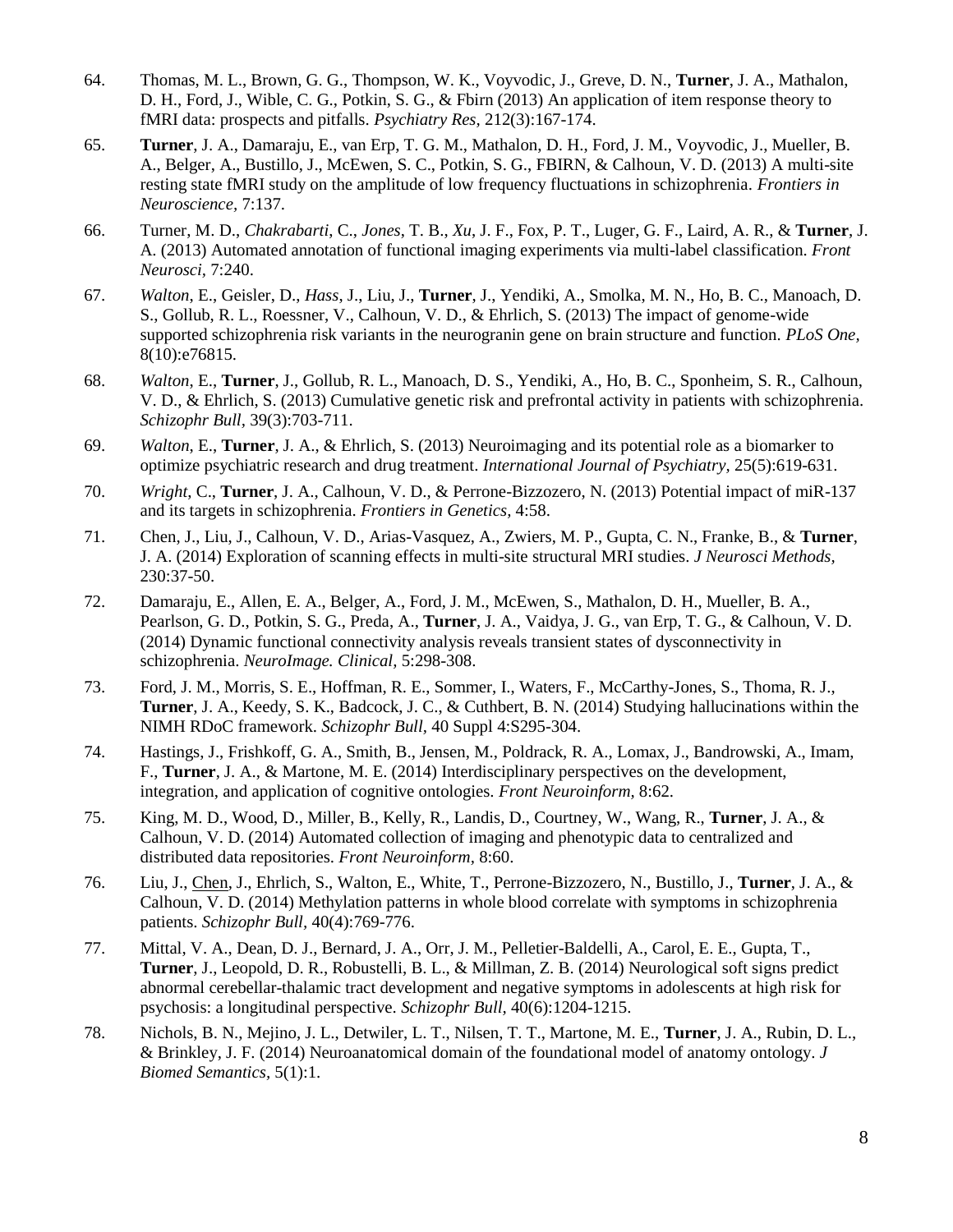- 79. Orr, J. M., **Turner**, J. A., & Mittal, V. A. (2014) Widespread brain dysconnectivity associated with psychotic-like experiences in the general population. *NeuroImage. Clinical,* 4:343-351.
- 80. Plis, S. M., Hjelm, D. R., Salakhutdinov, R., Allen, E. A., Bockholt, H. J., Long, J. D., Johnson, H. J., Paulsen, J. S., **Turner**, J. A., & Calhoun, V. D. (2014) Deep learning for neuroimaging: a validation study. *Front Neurosci,* 8:229.
- 81. Sarwate, A. D., Plis, S. M., **Turner**, J. A., Arbabshirani, M. R., & Calhoun, V. D. (2014) Sharing privacy-sensitive access to neuroimaging and genetics data: a review and preliminary validation. *Front Neuroinform,* 8:35.
- 82. *Sochat*, V., Supekar, K., Bustillo, J., Calhoun, V., **Turner**, J. A., & Rubin, D. L. (2014) A robust classifier to distinguish noise from fMRI independent components. *PLoS One,* 9(4):e95493.
- 83. Thompson, P. M., Stein, J. L., Medland, S. E., Hibar, D. P., Vasquez, A. A., Renteria, M. E., Toro, R., Jahanshad, N., Schumann, G., Franke, B., Wright, M. J., Martin, N. G., Agartz, I., Alda, M., Alhusaini, S., Almasy, L., Almeida, J., Alpert, K., Andreasen, N. C., Andreassen, O. A., Apostolova, L. G., Appel, K., Armstrong, N. J., Aribisala, B., Bastin, M. E., Bauer, M., Bearden, C. E., Bergmann, O., Binder, E. B., Blangero, J., Bockholt, H. J., Boen, E., Bois, C., Boomsma, D. I., Booth, T., Bowman, I. J., Bralten, J., Brouwer, R. M., Brunner, H. G., Brohawn, D. G., Buckner, R. L., Buitelaar, J., Bulayeva, K., Bustillo, J. R., Calhoun, V. D., Cannon, D. M., Cantor, R. M., Carless, M. A., Caseras, X., Cavalleri, G. L., Chakravarty, M. M., Chang, K. D., Ching, C. R., Christoforou, A., Cichon, S., Clark, V. P., Conrod, P., Coppola, G., Crespo-Facorro, B., Curran, J. E., Czisch, M., Deary, I. J., de Geus, E. J., den Braber, A., Delvecchio, G., Depondt, C., de Haan, L., de Zubicaray, G. I., Dima, D., Dimitrova, R., Djurovic, S., Dong, H., Donohoe, G., Duggirala, R., Dyer, T. D., Ehrlich, S., Ekman, C. J., Elvsashagen, T., Emsell, L., Erk, S., Espeseth, T., Fagerness, J., Fears, S., Fedko, I., Fernandez, G., Fisher, S. E., Foroud, T., Fox, P. T., Francks, C., Frangou, S., Frey, E. M., Frodl, T., Frouin, V., Garavan, H., Giddaluru, S., Glahn, D. C., Godlewska, B., Goldstein, R. Z., Gollub, R. L., Grabe, H. J., Grimm, O., Gruber, O., Guadalupe, T., Gur, R. E., Gur, R. C., Goring, H. H., Hagenaars, S., Hajek, T., Hall, G. B., Hall, J., Hardy, J., Hartman, C. A., Hass, J., Hatton, S. N., Haukvik, U. K., Hegenscheid, K., Heinz, A., Hickie, I. B., Ho, B. C., Hoehn, D., Hoekstra, P. J., Hollinshead, M., Holmes, A. J., Homuth, G., Hoogman, M., Hong, L. E., Hosten, N., Hottenga, J. J., Hulshoff Pol, H. E., Hwang, K. S., Jack, C. R., Jr., Jenkinson, M., Johnston, C., Jonsson, E. G., Kahn, R. S., Kasperaviciute, D., Kelly, S., Kim, S., Kochunov, P., Koenders, L., Kramer, B., Kwok, J. B., Lagopoulos, J., Laje, G., Landen, M., Landman, B. A., Lauriello, J., Lawrie, S. M., Lee, P. H., Le Hellard, S., Lemaitre, H., Leonardo, C. D., Li, C. S., Liberg, B., Liewald, D. C., Liu, X., Lopez, L. M., Loth, E., Lourdusamy, A., Luciano, M., Macciardi, F., Machielsen, M. W., Macqueen, G. M., Malt, U. F., Mandl, R., Manoach, D. S., Martinot, J. L., Matarin, M., Mather, K. A., Mattheisen, M., Mattingsdal, M., Meyer-Lindenberg, A., McDonald, C., McIntosh, A. M., McMahon, F. J., McMahon, K. L., Meisenzahl, E., Melle, I., Milaneschi, Y., Mohnke, S., Montgomery, G. W., Morris, D. W., Moses, E. K., Mueller, B. A., Munoz Maniega, S., Muhleisen, T. W., Muller-Myhsok, B., Mwangi, B., Nauck, M., Nho, K., Nichols, T. E., Nilsson, L. G., Nugent, A. C., Nyberg, L., Olvera, R. L., Oosterlaan, J., Ophoff, R. A., Pandolfo, M., Papalampropoulou-Tsiridou, M., Papmeyer, M., Paus, T., Pausova, Z., Pearlson, G. D., Penninx, B. W., Peterson, C. P., Pfennig, A., Phillips, M., Pike, G. B., Poline, J. B., Potkin, S. G., Putz, B., Ramasamy, A., Rasmussen, J., Rietschel, M., Rijpkema, M., Risacher, S. L., Roffman, J. L., Roiz-Santianez, R., Romanczuk-Seiferth, N., Rose, E. J., Royle, N. A., Rujescu, D., Ryten, M., Sachdev, P. S., Salami, A., Satterthwaite, T. D., Savitz, J., Saykin, A. J., Scanlon, C., Schmaal, L., Schnack, H. G., Schork, A. J., Schulz, S. C., Schur, R., Seidman, L., Shen, L., Shoemaker, J. M., Simmons, A., Sisodiya, S. M., Smith, C., Smoller, J. W., Soares, J. C., Sponheim, S. R., Sprooten, E., Starr, J. M., Steen, V. M., Strakowski, S., Strike, L., Sussmann, J., Samann, P. G., Teumer, A., Toga, A. W., Tordesillas-Gutierrez, D., Trabzuni, D., Trost, S., **Turner**, J., Van den Heuvel, M., van der Wee, N. J., van Eijk, K., van Erp, T. G., van Haren, N. E., van 't Ent, D., van Tol, M. J., Valdes Hernandez, M. C., Veltman, D. J., Versace, A., Volzke, H., Walker, R., Walter, H., Wang, L., Wardlaw, J. M., Weale, M. E., Weiner, M. W., Wen, W., Westlye, L. T., Whalley, H. C., Whelan, C. D., White, T., Winkler, A. M., Wittfeld, K., Woldehawariat, G., Wolf, C., Zilles, D., Zwiers, M. P., Thalamuthu, A., Schofield, P. R., Freimer, N. B., Lawrence, N. S., Drevets, W. & the Alzheimer's Disease Neuroimaging Initiative, E. C. I. C. S. Y. S. G. (2014) The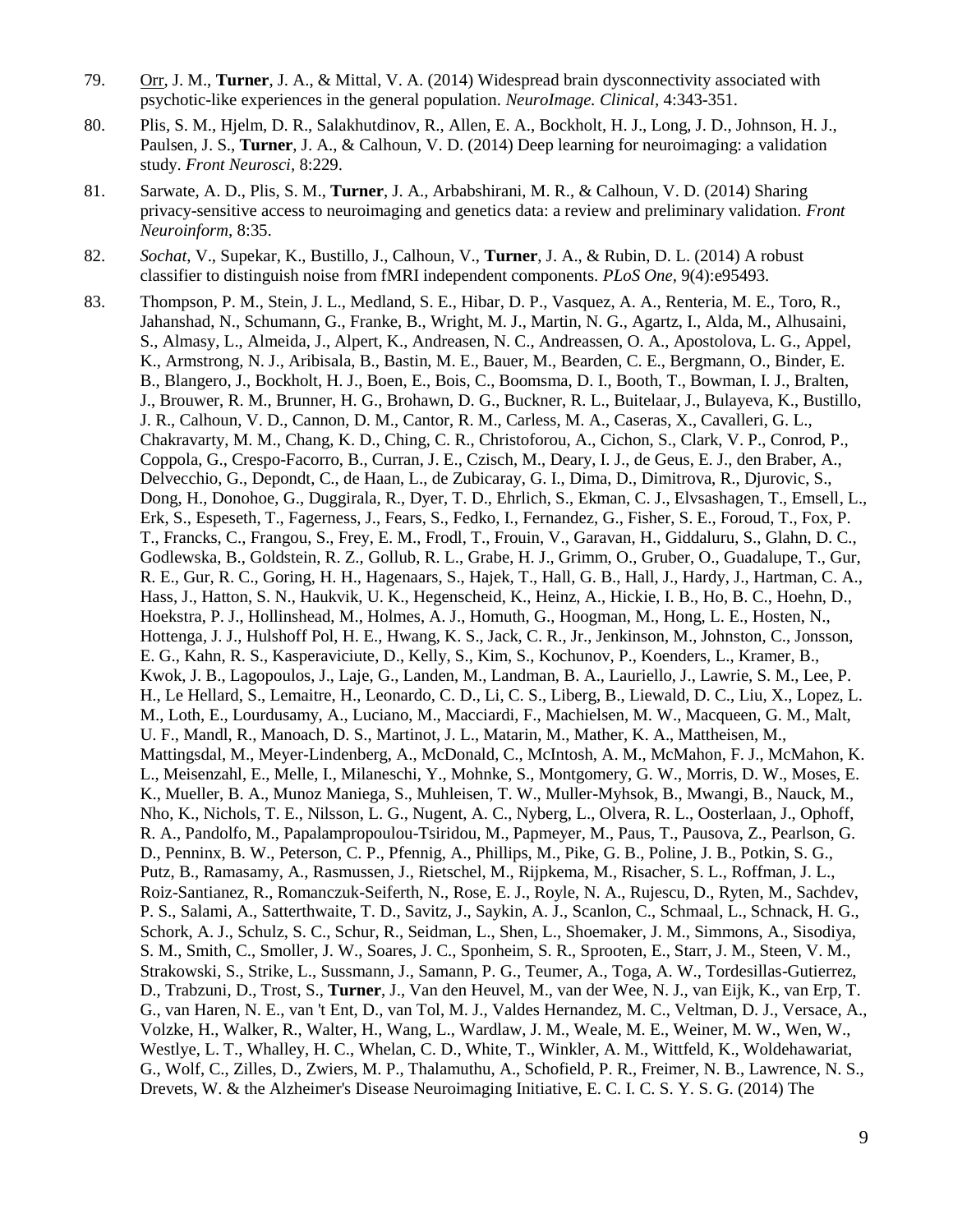ENIGMA Consortium: large-scale collaborative analyses of neuroimaging and genetic data. *Brain imaging and behavior*.

- 84. **Turner**, J. A. (2014) The rise of large-scale imaging studies in psychiatry. *Gigascience,* 3:29.
- 85. van Erp, T. G., Greve, D. N., Rasmussen, J., **Turner**, J., Calhoun, V. D., Young, S., Mueller, B., Brown, G. G., McCarthy, G., Glover, G. H., Lim, K. O., Bustillo, J. R., Belger, A., McEwen, S., Voyvodic, J., Mathalon, D. H., Keator, D., Preda, A., Nguyen, D., Ford, J. M., Potkin, S. G., & Fbirn (2014) A multiscanner study of subcortical brain volume abnormalities in schizophrenia. *Psychiatry Res,* 222(1-2):10- 16.
- 86. van Erp, T. G., Guella, I., Vawter, M. P., **Turner**, J., Brown, G. G., McCarthy, G., Greve, D. N., Glover, G. H., Calhoun, V. D., Lim, K. O., Bustillo, J. R., Belger, A., Ford, J. M., Mathalon, D. H., Diaz, M., Preda, A., Nguyen, D., Macciardi, F., & Potkin, S. G. (2014) Schizophrenia miR-137 locus risk genotype is associated with dorsolateral prefrontal cortex hyperactivation. *Biol Psychiatry,* 75(5):398-405.
- 87. van Erp, T. G., Preda, A., Nguyen, D., Faziola, L., **Turner**, J., Bustillo, J., Belger, A., Lim, K. O., McEwen, S., Voyvodic, J., Mathalon, D. H., Ford, J., Potkin, S. G., & FBIRN. (2014) Converting positive and negative symptom scores between PANSS and SAPS/SANS. *Schizophr Res,* 152(1):289-294.
- 88. *Walton*, E., Geisler, D., Lee, P. H., *Hass*, J., **Turner**, J. A., Liu, J., Sponheim, S. R., White, T., Wassink, T. H., Roessner, V., Gollub, R. L., Calhoun, V. D., & Ehrlich, S. (2014) Prefrontal inefficiency is associated with polygenic risk for schizophrenia. *Schizophr Bull,* 40(6):1263-1271.
- 89. Wilcox, C. E., Dekonenko, C. J., Mayer, A. R., Bogenschutz, M. P., & **Turner**, J. A. (2014) Cognitive control in alcohol use disorder: deficits and clinical relevance. *Rev Neurosci,* 25(1):1-24.
- 90. Wood, D., King, M., Landis, D., Courtney, W., Wang, R., Kelly, R., **Turner**, J. A., & Calhoun, V. D. (2014) Harnessing modern web application technology to create intuitive and efficient data visualization and sharing tools. *Front Neuroinform,* 8:71.
- 91. Yeo, R. A., Gangestad, S. W., Walton, E., Ehrlich, S., Pommy, J., **Turner**, J. A., Liu, J. Y., Mayer, A. R., Schulz, S. C., Ho, B. C., Bustillo, J. R., Wassink, T. H., Sponheim, S. R., Morrow, E. M., & Calhoun, V. D. (2014) Genetic influences on cognitive endophenotypes in schizophrenia. *Schizophrenia Research,* 156(1):71-75.
- 92. Ford, J. M., Palzes, V. A., Roach, B. J., Potkin, S. G., van Erp, T. G., **Turner**, J. A., Mueller, B. A., Calhoun, V. D., Voyvodic, J., Belger, A., Bustillo, J., Vaidya, J. G., Preda, A., McEwen, S. C., Functional Imaging Biomedical Informatics Research, N., & Mathalon, D. H. (2015) Visual hallucinations are associated with hyperconnectivity between the amygdala and visual cortex in people with a diagnosis of schizophrenia. *Schizophr Bull,* 41(1):223-232.
- 93. Gupta, N.C., Chen, J., Liu, J., Damaraju, E., Wright, C., Perrone-Bizzozero, N. I., Pearlson, G., Luo, L., Michael, A. M., **Turner**, J. A., & Calhoun, V. D. (2015) Genetic markers of white matter integrity in schizophrenia revealed by parallel ICA. *Front Hum Neurosci,* 9:100.
- 94. *Hass*, J., Walton, E., Kirsten, H., **Turner**, J., Wolthusen, R., Roessner, V., Sponheim, S. R., Holt, D., Gollub, R., Calhoun, V. D., & Ehrlich, S. (2015) Complexin2 modulates working memory-related neural activity in patients with schizophrenia. *European archives of psychiatry and clinical neuroscience,* 265(2):137-145.
- 95. *Hass*, J., Walton, E., Wright, C., Beyer, A., Scholz, M., **Turner**, J., Liu, J., Smolka, M. N., Roessner, V., Sponheim, S. R., Gollub, R. L., Calhoun, V. D., & Ehrlich, S. (2015) Associations between DNA methylation and schizophrenia-related intermediate phenotypes - a gene set enrichment analysis. *Progress in neuro-psychopharmacology & biological psychiatry,* 59:31-39.
- 96. Hibar, D. P., Stein, J. L., Renteria, M. E., Arias-Vasquez, A., Desrivieres, S., Jahanshad, N., Toro, R., Wittfeld, K., Abramovic, L., Andersson, M., Aribisala, B. S., Armstrong, N. J., Bernard, M., Bohlken, M. M., Boks, M. P., Bralten, J., Brown, A. A., Mallar Chakravarty, M., Chen, Q., Ching, C. R., Cuellar-Partida, G., den Braber, A., Giddaluru, S., Goldman, A. L., Grimm, O., Guadalupe, T., Hass, J., Woldehawariat, G., Holmes, A. J., Hoogman, M., Janowitz, D., Jia, T., Kim, S., Klein, M., Kraemer, B., Lee, P. H., Olde Loohuis, L. M., Luciano, M., Macare, C., Mather, K. A., Mattheisen, M., Milaneschi, Y.,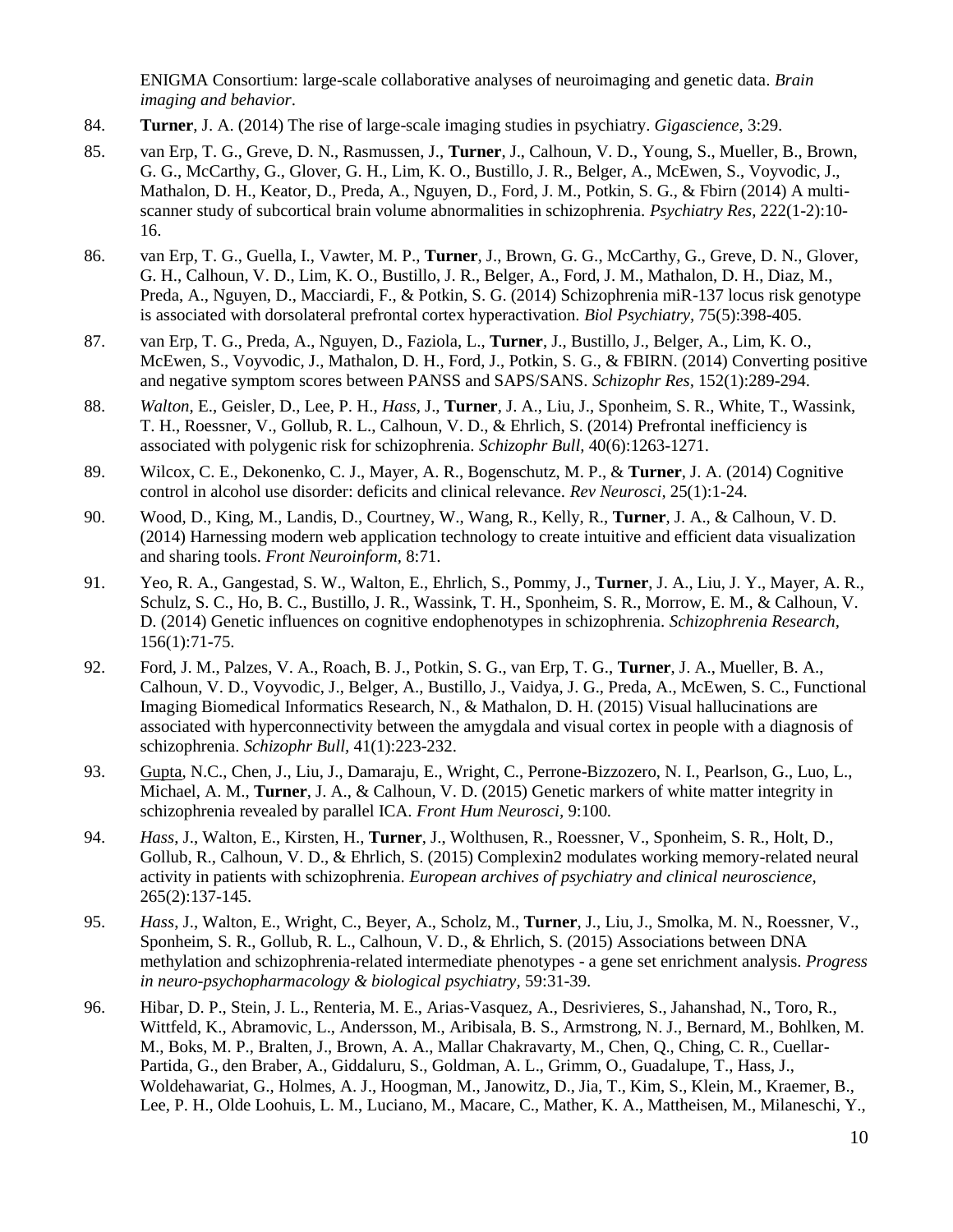Nho, K., Papmeyer, M., Ramasamy, A., Risacher, S. L., Roiz-Santianez, R., Rose, E. J., Salami, A., Samann, P. G., Schmaal, L., Schork, A. J., Shin, J., Strike, L. T., Teumer, A., van Donkelaar, M. M., van Eijk, K. R., Walters, R. K., Westlye, L. T., Whelan, C. D., Winkler, A. M., Zwiers, M. P., Alhusaini, S., Athanasiu, L., Ehrlich, S., Hakobjan, M. M., Hartberg, C. B., Haukvik, U. K., Heister, A. J., Hoehn, D., Kasperaviciute, D., Liewald, D. C., Lopez, L. M., Makkinje, R. R., Matarin, M., Naber, M. A., Reese McKay, D., Needham, M., Nugent, A. C., Putz, B., Royle, N. A., Shen, L., Sprooten, E., Trabzuni, D., van der Marel, S. S., van Hulzen, K. J., Walton, E., Wolf, C., Almasy, L., Ames, D., Arepalli, S., Assareh, A. A., Bastin, M. E., Brodaty, H., Bulayeva, K. B., Carless, M. A., Cichon, S., Corvin, A., Curran, J. E., Czisch, M., de Zubicaray, G. I., Dillman, A., Duggirala, R., Dyer, T. D., Erk, S., Fedko, I. O., Ferrucci, L., Foroud, T. M., Fox, P. T., Fukunaga, M., Raphael Gibbs, J., Goring, H. H., Green, R. C., Guelfi, S., Hansell, N. K., Hartman, C. A., Hegenscheid, K., Heinz, A., Hernandez, D. G., Heslenfeld, D. J., Hoekstra, P. J., Holsboer, F., Homuth, G., Hottenga, J. J., Ikeda, M., Jack, C. R., Jr., Jenkinson, M., Johnson, R., Kanai, R., Keil, M., Kent, J. W., Jr., Kochunov, P., Kwok, J. B., Lawrie, S. M., Liu, X., Longo, D. L., McMahon, K. L., Meisenzahl, E., Melle, I., Mohnke, S., Montgomery, G. W., Mostert, J. C., Muhleisen, T. W., Nalls, M. A., Nichols, T. E., Nilsson, L. G., Nothen, M. M., Ohi, K., Olvera, R. L., Perez-Iglesias, R., Bruce Pike, G., Potkin, S. G., Reinvang, I., Reppermund, S., Rietschel, M., Romanczuk-Seiferth, N., Rosen, G. D., Rujescu, D., Schnell, K., Schofield, P. R., Smith, C., Steen, V. M., Sussmann, J. E., Thalamuthu, A., Toga, A. W., Traynor, B. J., Troncoso, J., **Turner**, J. A., Valdes Hernandez, M. C., van 't Ent, D., van der Brug, M., van der Wee, N. J., van Tol, M. J., Veltman, D. J., … Thompson, P. M. & Medland, S. E. (2015) Common genetic variants influence human subcortical brain structures. *Nature,* 520(7546):224-229.

- 97. Lee, H. J., Preda, A., Ford, J. M., Mathalon, D. H., Keator, D. B., TG, V. E., **Turner**, J. A., & Potkin, S. G. (2015) Functional Magnetic Resonance Imaging of Motor Cortex Activation in Schizophrenia. *Journal of Korean Medical Science,* 30:625-631.
- 98. *Wright*, C., Calhoun, V. D., Ehrlich, S., Wang, L., **Turner**, J. A., & Bizzozero, N. I. (2015) Meta gene set enrichment analyses link miR-137-regulated pathways with schizophrenia risk. *Front Genet,* 6:147.
- 99. Chavarria-Siles, I. M., White, T., Goudrian, A., Lips, E., Ehrlich, S., **Turner**, J. A., Calhoun, V. D., Gollub, R. L., Magnotta, V. A., Ho, B. C., Smit, A. B., Verheijen, M. H., & Posthuma, D. (In press) Myelination-related genes are associated decreased white matter integrity in schizophrenia. *European Journal of Human Genetics*
- 100. Chen, J., Hutchison, K., Calhoun, V., Claus, E., **Turner**, J. A., Sui, J., & Liu, J. (2015) CREB-BDNF Pathway Influences Alcohol Cue-Elicited Activation in Drinkers. *Human Brain Mapping,* 36(8):3007- 3019.
- 101. Fryer, S., Roach, B. J., Ford, J., **Turner**, J., van Erp, T., Voyvodic, J., Preda, A., Belger, A., Bustillo, J., O'Leary, D., Mueller, B., Lim, K., McEwen, S., Calhoun, V., Diaz, M., Glover, G., Greve, D., Wible, C., Vaidya, J., Potkin, S. G., & Mathalon, D. (In press) Relating intrinsic low frequency bold cortical oscillations to cognition in schizophrenia. *Neuropsychopharmacology*.
- 102. Gupta, N. C., Calhoun, V. D., Rachakonda, S., Chen, J., Liu, J., Segall, J., Franke, B., Zwiers, M., Arias-Vasquez, A., Buitelaar, J., Fisher, S. E., Fernandez, G., van Erp, T. G., Potkin, S. G., Ford, J. M., Mathalon, D. H., McEwen, S., Lee, H. J., Mueller, B. A., Greve, D. N., Andreassen, O. A., Agartz, I., Gollub, R. L., Sponheim, S. R., Ehrlich, S., Wang, L., Pearlson, G. D., Glahn, D. C., Sprooten, D., Mayer, A. R., Stephen, J., Jung, R. E., Canive, J. M., Bustillo, J., & **Turner**, J. A. (In press) Patterns of gray matter abnormalities in schizophrenia based on an international mega-analysis. *Schizophenia Bulletin*.
- 103. van Erp, T. G., Hibar, D. P., Rasmussen, J. M., Glahn, D. C., Pearlson, G. D., Andreassen, O. A., Agartz, I., Westlye, L. T., Haukvik, U. K., Dale, A. M., Melle, I., Hartberg, C. B., Gruber, O., Kraemer, B., Zilles, D., Donohoe, G., Kelly, S., McDonald, C., Morris, D. W., Cannon, D. M., Corvin, A., Machielsen, M. W., Koenders, L., de Haan, L., Veltman, D. J., Satterthwaite, T. D., Wolf, D. H., Gur, R. C., Gur, R. E., Potkin, S. G., Mathalon, D. H., Mueller, B. A., Preda, A., Macciardi, F., Ehrlich, S., Walton, E., Hass, J., Calhoun, V. D., Bockholt, H. J., Sponheim, S. R., Shoemaker, J. M., van Haren, N. E., Pol, H. E., Ophoff, R. A., Kahn, R. S., Roiz-Santianez, R., Crespo-Facorro, B., Wang, L., Alpert, K. I., Jonsson, E. G.,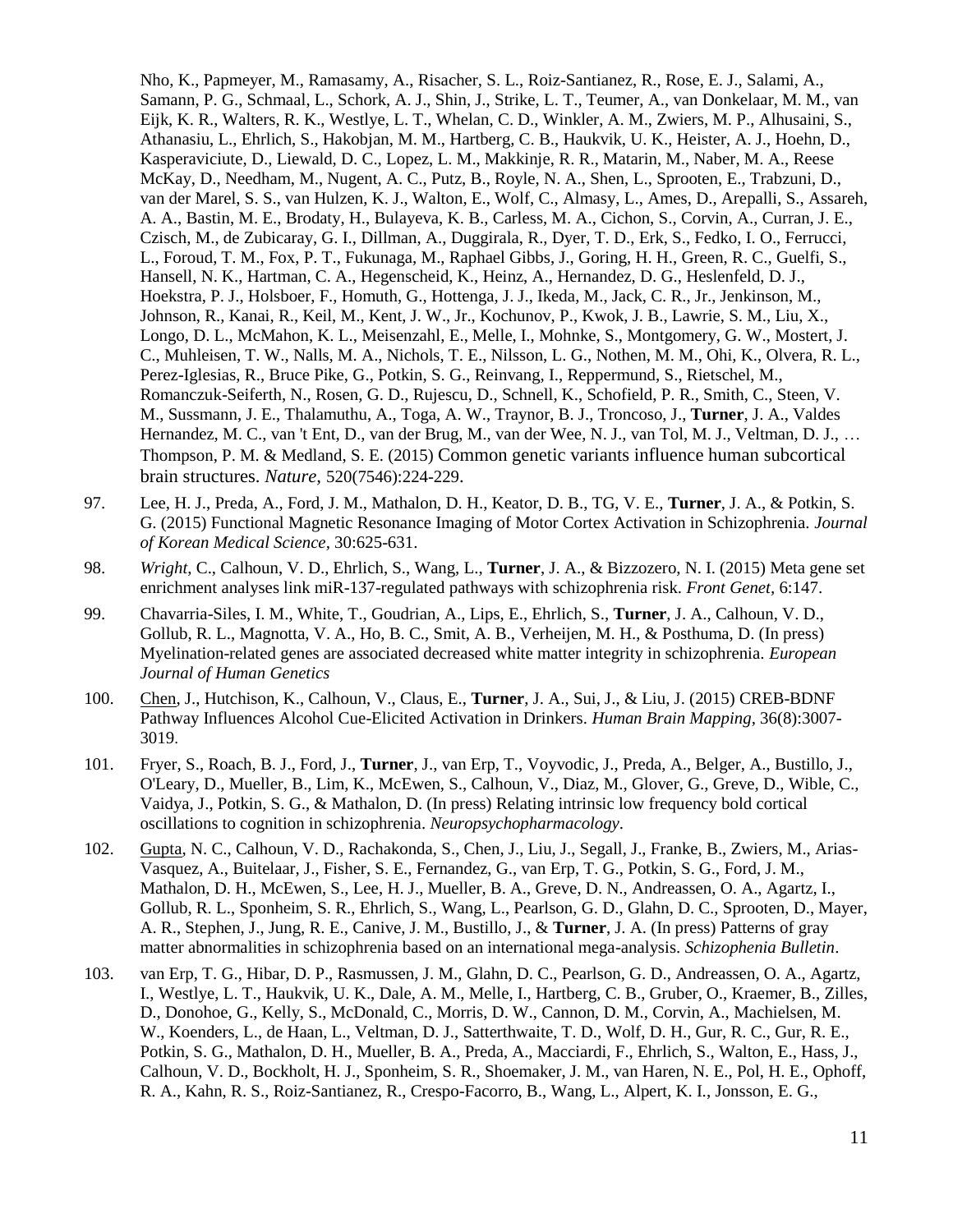Dimitrova, R., Bois, C., Whalley, H. C., McIntosh, A. M., Lawrie, S. M., Hashimoto, R., Thompson, P. M., & & **Turner**, J. A. (In press) A Prospective Meta-Analysis comparing Subcortical Brain Volume Abnormalities in 2,028 Patient with Schizophrenia and 2,540 Controls via the ENIGMA Consortium. *Molecular Psychiatry*.

- 104. Miller, R. L., Erhardt, E. B., Agcaoglu, O., Allen, E. A., Michael, A. M., **Turner**, J. A., Bustillo, J., Ford, J. M., Mathalon, D. H., Van Erp, T. G., Potkin, S., Preda, A., Pearlson, G., & Calhoun, V. D. (2015) Multidimensional frequency domain analysis of full-volume fMRI reveals significant effects of age, gender, and mental illness on the spatiotemporal organization of resting-state brain activity. *Front Neurosci,* 9:203.
- 105. *Wolthusen*, R. P. F., Hass, J., Walton, E., **Turner**, J. A., Rossner, V., Sponheim, S. R., Ho, B. C., Holt, D. J., Gollub, R. L., Calhoun, V., & Ehrlich, S. (2015) Genetic underpinnings of left superior temporal gyrus thickness in patients with schizophrenia. *World J Biol Psychia,* 16(6):430-440.
- 106. Patel, V. S., Kelly, S., Wright, C., Gupta, C. N., Arias-Vasquez, A., Perrone-Bizzozero, N., Ehrlich, S., Wang, L., Bustillo, J. R., Morris, D., Corvin, A., Cannon, D. M., McDonald, C., Donohoe, G., Calhoun, V. D., & **Turner**, J. A. (2015) MIR137HG risk variant rs1625579 genotype is related to corpus callosum volume in schizophrenia. *Neuroscience Letters,* 602:44-49.
- 107. Sprooten, E., Gupta, C. N., Knowles, E. E. M., McKay, D. R., Mathias, S. R., Curran, J. E., Kent, J. W., Carless, M. A., Almeida, M. A., Dyer, T. D., Goring, H. H. H., Olvera, R. L., Kochunov, P., Fox, P. T., Duggirala, R., Almasy, L., Calhoun, V. D., Blangero, J., **Turner**, J. A., & Glahn, D. C. (2015) Genomewide significant linkage of schizophrenia-related neuroanatomical trait to 12q24. *Am J Med Genet B,* 168(8):678-686.
- 108. Thompson, P. M., Andreassen, O. A., Arias-Vasquez, A., Bearden, C. E., Boedhoe, P. S., Brouwer, R. M., Buckner, R. L., Buitelaar, J. K., Bulaeva, K. B., Cannon, D. M., Cohen, R. A., Conrod, P. J., Dale, A. M., Deary, I. J., Dennis, E. L., de Reus, M. A., Desrivieres, S., Dima, D., Donohoe, G., Fisher, S. E., Fouche, J. P., Francks, C., Frangou, S., Franke, B., Ganjgahi, H., Garavan, H., Glahn, D. C., Grabe, H. J., Guadalupe, T., Gutman, B. A., Hashimoto, R., Hibar, D. P., Holland, D., Hoogman, M., Pol, H. E., Hosten, N., Jahanshad, N., Kelly, S., Kochunov, P., Kremen, W. S., Lee, P. H., Mackey, S., Martin, N. G., Mazoyer, B., McDonald, C., Medland, S. E., Morey, R. A., Nichols, T. E., Paus, T., Pausova, Z., Schmaal, L., Schumann, G., Shen, L., Sisodiya, S. M., Smit, D. J., Smoller, J. W., Stein, D. J., Stein, J. L., Toro, R., **Turner**, J. A., van den Heuvel, M., van den Heuvel, O. A., van Erp, T. G., van Rooij, D., Veltman, D. J., Walter, H., Wang, Y., Wardlaw, J. M., Whelan, C. D., Wright, M. J., Ye, J., & Consortium, E. (In press) ENIGMA and the individual: Predicting factors that affect the brain in 35 countries worldwide. *Neuroimage.*
- 109. van Erp, T. G., Preda, A., **Turner**, J. A., Callahan, S., Calhoun, V. D., Bustillo, J. R., Lim, K. O., Mueller, B., Brown, G. G., Vaidya, J. G., McEwen, S., Belger, A., Voyvodic, J., Mathalon, D. H., Nguyen, D., Ford, J. M., Potkin, S. G., & FBIRN (2015) Neuropsychological profile in adult schizophrenia measured with the CMINDS. *Psychiatry Res,* 230(3):826-834.
- 110. Wang, L., Alpert, K., Calhoun, V., Keator, D., King, M., Kogan, A., Landis, D., Tallis, M., Potkin, S.G., **Turner**, J. A., & Ambite, J. L. (2015) Schizconnect: A one-stop web-based resource for large-scale schizophrenia neuroimaging data integration. *Schizophrenia Bulletin*, 41:S279-S279.
- 111. Landis, D., Courtney, W., Dieringer, C., Kelly, R., King, M., Miller, B., Wang, R., Wood, D., Turner, J. A., & Calhoun, V. D. (In Press) COINS Data Exchange: An open platform for compiling, curating, and disseminating neuroimaging data. *Neuroimage.*
- 112. Laird, A. R., Riedel, M. C., Sutherland, M. T., Eickhoff, S. B., Ray, K. L., Uecker, A. M., Fox, P. M., Turner, J. A., & Fox, P. T. (2015) Neural architecture underlying classification of face perception paradigms. *Neuroimage,* 119:70-80.
- Complete List of Published Work in My Bibliography: [http://www.ncbi.nlm.nih.gov/myncbi/jessica.turner.1/bibliography/40323436/public/?sort=date&direction](http://www.ncbi.nlm.nih.gov/myncbi/jessica.turner.1/bibliography/40323436/public/?sort=date&direction=ascending)  $=$ ascending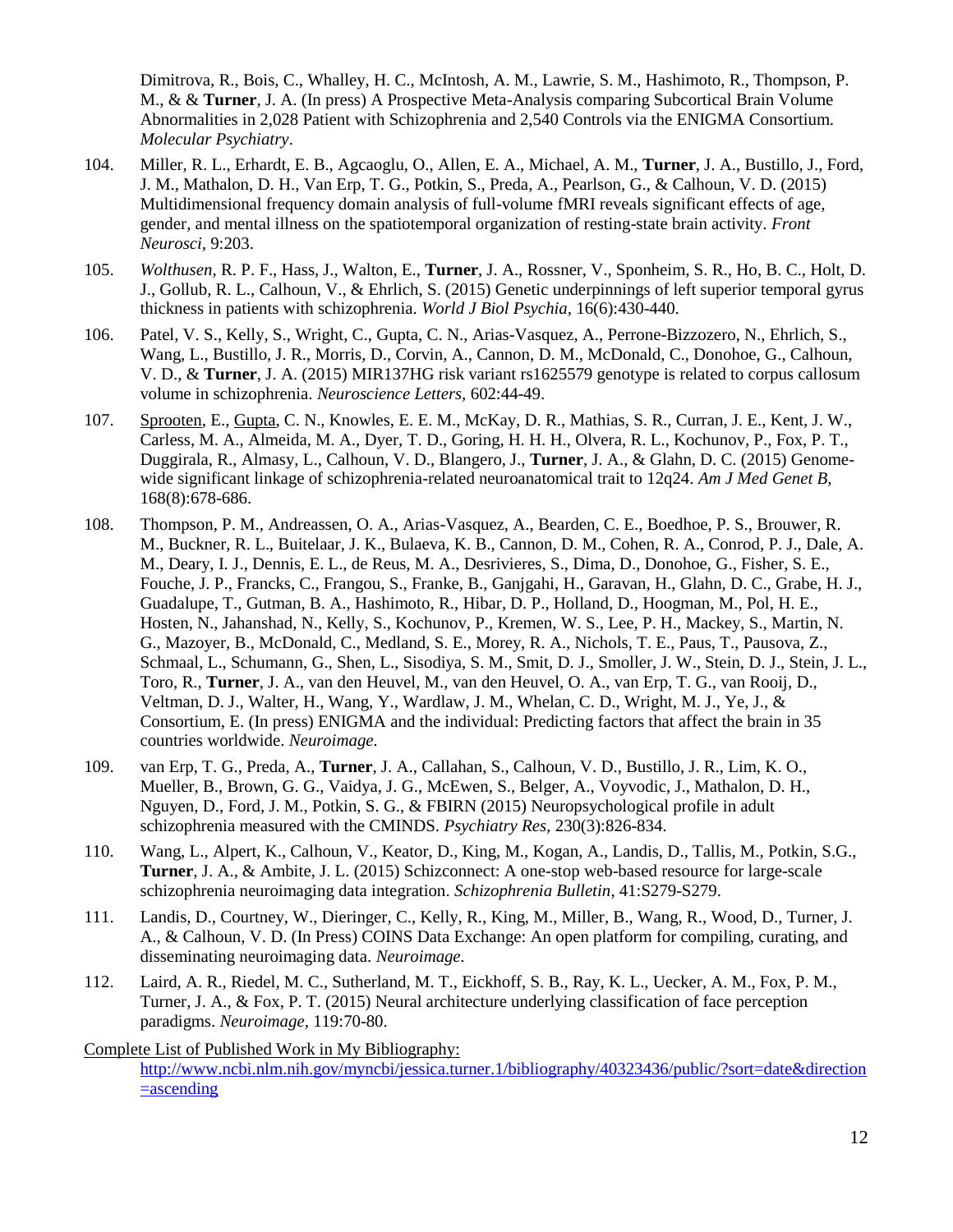#### **Book chapters**

1. MacKenzie, R., Zak, P., and **Turner**, J. The Neuroeconomics of Rational Decision-Making. In *Predictably Rational?: In Search of Defenses for Rational Behavior in Economics,* Springer, 2009, 175- 202.

## **Peer Reviewed Conference Papers**

- 1. Lee, H., **Turner**, J.A., and Potkin, S.G., *Scalable parallel reconstruction algorithm for magnetic resonance images*, in *Proceedings of the 2004 International Conference on Parallel and Distributed Processing Techniques and Applications*. 2004: Las Vegas, NV. p. 73-79.
- 2. Lee, H., **Turner**, J., and BIRN, F., *Task Distribution Methods for the Reconstruction of MR Images.* , in *Proceedings of the 5th International Conference on Parallel and Distributed Computing, Applications and Technologies*. 2004: Singapore. p. 257-266.
- 3. Lee, H. and **Turner**, J., *Parallel reconstruction algorithms for MRIs*, in *Proceedings of the 3rd International Conference on Computer and Information Science (ICIS '04)*. 2004: Los Angeles. p. 55-62.
- 4. Bug, W., Astahkov, V., Boline, J., Fennema-Notestine, C., Grethe, J.S., Gupta, A., Kennedy, D.N., Rubin, D.L., Sanders, B., **Turner**, J.A., and Martone, M.E., *Data federation in the Biomedical Informatics Research Network: tools for semantic annotation and query of distributed multiscale brain data*, in *AMIA Annu Symp Proc*. 2008. p. 1220.
- 5. Chakrabarti, C., Jones, T.B., Xu, J.F., Luger, G.F., Laird, A.R., Turner, M.D., and **Turner**, J.A. *A Probabilistic Framework for Ontology-Based Annotation in Neuroimaging Literature*, in *2013 Bioontologies Special Interest Group, ISMB*. 2013. Berlin.
- 6. Ren, D., Ma, L., Zhang, Y., Sunderraman, R., Fox, P. T., Laird, A. R., **Turner**, J. A., & Turner, M. D. *Online Biomedical Publication Classification Using Multi-Instance Multi-Label Algorithms with Feature Reduction* , in IEEE ICCI\*CC15 2015:Beijing, China. Forthcoming.

## **C3. Professional Presentations**

#### **Organized symposia**

| 2009 | Neurocognitive ontologies: Methods for sharing and integration of human brain data,<br>Symposium at the Annual Meeting of the Organization for Human Brain Mapping.                                                           |
|------|-------------------------------------------------------------------------------------------------------------------------------------------------------------------------------------------------------------------------------|
| 2010 | fMRI in Clinical Trials: Promise, Progress, and Path Forward, Symposium co-organized with<br>Adam Schwarz, Lilly Pharmaceuticals, presented at the Annual Meeting of the Organization for<br>Human Brain Mapping (Barcelona). |
| 2011 | <i>Imaging Genetics: Multivariate Analyses for Neural and Genetic Circuitry, Workshop at the</i><br>Annual Meeting of the Organization for Human Brain Mapping, Quebec.                                                       |
| 2015 | Harmonize This! Analyzing Diverse Neuroimaging Datasets, Satellite meeting to the Annual<br>Meeting of the Organization for Human Brain Mapping (Honolulu).                                                                   |

### **Invited symposia and workshops**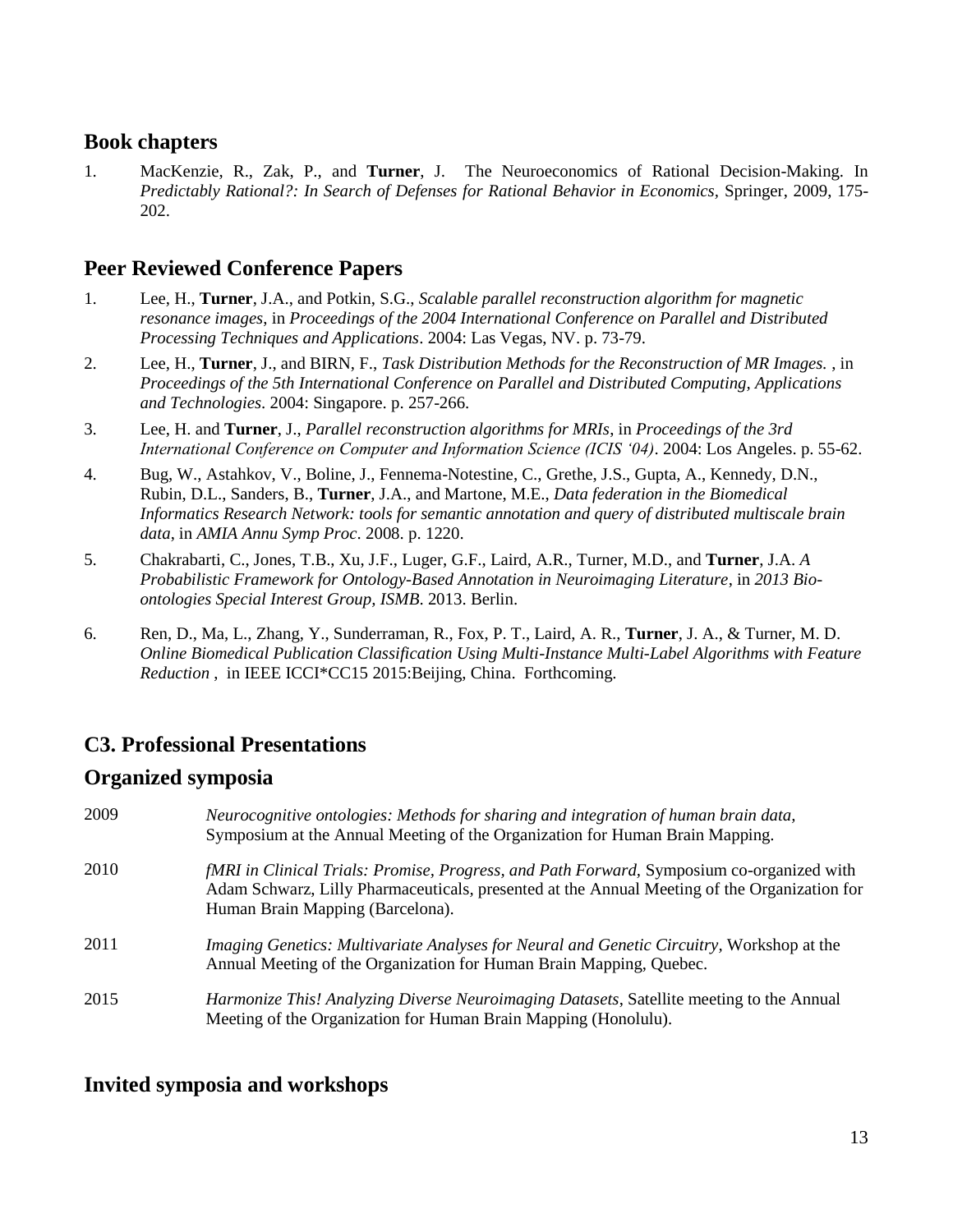| 2001 | Phantom pain and cortical reorganization. Symposium presentation, Neuroimaging and<br>Clinical Rehabilitation, American Psychological Association Annual Meeting, San Francisco.                                                                                                                                                                           |
|------|------------------------------------------------------------------------------------------------------------------------------------------------------------------------------------------------------------------------------------------------------------------------------------------------------------------------------------------------------------|
| 2003 | Reproducing fMRI results: The BIRN Experience. Presentation to the VISN 22 Mental Illness<br>Research, Education, and Clinical Center MIRECC Workshop, Huntington Beach, CA.                                                                                                                                                                               |
| 2003 | Brain Imaging of Spinal Cord Injury. Spinal Cord Injury Research Workshop presentation at<br>the Long Beach VA Spinal Cord Conference and Training, Long Beach, CA.                                                                                                                                                                                        |
| 2006 | Calibration strategies to improve data comparability. NIMH Workshop on Optimizing fMRI<br>approaches to Adolescent Mental Disorders, August 17-18, 2006                                                                                                                                                                                                    |
| 2008 | <i>Imaging for geneticists</i> , Workshop presented at the Fourth International Imaging Genetics<br>Conference, Irvine, CA.                                                                                                                                                                                                                                |
| 2009 | <i>Imaging for geneticists</i> , Workshop presented at the Fifth International Imaging Genetics<br>Conference, Irvine, CA.                                                                                                                                                                                                                                 |
| 2009 | NeuroLex's ontology for fMRI data sharing, as part of Neurocognitive ontologies: Methods for<br>sharing and integration of human brain data, Symposium at the Annual Meeting of the<br>Organization for Human Brain Mapping.                                                                                                                               |
| 2010 | Neuroinformatics and connectomics, a nanosymposium co-chaired with Maryann Martone,<br>UCSD, at the Annual Meeting for the Society for Neuroscience, San Diego.                                                                                                                                                                                            |
| 2011 | Ontologies and Neuroimaging Datasharing. Presentation to the International Neuroinformatics<br>Coordinating Facility Data Sharing Task Force Workshop, Quebec City, Quebec.                                                                                                                                                                                |
| 2012 | Parallel ICA Workshop, presented at the Radboud University, Nijmegen, Netherlands; and at<br>the University Hospital Carl Gustav Carus at the Technical University of Dresden, Germany.                                                                                                                                                                    |
| 2013 | Voxelwise and independent components analysis of low-frequency fluctuations in the FBIRN<br>resting state dataset. Presentation given as part of the What does resting state fMRI teach us<br>about brain abnormalities in schizophrenia? symposium at the 14 <sup>th</sup> International Congress on<br>Schizophrenia Research, Orlando Grande Lakes, FL. |
| 2013 | Data Driven Methods for Neuroimaging Phenotypes: Progress and Pitfalls, presentation given<br>as part of the Functional Data-Driven Atlases of the Brain OHBM morning workshop at the<br>Annual Meeting of the Organization for Human Brain Mapping, Seattle WA.                                                                                           |
| 2013 | Cognitive Ontologies as Top-Down Descriptions: AKA Semantics for meta-analysis,<br>presentation given as part of the Neuroimaging Meta-Analysis OHBM educational workshop at<br>the Annual Meeting of the Organization for Human Brain Mapping, Seattle WA.                                                                                                |
| 2013 | The informatics underlying meta-analysis and reproducibility in neuroimaging, a workshop<br>organized for the International Neuroinformatics Coordinating Facility Congress, Stockholm,<br>Sweden.                                                                                                                                                         |
| 2013 | Identifying Imaging Phenotypes: A Prospective Meta-Analysis of Subcortical Brain Volumes in<br>Schizophrenia via the ENIGMA Consortium, presentation given as part of the Enhancing Neuro<br>Imaging Genetics through Meta-Analysis: Results from the ENIGMA Consortium symposium<br>at the World Congress for Psychiatric Genetics, Boston MA.            |
| 2014 | The hallucinating brain. Presentation given at the Functional Imaging Workshop, GSU.                                                                                                                                                                                                                                                                       |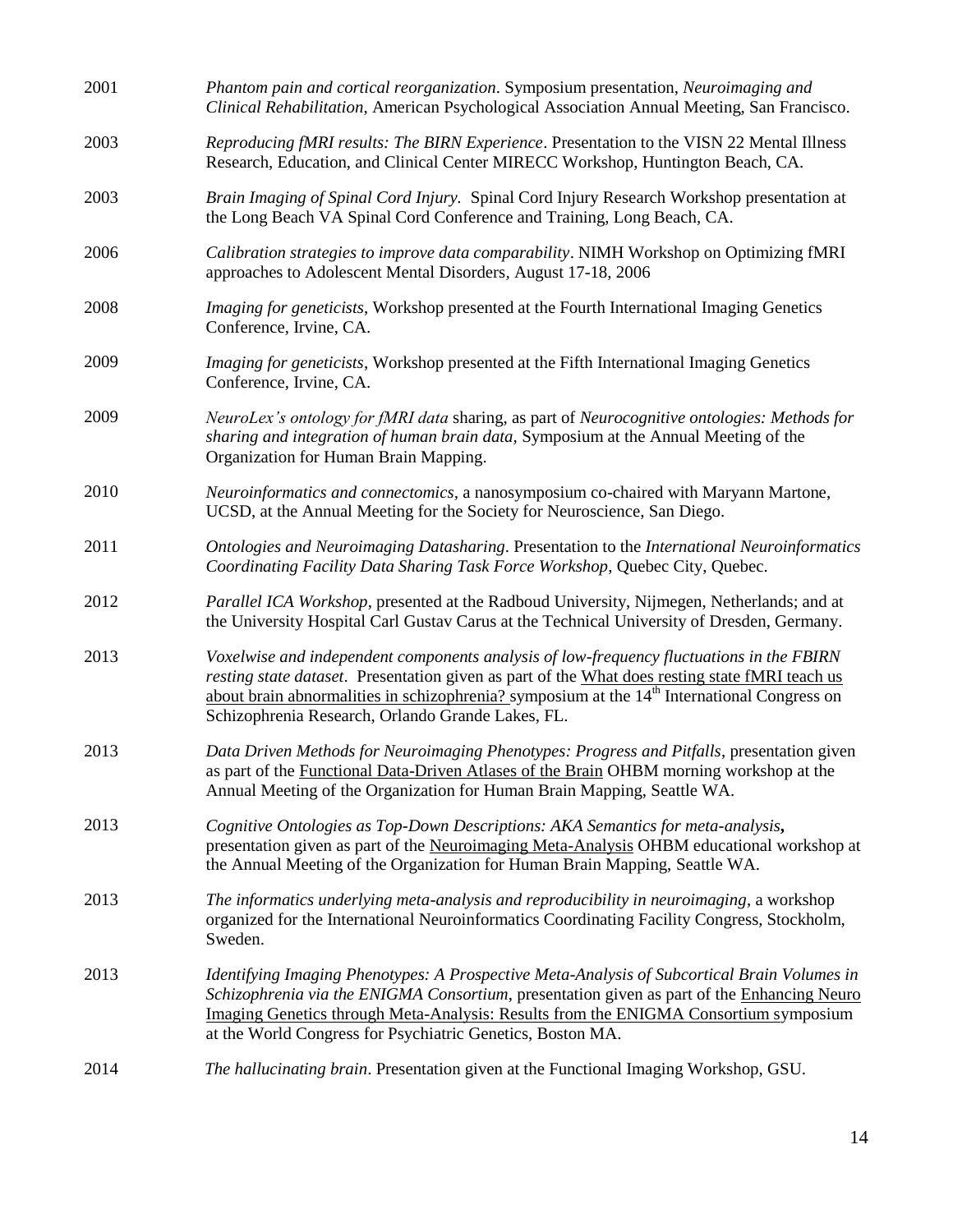| 2014 | Sources of actual imaging data for mega- or meta-analyses. Presentation given as part of the |
|------|----------------------------------------------------------------------------------------------|
|      | Neuroimaging Meta-analysis OHBM Educational Workshop, at the Annual Meeting of the           |
|      | Organization for Human Brain Mapping, Hamburg, Germany.                                      |
| 2015 | Considerations for multiple scanning sites in a clinical imaging trial. Presentation at the  |
|      | Pennington Scientific Symposium, Functional MRI in Clinical Trials: State of the Science and |
|      | Future Directions, Dec 1-3, Baton Rouge, LA.                                                 |

# **Invited Lectures & Colloquia**

| 1997 | Perception of structure from motion. Colloquium given at the Center for Molecular and<br>Behavioral Neuroscience, Rutgers the State University of New Jersey, Newark, NJ.               |
|------|-----------------------------------------------------------------------------------------------------------------------------------------------------------------------------------------|
| 1999 | Perception of structure from optic flow in human and non-human primates. Grand Rounds<br>presentation given to the Edison Imaging Center, Edison, NJ.                                   |
| 2000 | Sensorimotor representations after spinal cord injury. Colloquium given to the Department of<br>Physical Education and Kinesiology, California State University, Long Beach.            |
| 2001 | Sensorimotor representations after spinal cord injury. Grand Rounds presentation given to the<br>Radiology Department, Long Beach VA Healthcare System, Long Beach, CA.                 |
| 2002 | Advances in Neuroimaging Techniques. Panel presentation at the UCI Neuroscience Symposium,<br>October 25, Irvine, CA.                                                                   |
| 2002 | Phantom pains and cortical reorganization. Presentations given to the Mutual Amputee Aid<br>Foundation (MAAF) monthly meetings, Culver City and Torrance, CA.                           |
| 2003 | Multi-site fMRI calibration: Assessing Variability. Brain Imaging Colloquium, University of<br>California, Irvine.                                                                      |
| 2003 | Neuroplasticity of the Central Nervous System after Spinal Cord Injury. Panel presentation at the<br>Long Beach VA Spinal Cord Conference and Training, Long Beach, CA.                 |
| 2005 | Multi-site fMRI calibration and combination. Brain Imaging Colloquium, University of<br>California, Irvine.                                                                             |
| 2008 | Working Memory Networks in Schizophrenia Modulate With Memory Load and Response Time.<br>Brain Imaging Colloquium, University of California, Irvine.                                    |
| 2008 | The FBIRN project: Multi-center functional neuroimaging in clinical populations. Colloquium<br>for CanAssist, Faculty of Engineering, University of Victoria, Canada.                   |
| 2008 | Working memory retrieval dysfunction in schizophrenia: Evidence from imaging and genetics.<br>Grand Rounds presented to the Department of Psychiatry and Human Behavior, UC Irvine, CA. |
| 2008 | The FBIRN project: Multi-center functional neuroimaging in clinical populations. Colloquium<br>presented to the Department of Psychiatry, University of Iowa, IA.                       |
| 2009 | Combining structure and function in schizophrenia. Brain Imaging Colloquium, University of<br>California, Irvine.                                                                       |
| 2009 | <i>Imaging genetics.</i> Lecture presented to Neuroimaging Analysis course (BME 254), Department of<br>Biomedical Engineering, University of California, Irvine.                        |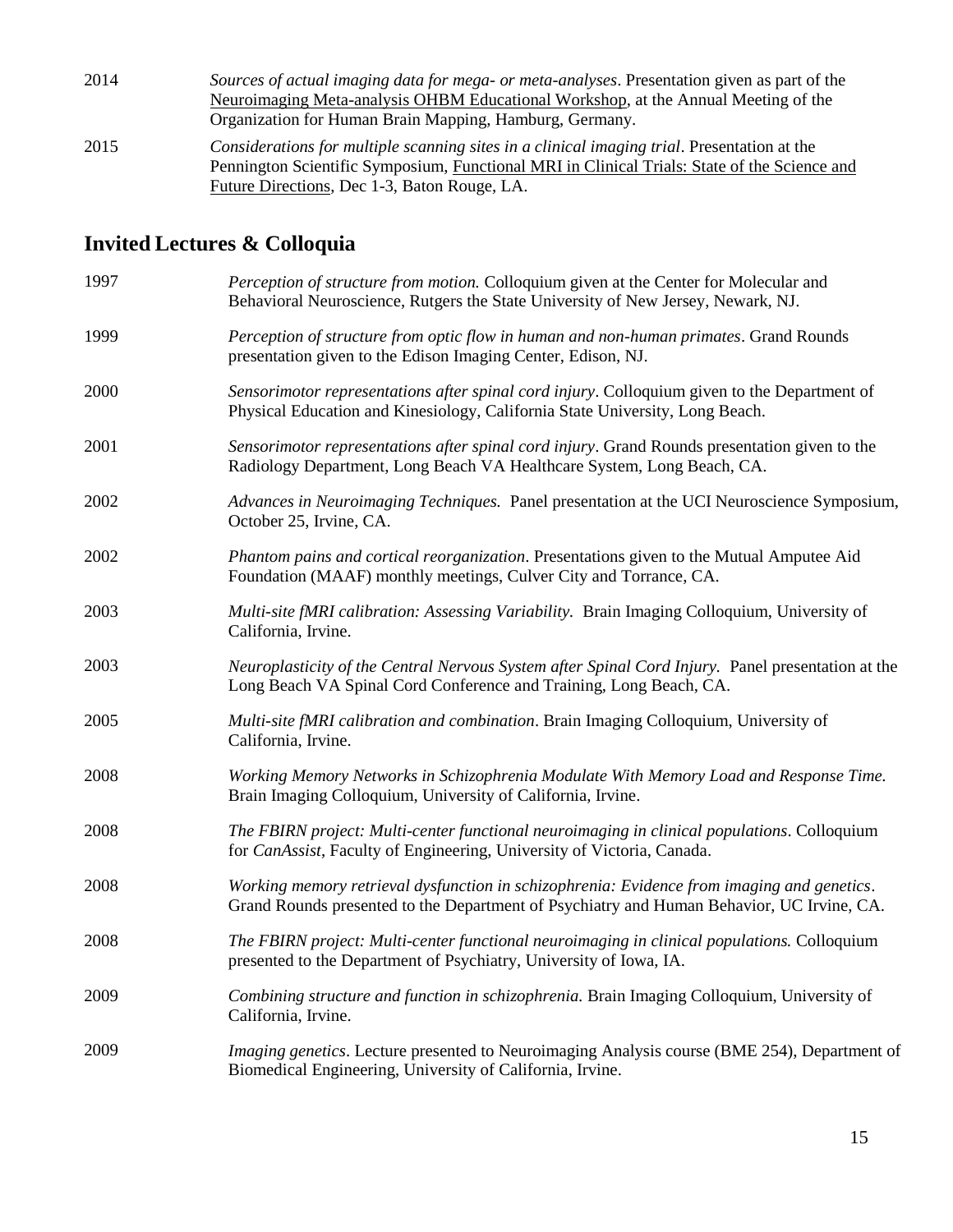| 2009 | An initial imaging genetics analysis in schizophrenia: Combining structure and function.<br>Presentation at Fifth International Imaging Genetics Conference, Irvine, CA.           |
|------|------------------------------------------------------------------------------------------------------------------------------------------------------------------------------------|
| 2009 | Working memory in schizophrenia: Regions, circuits, and genetic networks. Colloquium to the<br>Mind Research Network, Albuquerque, NM.                                             |
| 2010 | Working memory in schizophrenia: Regions, circuits, and genetic networks. Grand Rounds<br>presented to the Department of Psychiatry, UNM.                                          |
| 2010 | Brain imaging and genetic networks in schizophrenia. ECE 590 Seminar, Department of<br>Electrical & Computer Engineering, UNM.                                                     |
| 2010 | Structural changes in the schizophrenic brain. Grand Rounds presented to the Department of<br>Psychiatry, UNM.                                                                     |
| 2010 | Ontologies for Data Integration and Biomedical Research. Colloquium presented to the<br>Computer Science Department, UNM.                                                          |
| 2011 | Working memory in schizophrenia. Colloquium presented at the Texas Tech Health Sciences<br>Center, El Paso TX.                                                                     |
| 2011 | The schizophrenic brain. Lecture presented to ECE 595/CS 491, Computer Science Dept and<br>Dept of Electrical and Computer Engineering, UNM.                                       |
| 2011 | The schizophrenic brain, Parts 1 and 2. Lecture presented to Psychiatry residents, Dept. of<br>Psychiatry, UNM.                                                                    |
| 2011 | Inside the Schizophrenic Brain. Colloquium to the Mind Research Network, Albuquerque, NM.                                                                                          |
| 2011 | The ethics of multi-site collaborative studies. Ethics CME colloquium to the Mind Research<br>Network, Albuquerque, NM.                                                            |
| 2011 | The genetics of gray matter loss in schizophrenia. Colloquium presented to the Dept. of<br>Neuroscience, UNM.                                                                      |
| 2011 | Neuroimaging datasharing standards. Invited presentation to the First Meeting of the Belgian<br>Node of the International Neuroinformatics Coordinating Facility (INCF).           |
| 2012 | Multivariate methods for identifying genetic effects on brain imaging measures. Colloquium<br>presentation at Radboud University, Nijmegen, Netherlands.                           |
| 2012 | ICA as a data fusion technique in imaging genetics. Colloquium presented at the University<br>Hospital Carl Gustav Carus, at the Technical University of Dresden, Germany.         |
| 2012 | Cognitive Paradigm Ontology. Webinar given with Angela R. Laird (UTHSC, San Antonio) as<br>part of the Neuroscience Information Framework (NIF) series.                            |
| 2012 | What do cognitive experiments tell us about cognitive processes? Presentation given in the<br>Towards an Ontology of Mental Functioning workshop, ICBO 2012 (talk given remotely). |
| 2012 | Methods for combining fMRI and genetics data. Colloquium presented to the InterMountain<br>Neuroimaging Consortium, UC Boulder. (talk given remotely)                              |
| 2013 | Combining neuroimaging and genetics in the study of schizophrenia. Colloquium presented to the<br>Departments of Psychology and Neuroscience, Georgia State University.            |
|      |                                                                                                                                                                                    |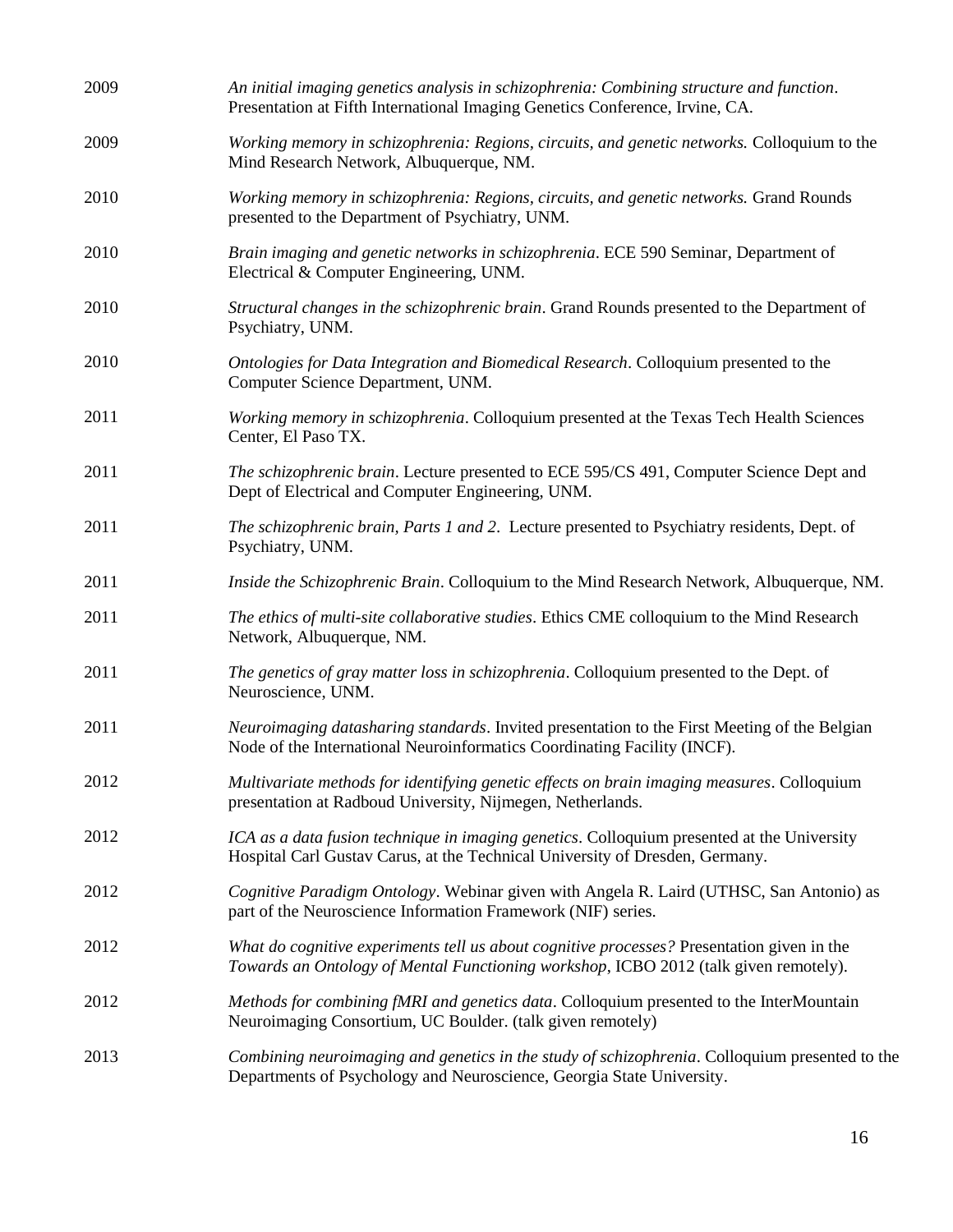| 2013 | BrainMap Tracker Project. Invited presentation to the annual meeting of the National Center for<br>Biomedical Ontologies, Stanford, California.                                                                                                                               |
|------|-------------------------------------------------------------------------------------------------------------------------------------------------------------------------------------------------------------------------------------------------------------------------------|
| 2013 | Multivariate approaches to identifying imaging and genetic markers in schizophrenia. Invited<br>presentation at the NINDS Huntington's Disease Workshop, February 2013.                                                                                                       |
| 2014 | Neuroimaging and genetics: Carving up a big data space. Presentation given to the Georgia Tech<br>Neuroscience Club, March 13, 2014.                                                                                                                                          |
| 2014 | Studying Psychotic Hallucinations: Brain Structure, Function, and Genetics. Colloquium<br>presented to the Department of Human Genetics, Radboud University, Nijmegen, The<br>Netherlands. June 6, 2014.                                                                      |
| 2015 | Structural imaging genetics in schizophrenia: From voxels to volumes to networks. Invited<br>presentation at the Eleventh Annual International Imaging Genetics Conference, Irvine, CA,<br>January 20.                                                                        |
| 2015 | From points to pathways: Structural imaging genetics in Schizophrenia. Colloquium given to the<br>Neuroscience Institute, Georgia State University, February 3.                                                                                                               |
| 2015 | Mining the GWAS: Genetic influences on gray matter deficits in schizophrenia. Webinar given to<br>the Statistical and Applied Mathematical Institute (SAMSI), Program on Beyond Bioinformatics,<br>University of North Carolina, Chapel Hill, April 10 (talk given remotely). |
| 2015 | Genetic networks and gray matter deficits in schizophrenia. Colloquium presented to the John<br>and Mary Franklin Foundation Neuroimaging Training Program at the University of Georgia,<br>Athens, May 7.                                                                    |

#### **Conference Presentations**

- 1. Turner, J. A. & Braunstein, M. L. (1994) Ability to detect a gap in a transparent motion display. *Association for Research in Vision and Ophthalmology*,Sarasota, FL.
- 2. Cho, Y., Domini, F., Turner, J., Richman, S., & Turner, M. (1996) The Muller-Lyer illusion in a reaching task. *Association for Research in Vision and Ophthalmology*,Sarasota, FL.
- 3. Turner, J. A. & Braunstein, M. L. (1996) Bimodality and gap detection in transparent motion displays. *Association for Research in Vision and Ophthalmology*,Sarasota, FL.
- 4. Braunstein, M. L., Sauer, C., Turner, J. A., & Andersen, G. J. (1997) Perceived depth of structure-frommotion objects in a motion parallax scene. *Psychonomic Society Meeting*,Philadelphia, PA.
- 5. Braunstein, M. L., Turner, J. A., & Sauer, C. (1997) The effects of collimation on perceived depth. *Association for Research in Vision and Ophthalmology*,Fort Lauderdale, FL.
- 6. Turner, J. A. & Braunstein, M. L. (1997) Spatial integration in speed distribution displays. *Association for Research in Vision and Ophthalmology*,Fort Lauderdale, FL.
- 7. Quraishi, S. A., Phinney, R. E., Turner, J. A., McCollum, J. F., & Siegel, R. M. (1998) Changes in tuning to optic flow during a match-to-sample task in macaque parietal area 7A. *Annual Meeting of the Society for Neuroscience*,Los Angeles, CA.
- 8. Siegel, R. M., Turner, J. A., & Phinney, R. E. (1998) Propagating waves and spatio-temporal chaos in a model of layer II/III of visual cortex. *Annual Meeting of the Society for Neuroscience*,Los Angeles, CA.
- 9. Turner, J. A., Anderson, K. C., Phinney, R. E., & Siegel, R. M. (1998) Optic flow selectivity in macaque 7a and STPa: Using temporal discriminants. *Annual Meeting of the Society for Neuroscience*,Los Angeles, CA.
- 10. Turner, J. A., Phinney, R. E., & Siegel, R. M. (1999) Differential activation of cortex by visual or auditory imagery. *Investigative & Ophthalmologic Vision Sciences*.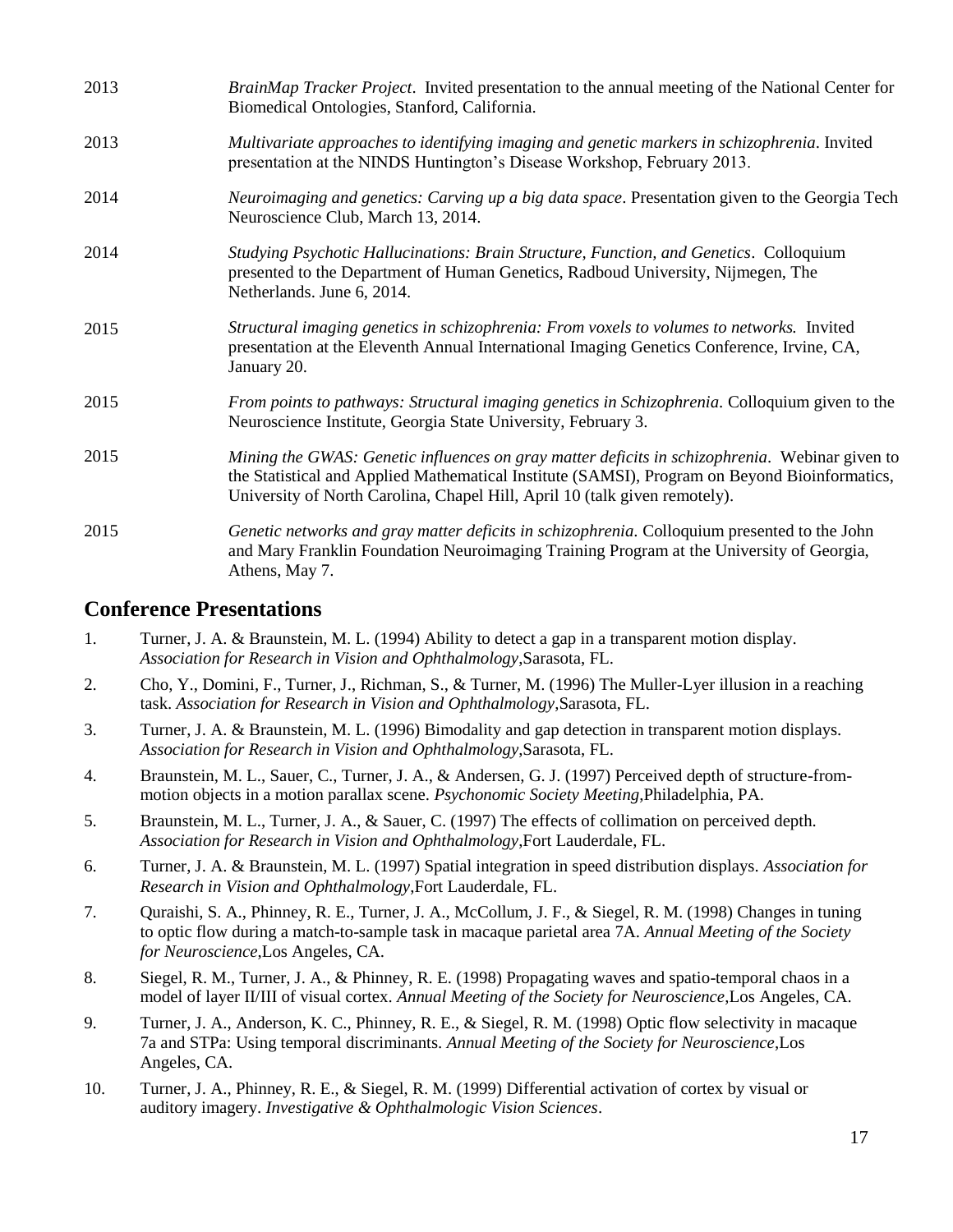- 11. Turner, J. A., Phinney, R. E., & Siegel, R. M. (1999) Quantitative maps of retinotopy and angle of gaze from optical imaging in behaving macaque. *Annual Meeting of the Society for Neuroscience*,Miami, FL.
- 12. Lacourse, M. G., Turner, J. A., Lee, J. S., & Cohen, M. J. (2000) fMRI evidence for altered cortical sensorimotor processes following motor imagery practice. *Society for Neuroscience Meeting*,New Orleans, LA.
- 13. Lee, J. S., Turner, J. A., Schandler, S. L., & Cohen, M. J. (2000) The long-term effects of spinal-cord injury on sensorimotor cortex. *Society for Neuroscience Annual Meeting*,New Orleans, LA.
- 14. Lee, J. S., Turner, J. A., Schandler, S. L., & Cohen, M. J. (2000) Reorganization of sensory cortex after spinal cord injury. *Annual Meeting of the American Paraplegia Society*,Las Vegas, NV.
- 15. Lee, J. S., Turner, J.A., Cohen, M.J. (2000) Reorganization of sensory cortex after spinal cord injury. *Annual Meeting of the Organization for Human Brain Mapping*,San Antonio, TX.
- 16. Schandler, S. L., Cohen, M. J., Turner, J. A., Lee, J. S., & Leach, W. L. (2000) Altered sensory cortical processing results in reduced higher-level information operations in persons with alcoholism risk. *Society for Psychophysiological Research*,San Diego, CA.
- 17. Turner, J. A., Lee, J. S., & Cohen, M. J. (2000) Hand representations in motor cortex after spinal cord injury. *Annual Meeting of the Organization for Human Brain Mapping*,San Antonio, TX.
- 18. Turner, J. A., Lee, J. S., Schandler, S. L., & Cohen, M. J. (2000) Hand representation in motor cortex after spinal cord injury. *Annual Meeting of the American Paraplegia Society*,Las Vegas, NV.
- 19. Turner, J. A., Lee, J. S., Schandler, S. L., & Cohen, M. J. (2000) Motor maps after quadriplegic spinal cord injury. *Annual Meeting of the Society for Neuroscience*,New Orleans, LA.
- 20. Lacourse, M. G., Turner, J. A., Lee, J. S., & Cohen, M. J. (2001) FMRI evidence for cerebellar plasticity following motor imagery practice. *Annual Meeting of the Society for Neuroscience*,San Diego, CA.
- 21. Siegel, R. M., Phinney, R. E., Turner, J. A., & Jando, G. (2001) Changing angle-of-gaze field topography in inferior parietal lobule of behaving monkey evaluated using optical imaging. *Annual Meeting of the Society for Neuroscience*,San Diego, CA.
- 22. Turner, J. A., Lee, J. S., Schandler, S. L., & Cohen, M. J. (2001) Thalamic activity in limb movements. *Annual Meeting of the Society for Neuroscience*,San Diego, CA.
- 23. Lacourse, M. G., Turner, J. A., Velez, L., Randolph-Orr, E., & Turnbaugh, K. (2002) Mental practice and cerebellar plasticity. *Annual Meeting of the American Paraplegia Society*,Las Vegas, NV.
- 24. Turner, J. A., Schandler, S. L., & Cohen, M. J. (2002) Cortical atrophy in spinal cord injury. *Annual Meeting of the Society for Neuroscience*,Orlando, FL.
- 25. Lacourse, M. G., Turner, J. A., & Randolph-Orr, E. (2003) Motor sequence learning following motor imagery practice is associated with functional plasticity of extrastriate and working memory areas. *Annual Meeting of the Organization for Human Brain Mapping*,New York, NY.
- 26. Potkin, S. G., Andreasen N, Belger A, Brown G, Ford J, Glover G, Golub R, Heckers S, Lauriello J, Lieberman J, Lim KO, McCarley R, McCarthy G, Rosen B, Toga A, Turner J, Wible C (2003) Multi-Site Brain FMRI Imaging Studies in Schizophrenia Using the BIRN Methodology: Cognitive Tasks and Clinical Correlates. *International Congress on Schizophrenia Research (Workshop)*,Denver CO.
- 27. Potkin, S. G., Turner, J. A., Brown, G. G., Glover, G. H., Heckers, S., Keator, D. B., Grethe, J. S., & BIRN, F. (2003) Biomedical Informatics Research Network: Functional Imaging Research in Schizophrenia Testbed. *Annual Meeting of the Society for Neuroscience*,New Orleans, LA.
- 28. Potkin, S. G., Turner JA, Brown GG, Glover GH, Heckers S, Keator DB, Grethe JS, FIRST BIRN (2003) Biomedical Informatics Research Network: Functional Imaging Research in Schizophrenia Test Bed. *Annual Meeting of the Society for Neuroscience*,New Orleans, LA.
- 29. Turner, J. A., Potkin SG, Brown GG, Glover GH, Greve D, Keator DB, McCarthy G, Grethe JS, Wible CG, Lim K, Toga AW, Andreasen NC, O'Leary D, FIRST BIRN. (2003) Biomedical Informatics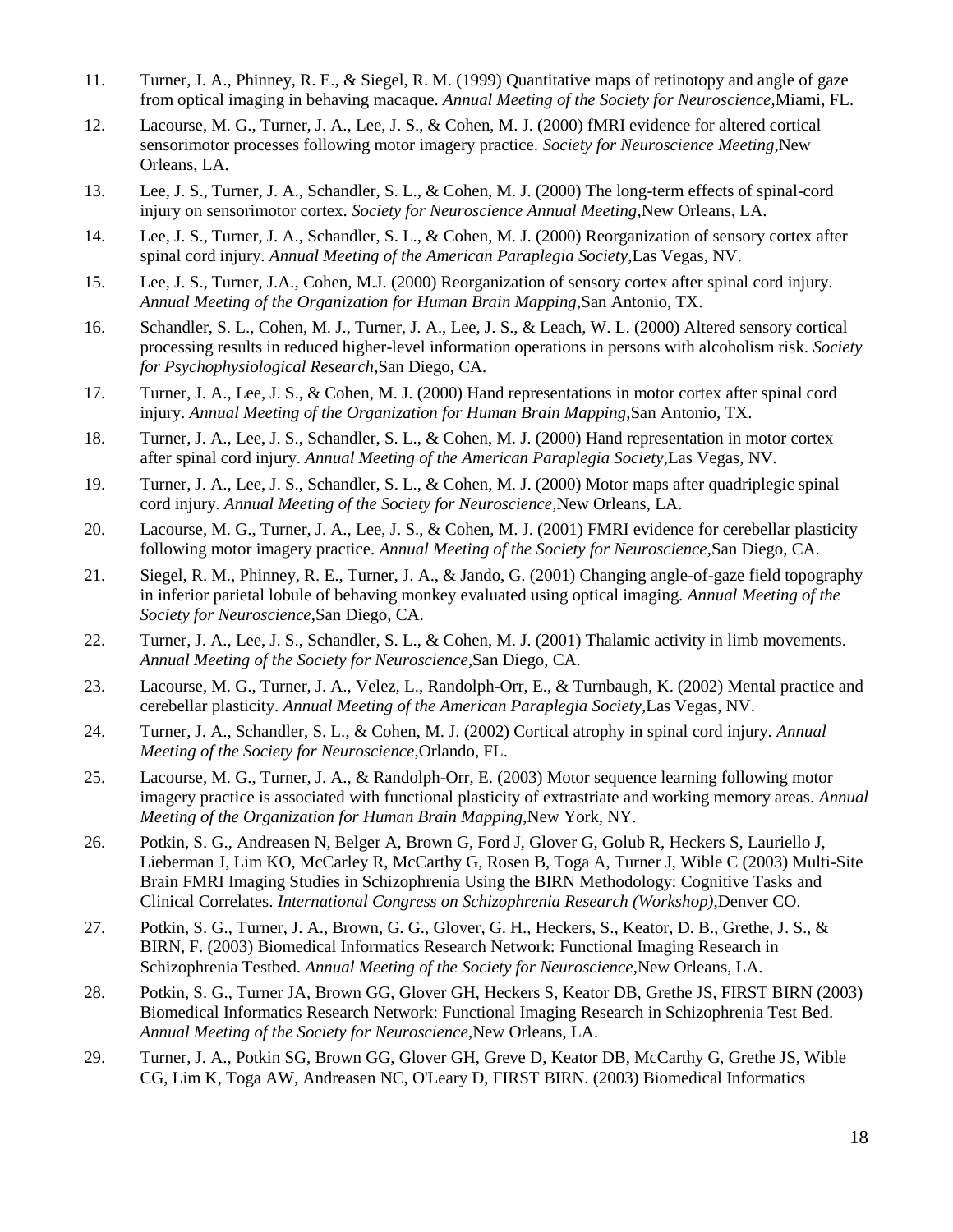Research Network: Integrating multi-site human functional imaging acquisition and analysis. *Biomedical Information Science and Technology Initiative (BISTI) Symposium*,Bethesda, MD.

- 30. Turner, J. A., Schandler, S. L., Lacourse, M. G., & Cohen, M. J. (2003) Phantom limb movement activates similar networks as actual movement. *Annual Meeting of the Organization for Human Brain Mapping*,New York, NY.
- 31. Potkin, S. G., Brown GG, Glover GH, McCarthy G, Lim KO, Gollub R, Rosen B, Toga A, Kikinis R, Dale A, Lauriello J, O'Leary O, Lieberman J, Belger A, Greve D, Friedman L, Cannon T, Keator DB, Grethe JS, Turner JA, Function BIRN. (2004) Functional Biomedical Informatics Research Network: Multi-Center FMRI Methods. *American College of Neuropsychopharmacology Meeting*,San Juan, Puerto Rico.
- 32. Turner, J. A., Lee HJ, Wible C, McCarthy G, Potkin SG, FIRST BIRN (2004) The stability of auditory activation in functional magnetic resonance imaging data across sessions and sites. *Annual Meeting of the Cognitive Neuroscience Society*,San Francisco, CA.
- 33. Turner, J. A., Potkin, S.G., Glover, G., McCarthy, G., Gollub, R.L., Brown, G., Dale, A., Grethe, J.S., Friedman, L., Keator, D.B., FIRST BIRN. (2004) Biomedical Informatics Research Network: Functional Imaging Research In Schizophrenia Testbed. *Annual Meeting of the Organization for Human Brain Mapping*,Budapest, Hungary.
- 34. Kemp, A. S., Turner JA, Lee HJ, Trondsen LC, Gooch KN, Mirski D, Potkin SG, FIRST BIRN (2005) The Neurocognitive Correlates of BOLD Activation in the Dorsolateral Prefrontal Cortex of Patients with Schizophrenia: An fMRI Investigation. *International Congress of Schizophrenia Research*,Savannah GA.
- 35. Kilpatrick, L., Turner, J.A., Cahill, J.F. (2005) Male and female arousal-related changes in amygdala effective connectivity in relation to memory. *Annual Meeting of the Organization for Human Brain Mapping*,Toronto, Canada.
- 36. Turner, J., Potkin SG, Brown GG, Glover GH, Fallon JH, McCarthy G, Lim KO, Gollub RL, Rosen BR, Toga AW, Kikinis R, Pieper S, Dale AM, Lauriello J, O'Leary DS, Lieberman JA, Belger A, Greve DN, Friedman L, Cannon TD, Keator DB, Grethe JS, Function BIRN. (2005) Multi-Center fMRI Methods And Design: Function BIRN. *International Congress of Schizophrenia Research*,Savannah GA.
- 37. Turner, J. A., Potkin, S.G. Brown, G.G., Glover, G.H., McCarthy, G., Keator, D.B., Stern, H., Lauriello, J., Friedman, L., Belger, A., Lim, K.O., Pieper, S., Greve, D.N., FUNCTION BIRN (2005) Multi-Center fMRI Methods and Design: Function BIRN. *Annual Meeting of the Society for Neuroscience*,Washington, DC.
- 38. Gupta, A., Bean, C., Bug, W., Fennema-Notestine, C., Martone, M. E., Turner, J. A., & Grethe, J. S. (2006) Creating a community-based knowledge management framework for integrating neuroscience data via ontologies. *Annual Meeting of the Society for Neuroscience*,Atlanta, GA.
- 39. Keator, D. B., Grethe, J., Ozyurt, B., Gadde, S., Wei, D., Turner, J.A., Potkin, S.G., Brown, G.G., McCarthy, G., Glover, G.H., Stern, H., Lauriello, J., Friedman, L., Belger, A., Lim, K.O., Pieper, S., Greve, D., FBIRN. (2006) Function Biomedical Informatics Research Network (FBIRN) Open Source FMRI Informatics, Calibration, and Data Tools Repository. *Annual Meeting of the Organization for Human Brain Mapping*,Florence, Italy.
- 40. Kilpatrick, L. A., Fallon, J., Turner, J.A., Kennedy, J., Macciardi, F., Potkin, SG. (2006) Genetic Impact on Dorsolateral Prefrontal Functional Connectivity in Schizophrenics During a Working Memory Task. *Annual Meeting of the Organization for Human Brain Mapping*,Florence, Italy.
- 41. Potkin, S. G., Macciardi, F., Friedman, L., Turner, J. A., Fallon, J. F., Bunney, W. E., & Keator, D. B. (2006) Imaging genetics as a model for the study of neuropsychiatric disease. *World Congress of Psychiatric Genetics*,Sardinia, Italy.
- 42. Turner, J. A., Fennema-Notestine, C., Martone, M. E., Laird, A. R., Grethe, J. S., Bug, W., Gupta, A., & Bean, C. (2006) You say potato, I say potahto: Ontological engineering applied within the Biomedial Informatics Research Network. *Annual Meeting of the Society for Neuroscience*,Atlanta, GA.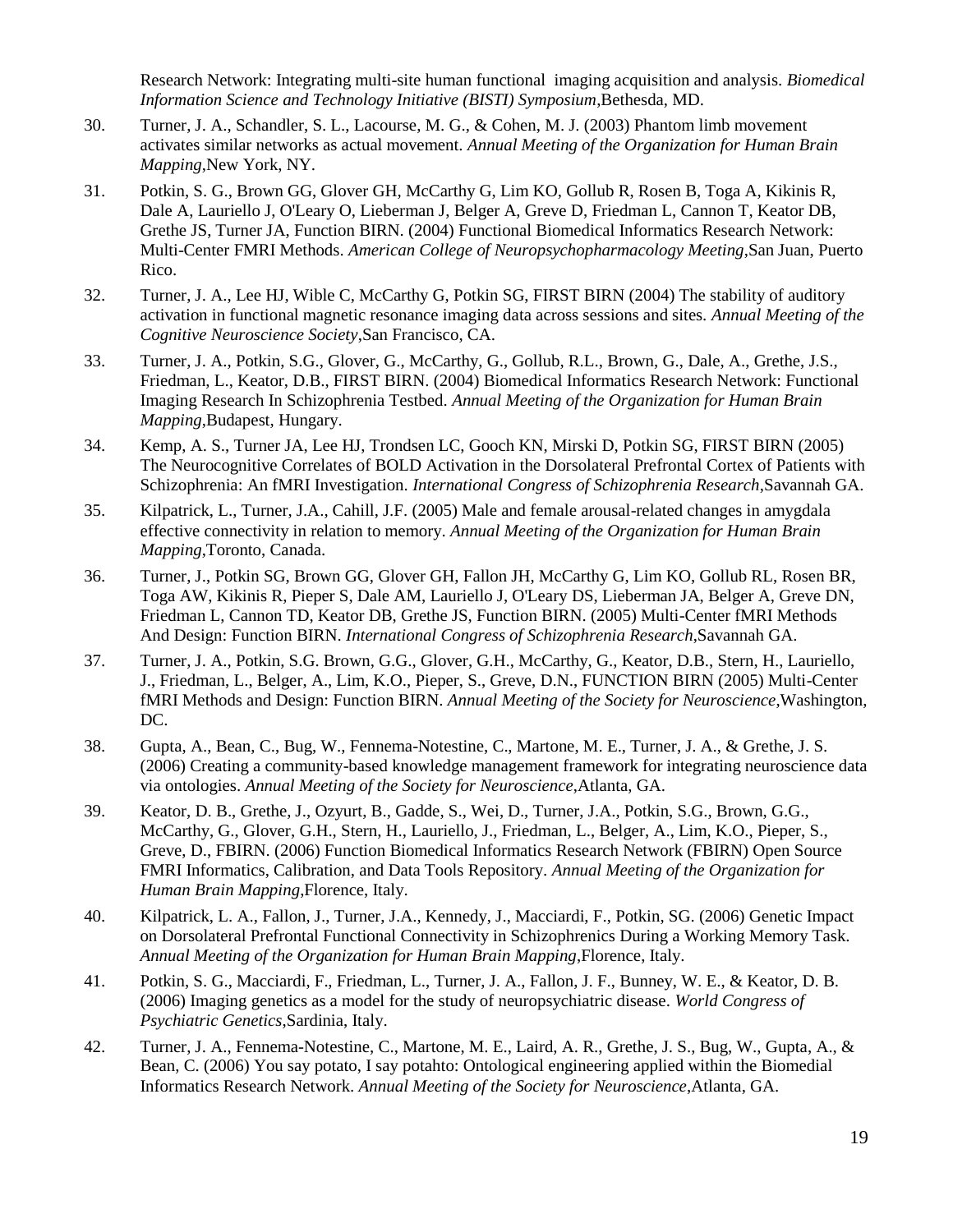- 43. Turner, J. A., Stern, H., Friedman, L., Brown, G., Greve, D., Glover, G.H., Wible, C., Potkin, S.G., FBIRN. (2006) Variance reduction in multi-site functional imaging. *Annual Meeting of the Organization for Human Brain Mapping*,Florence, Italy.
- 44. Turner, J. P., S. G.; Brown, G. G.; Stern, H. S; Glover, G. H.; McCarthy, G.; Greve, D. N.; Friedman, L.; Keator, D. B.; Grethe, J. S. Fallon, J. H.; Lim, K. O.; Gollub, R. L.; Rosen, B. R.; Toga, A. W.; Kikinis, R.; Pieper, S.; Lauriello, J.; O'Leary, D. S.; Belger, A.; Function BIRN (2006) Multi-center fMRI methods and design: Function BIRN. *Annual Meeting of the Society for Neuroscience*,Atlanta, GA.
- 45. Bockholt, H. J., Turner, J., Johnson, H., Calhoun, V. D., Greve, D. N., Williams, S., van Erp, T., O'Leary, D., Lauriello, J., Wible, C., Lim, K., Mueller, B. A., Brown, G. G., Voyvodic, J., McCarthy, G., Ford, J., Potkin, S. G., & FBIRN (2007) Morphometric analysis of a multi-site study of schizophrenia using Freesurfer. *Annual Meeting of the Society for Neuroscience*,San Diego, CA.
- 46. Ford, J., Mathalon, D., Roach, B., Turner, J., Potkin, S., Brown, G., Wible, C., McCarthy, G., Greve, D. N., Mueller, B. A., Keator, D. B., Lim, K., O'Leary, D., Belger, A., Voyvodic, J., Glover, G., Lauriello, J., & FBIRN (2007) Hallucinations and deviant tones compete for primary auditory cortical resources: Multi-site fMRI study of schizophrenia. *Annual Meeting of the Society for Neuroscience*,San Diego, CA.
- 47. Friedman, L., Mathalon, DH, Ford, JM, Elliott, T, Greve, DN, Mueller, B, Liu, T, Turner, JA, Cox, RW, Glover, GH. (2007) Are Multichannel Coils as Helpful as We Think for EPI-BOLD Data at 3.0T? *Annual Meeting of the Organization for Human Brain Mapping*,Chicago, IL.
- 48. Friedman, L., Trondsen, L., Turner, J., Glover, G., & Potkin, S. (2007) The Effects of Chronic Smoking on BOLD Effects of the Breath Hold Task: Implications for Breath Hold Calibration Procedures. *Annual Meeting of the Organization for Human Brain Mapping*,Chicago, IL.
- 49. Potkin, S., Turner, J., Lee, H., Brown, G., Bischoff-Grethe, A., Greve, D. N., McCarthy, G., Ford, J., Mathalon, D., Lim, K., Mueller, B. A., Voyvodic, J., Belger, A., Toga, A., Wible, C., Lauriello, J., Glover, G., & FBIRN (2007) A multi-site fMRI study of working memory in schizophrenia: an FBIRN report. . *Annual Meeting of the Society for Neuroscience*,San Diego, CA.
- 50. Potkin, S. G., Macciardi, F., Turner, J. A., Fallon, J. H., Guffanti, G., Bunney, W. E., & Keator, D. B. (2007) Gene Discovery through Imaging Genetics: Identification of two novel genes for schizophrenia. *World Congress on Psychiatric Genetics XV*,New York, New York.
- 51. Turner, J., Tura, E., Trondsen, L., Lee, H., Potkin, S., & FBIRN (2007) Functional circuitries in healthy subjects and schizophrenic patients during a working memory task. *Annual Meeting of the Society for Neuroscience*,San Diego, CA.
- 52. van Erp, T., Segall, J., Bockholt, H. J., Turner, J., Johnson, H., Greve, D. N., Mueller, B. A., Keator, D. B., Lim, K., Wible, C., Lauriello, J., O'Leary, D., Brown, G. G., Voyvodic, J., McCarthy, G., Ford, J., Belger, A., Potkin, S. G., Calhoun, V. D., & FBIRN (2007) Voxel-based morphometric analysis of a multi-site study on schizophrenia. *Annual Meeting of the Society for Neuroscience*,San Diego, CA.
- 53. Bug, W., Astahkov, V., Boline, J., Fennema-Notestine, C., Grethe, J., Gupta, A., Kennedy, D., Rubin, D., Sanders, B., Turner, J., & Martone, M. (2008) Data Federation in the Biomedical Informatics Research Network: Tools for Semantic Annotation and Query of Distributed Multiscale Brain Data. *AMIA 2008 Annual Symposium*,Washington DC.
- 54. Lee, H., Turner, J. A., Potkin, S. G., & FBIRN (2008) MRI Study of Sensorimotor Cortex Activation in Schizophrenia. *Annual Meeting of the Society for Neuroscience*,Washington, DC.
- 55. Potkin, S. G., Turner, J. A., Glover, G., Brown, G., Keator, D. B., Mueller, B., Greve, D. N., Voyvodic, J., Wible, C., Liu, T. T., McCarthy, G., Ford, J., Belger, A., Lim, K. O., Lauriello, J., Toga, A., Kikinis, R., Rosen, B., O'Leary, D., & FBIRN (2008) Multi-site neuroimaging studies: Imaging calibration and datasharing. *Annual Meeting of the Society for Neuroscience*,Washington, DC.
- 56. Tura, E., Turner, J. A., Turner, M. D., & Muftuler, L. T. (2008) Coherent spatio-temporal patterns during meditation *Annual Meeting of the Society for Neuroscience*,Washington, DC.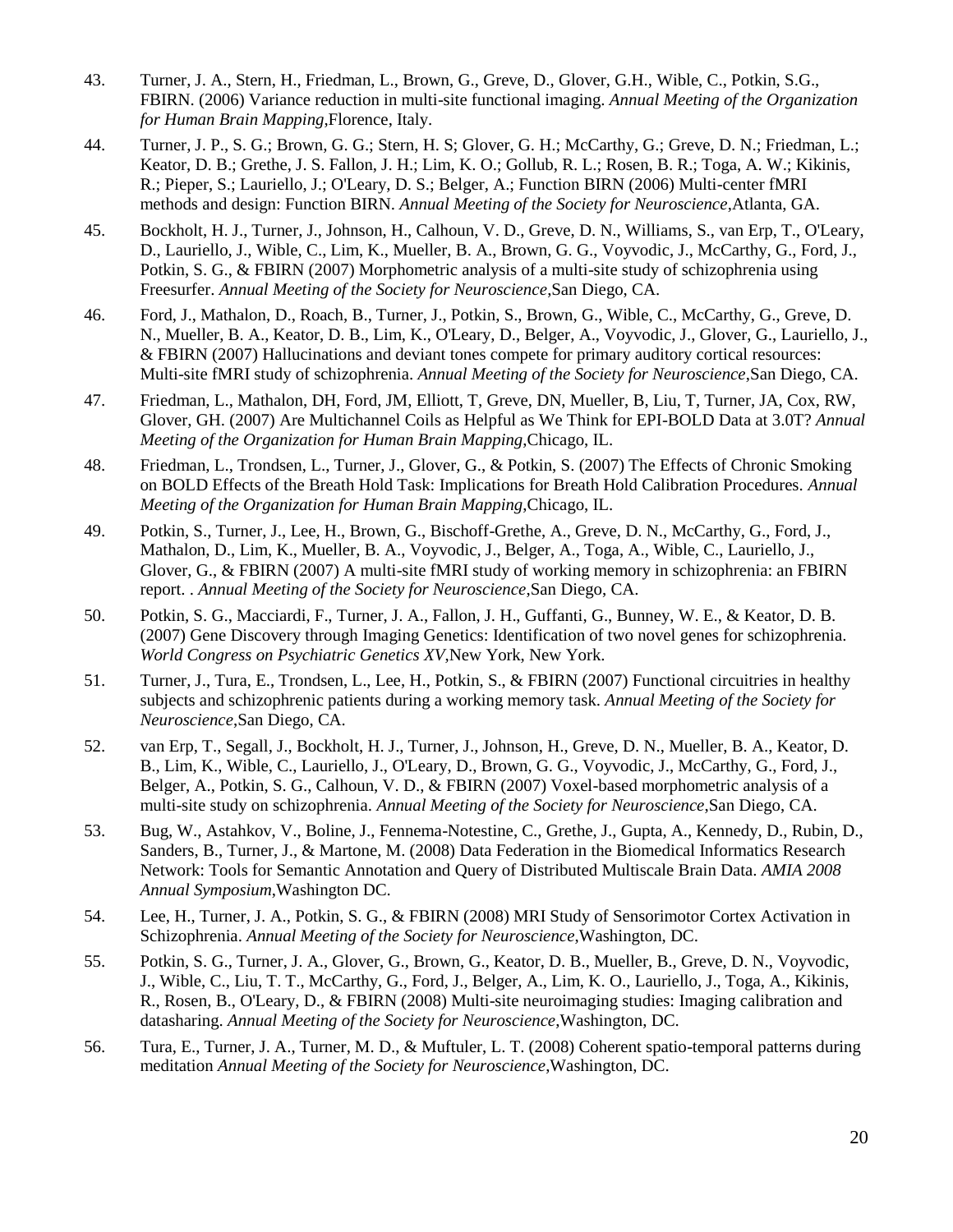- 57. Tura, E., Turner, J. A., Turner, M. D., & Muftuler, L. T. (2008) Variations among meditative and concentrative states: A case study. *Annual Meeting of the Cognitive Neuroscience Society*,San Francisco, CA.
- 58. Turner, J. A., Bockholt, H. J., Johnson, H. J., Calhoun, V. D., Segall, J., van Erp, T., Magnotta, V., Greve, D. N., Mueller, B., Kikinis, R., McCarthy, G., Ford, J., & FBIRN (2008) A comparison of volumetric methods in a multi-site study of schizophrenia. *Annual Meeting of the Society for Neuroscience*,Washington, DC.
- 59. Turner, M. D. & Turner, J. A. (2008) Simulations for Methodological Comparisons among Multivariate Neuroimaging Techniques. *SIAM Conference on Imaging Science*,San Diego, CA.
- 60. van Erp, T. G. M., Chiang, M.-C., Sun, D., Hardt, M. E., Bockholt, J. H., Turner, J. A., Calhoun, V. D., Johnson, H. J., Greve, D. N., Williams, S., O'Leary, D., Lauriello, J., Wible, C. G., Lim, K. O., Mueller, B. A., Brown, G. G., Voyvodic, J., McCarthy, G., Mathalon, D., Ford, J. M., Potkin, S. G., Cannon, T. D., Thompson, P. M., Toga, A. W., & FBIRN. (2008) 3D Pattern of Brain Abnormalities in Chronic Schizophrenia Visualized Using Tensor-Based Morphometry: a Multi-Site Structural Imaging Study. *Annual Meeting of the Organization for Human Brain Mapping*,Melbourne, Australia.
- 61. Abe, S., Preda, A., Turner, J., Keator, D., Potkin, S., & FBIRN. (2009) DTI Co-registration Method Comparison Based on DTI Tractography Analysis in the Human Brain. *Annual Meeting of the Organization for Human Brain Mapping*,San Francisco, CA
- 62. Abe, S., Rasmussen, J. M., Turner, J., McMillan, L. C., Pfueffer, J., & FBIRN (2009) Calibration of ASL Quantification Based on ASL Hypercapnia and Sensory Motor Activation. *International Society for Magnetic Resonance in Medicine*,Hawaii.
- 63. Greve, D. N., Mueller, B. A., Turner, J. A., Brown, G. G., Stern, H., Glover, G., Voyvodic, J., Liu, T., Wallace, S., Roach, B. J., Yetter, L., Ford, J. M., Mathalon, D. H., & FBIRN (2009) fMRI Hemodynamic Response Amplitude Repeatability Across Multiple Sites. *Annual Meeting of the Organization for Human Brain Mapping*,San Francisco, CA.
- 64. Jorgensen, K. W., Bischoff-Grethe, A. A., Brown, G. G., Fennema-Notestine, C., Gadde, S., Greve, D. N., Mueller, B. A., Notestine, R., Ozyurt, B., Potkin, S. G., Turner, J. A., Mathalon, D. H., & FBIRN. (2009) Assessing the impact of fMRI data quality on group level analyses in the FBIRN multi-site study of schizophrenia patients and healthy controls. *Annual meeting of the Organization for Human Brain Mapping*,San Francisco, CA.
- 65. Kim, M. A., Tura, E., Lee, H., Potkin, S. G., Fallon, J. H., Manoach, D., Calhoun, V. D., & Turner, J. A. (2009) Working memory circuitry in schizophrenia, as revealed by partial least squares analysis. *Annual Meeting of the Society for Neuroscience*,Chicago, IL.
- 66. Macciardi, F., Osimo, E., Potkin, S., Torri, F., Fallon, J. H., Turner, J. A., Guffanti, G., Vawter, M., Lerer, B., & Gaudi, S. (2009) The regulation of susceptibility genes for schizophrenia. *XVII World Congress of Psychiatric Genetics*,San Diego, CA.
- 67. Magnotta, V. A., Bonnett, G., Bolster, B. D., Mueller, B., Lim, L., Mori, S., Helmer, K., Turner, J., Reading, S., Lowe, M., Aylward, E., Flashman, L., & Paulsen, J. (2009) Evaluation of multi-center diffusion tensor imaging data. *International Society for Magnetic Resonance in Medicine*,Hawaii.
- 68. Magnotta, V. A., Bonnett, G. S., Turner, J., Mueller, B., Juhl, A., Lim, K. O., Reading, S., Aylward, E., Lowe, M., Flashman, L., Bolster, B. D., & Paulsen, J. S. (2009) Evaluation of Multi-Center Diffusion Tensor Imaging. *Annual Meeting of the Organization for Human Brain Mapping*,San Francisco.
- 69. Potkin, S. G., Turner, J. A., Fallon, J. A., Lakatos, A., Keator, D. B., Guffanti, G., Macciardi, F., & FBIRN (2009) Gene Discovery Through Imaging Genetics: Identification of Two Novel Genes Associated with Schizophrenia. *International Congress on Schizophrenia Research*,San Diego, CA.
- 70. Preda, A., Lee, H., Turner, J. A., Potkin, S., & FBIRN (2009) Normal Sensorimotor Reserve in Schizophrenia: an fMRI Study. *International Congress of Schizophrenia Research*,San Diego, CA.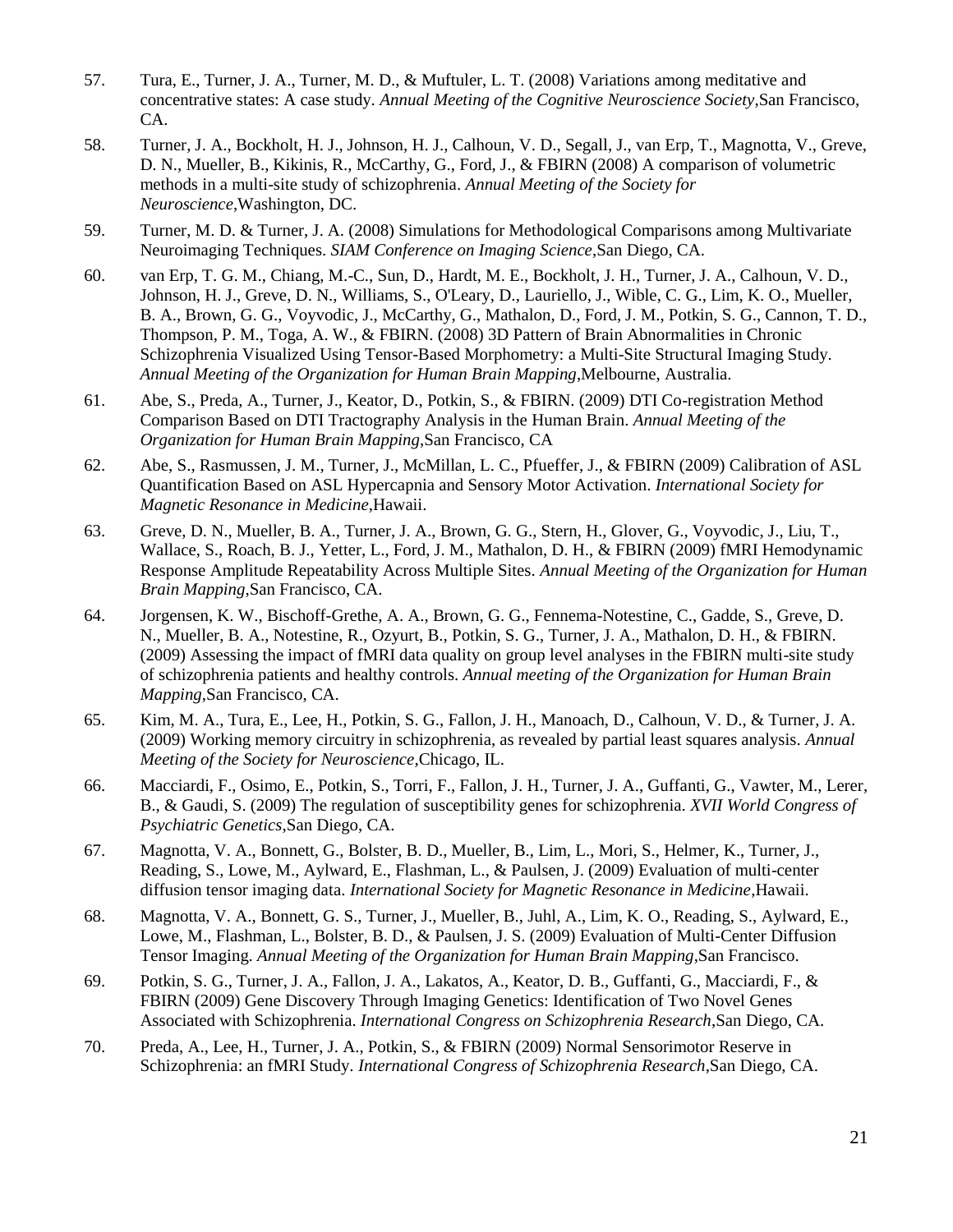- 71. Rasmussen, J. M., Abe, S., McMillan, L. C., Turner, J., Pfeuffer, J., & FBIRN (2009) Comparison of methods used in calibrated fMRI. *International Society for Magnetic Resonance in Medicine*,Hawaii.
- 72. Turner, J. A., Segall, J., Turner, M. D., Guffanti, G., Calhoun, V. D., Potkin, S. G., Bockholt, H. J., Macciardi, F., & FBIRN (2009) Structural imaging genetics analyses in schizophrenia. *Annual Meeting of the Society for Neuroscience*,Chicago, IL.
- 73. Wible, C. G., Lee, K. O., Molina, I., Roach, B. J., Ford, J. M., Mathalon, D. H., Turner, J. A., Potkin, S. G., O'Leary, D., & Brown, G. (2009) Relationship Between Auditory Hallucinations and Abnormal FMRI Activity During Performance of a Working Memory Task: Data from the FBIRN Consortium Study. *Annual Meeting of the Cognitive Neuroscience Society*,San Francisco, CA.
- 74. Abbott, C. C., Jung, R. E., Bustillo, J., & Turner, J. A. (2010) Default Mode Functional Network Connectivity Correlations with Glutamine in Schizophrenia. *Scientific Meeting On Resting-State Functional Connectivity*,Milwaukee, Wisconsin.
- 75. Abe, S., Rasmussen, J., Turner, J., McMillan, L., & BIRN, F. (2010) Calibration of Functional ASL based on Hypercapnia and Sensory Motor Activities. *Organization for Human Brain Mapping Annual Meeting*,Barcelona, Spain.
- 76. Brinkley, J., Turner, J. A., Detwiler, L., Mejino, J. L., Martone, M., & Rubin, D. (2010) Intelligent Queries over BIRN Data using the Foundational Model of Anatomy and a Distributed Query-Based Data Integration System. *AMIA 2010 Annual Symposium*,Washington, DC.
- 77. Haut, K. M., Rachakonda, S., Calhoun, V. D., Turner, J. A., Potkin, S. G., Belger, A., Lim, K. O., Mathalon, D., O'Leary, D., Rosen, B., Toga, A., Voyvodic, J., & Macdonald II, A. W. (2010) Discriminant analysis of working memory, default mode, and temporal lobe functional networks in schizophrenia *Annual Meeting of the Society for Neuroscience*,San Diego, CA.
- 78. Helmer, K., Chou, M.-C., Song, A., Turner, J. A., Gimi, B., & Mori, S. (2010) Multi-site Investigation of DTI Reproducibility *Annual Meeting of the International Society for Magnetic Resonance in Medicine (ISMRM)*,Stockholm, Sweden.
- 79. Kim, M. A., Lee, H., Potkin, S. G., Fallon, J. A., BIRN, F., & Turner, J. A. (2010) Emotional and working memory task responses in schizophrenia reveal inefficiency in functional neurocircuitry. *Annual Meeting of the Society for Neuroscience*,San Diego, CA.
- 80. Laird, A. R., Fox, M., Eickhoff, S. B., Ray, K. L., Turner, J. A., Glahn, D. C., Beckmann, C. F., Smith, S. M., & Fox, P. T. (2010) Functional Assessment of Intrinsic Connectivity Networks. *Organization for Human Brain Mapping Annual Meeting*,Barcelona, Spain.
- 81. Laird, A. R., Fox, P. M., Eickhoff, S. B., Turner, J. A., Ray, K. L., McKay, D. R., Glahn, D. C., Beckmann, C. F., Smith, S. M., & Fox, P. T. (2010) Functional assessment of intrinsic connectivity networks. *Annual Meeting of the Society for Neuroscience*,San Diego, CA.
- 82. Lee, H., Kim, M. A., Potkin, S. G., Fallon, J. H., Turner, J. A., & BIRN, F. (2010) The effect of emotion on working memory circuitry in schizophrenia. *Annual Meeting of the Society for Neuroscience*,San Diego, CA.
- 83. Magnotta, V., Bonnett, G., Bolster, B. D., Mueller, B., Lim, K., Mori, S., Helmer, K., Turner, J., Reading, S., Lowe, M., Aylward, E., Flashman, L., & Paulsen, J. (2010) Multi-Center Reliability of Diffusion Tensor Imaging *Annual Meeting of the International Society for Magnetic Resonance in Medicine (ISMRM)*,Stockholm, Sweden.
- 84. Mejino, J. L., Detwiler, L. T., Turner, J., Martone, M., Rubin, D., & Brinkley, J. F. (2010) Enabling RadLeX with the Foundational Model of Anatomy ontology to organize and integrate neuro-imaging data. . *Proceedings AMIA Fall Symposium*.
- 85. Turner, J. A. & Laird, A. R. (2010) Cognitive Paradigm Ontology: Representing cognitive behavioral experiments. *Bio-Ontologies: Knowledge in Biology, Intelligent Systems for Molecular Biology (ISMB 2010)*,Boston, MA.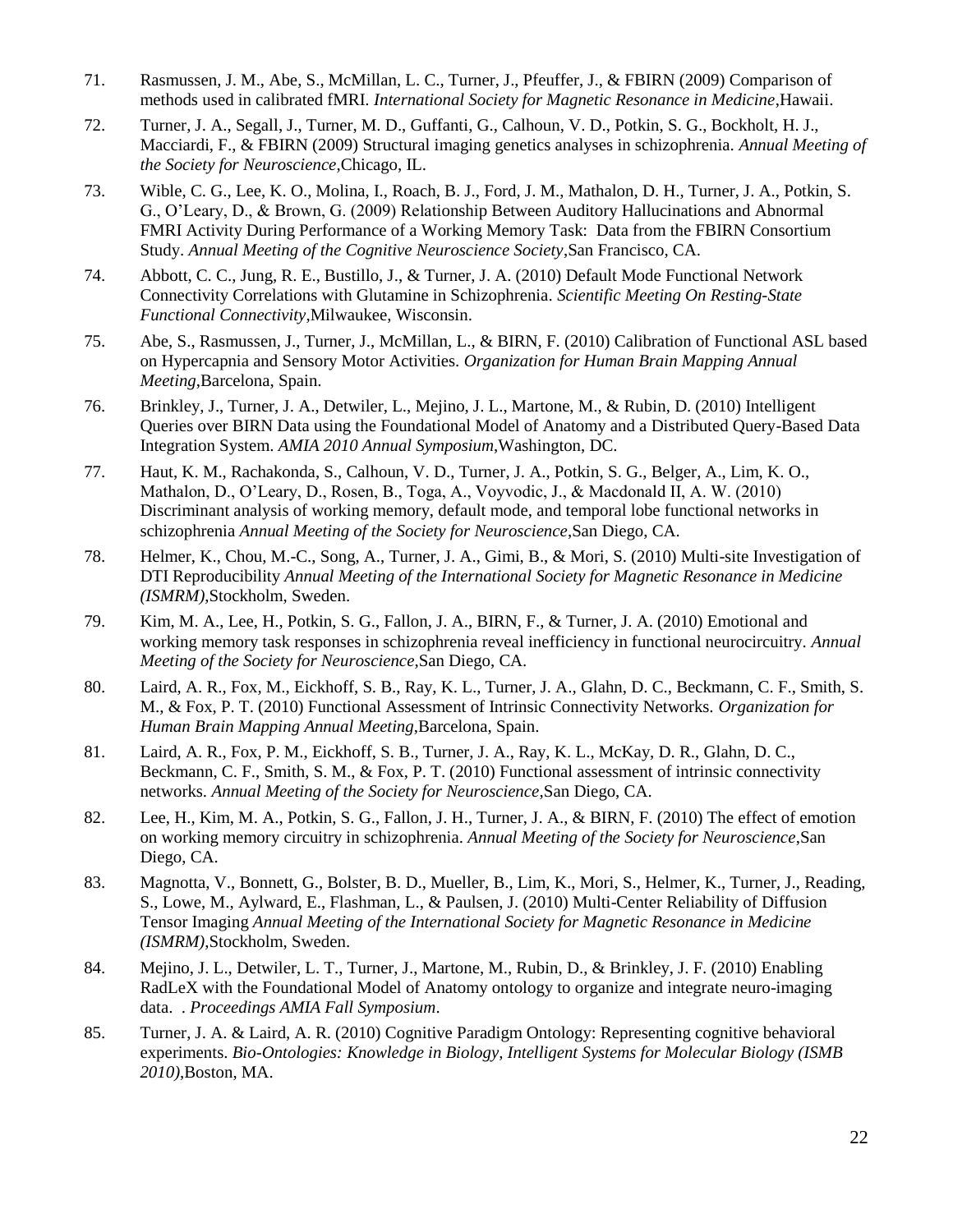- 86. Turner, J. A. & Laird, A. R. (2010) Cognitive paradigm ontology: experimental conditions and contrasts. *Annual Meeting of the Society for Neuroscience*,San Diego, CA.
- 87. Abbott, C. C., Thoma, R. J., Deplonty, K., Lewine, J., & Turner, J. A. (2011) A multi-modal investigation of treatment response associated with electroconvulsive therapy in major depressive disorder. *ACNP*,Hawaii.
- 88. Ghassemi, M. M., Liu, J., Boutte, D., Wells, W., Perrone-Bizzozero, N., Macciardi, F., Ford, J. M., Potkin, S. G., Turner, J. A., FBIRN, Calhoun, V. D., & Michael, A. M. (2011) Identification of Brain Functional Networks Linked to Genetic Variation in Schizophrenia: A Guided ICA Approach. *17th annual meeting of the Organization for Human Brain Mapping*,Quebec City, Quebec.
- 89. Nichols, B. N., Turner, J. A., Detwiler, L. T., Mejino, J. L., Rubin, D. L., & Brinkley, J. F. (2011) Integration of Semantically Annotated Neuroimaging Data via Chained Queries. *INCF 2011*,Boston, MA.
- 90. Turner, J. A., Abbott, C. C., Chen, H., Mayer, A., Allen, E. A., & Bustillo, J. (2011) Amplitude of low frequency fluctuations (ALFF) reliability in chronic schizophrenia. *17th annual meeting of the Organization for Human Brain Mapping*,Quebec City, Quebec.
- 91. Turner, J. A., Fox, P. T., Beckmann, C. F., Smith, S. M., & Laird, A. R. (2011) Do ontological concepts stand up to a meta-analysis of neuroimaging data? *INCF Meeting*,Boston, MA.
- 92. Turner, J. A., Frishkoff, G., & Laird, A. R. (2011) Ontology harmonization between fMRI and ERP: CogPO and NEMO. *Annual meeting of the Society for Neuroscience*,Washington, DC.
- 93. Turner, J. A., King, M., Belger, A., Calhoun, V. D., Ehrlich, S., Csernansky, J. G., Potkin, S. G., Gollub, R., Mathalon, D. H., Segall, J. M., Kikinis, R., Ford, J. M., Macciardi, F., Morgan, M., Lim, K. O., O'Leary, D. S., Toga, A. W., Van Erp, T., Wan, L., & Wible, C. G. (2011) Heritability and genetics of source based morphometry in schizophrenia. *International Congress on Schizophrenia Research*,Colorado Springs, CO.
- 94. Abbott, C. C., Khafaja, M., Taylor, P., Thoma, R. J., Deplonty, K., Lewine, J., & Turner, J. A. (2012) fMRI investigation of treatment response associated with ECT in major depressive disorder. *Annual Meeting of the American Association of Geriatric Psychiatry*,Washington DC.
- 95. Abbott, C. C., Lemke, N. T., Gopal, S., Thoma, R. J., Bustillo, J., Calhoun, V. D., & Turner, J. A. (2012) Electroconvulsive therapy response in major depressive disorder: a pilot functional network connectivity resting state fMRI investigation *ACNP*,Orlando, FL.
- 96. Burns, G. A. P. C., Tallis, M., & Turner, J. A. (2012) Modeling experimental variables, scales, and values: the Ontology of Experimental Variables and Values. *International Neuroinformatics Coordinating Facility (INCF) Congress*,Munich, Germany.
- 97. Burns, G. A. P. C. & Turner, J. A. (2012) Bottom-up curation of terminology for experimental variables: the Ontology of Experimental Variables and Values (OoEVV). *Bio-Ontologies Special Interest Group (SIG), ISMB*,Long Beach, CA.
- 98. Chakrabarti, C., Luger, G. F., Laird, A., & Turner, J. A. (2012) Textmining for cognitive paradigm annotation. *International Neuroinformatics Coordinating Facility (INCF) Congress*,Munich, Germany.
- 99. Chakrabarti, C., Luger, G. F., Laird, A. R., & Turner, J. A. (2012) Automated Annotation of Neuroimaging Abstracts for Cognitive Experiments. *Bio-ontologies Special Interest Group (SIG), ISMB*,Long Beach, CA.
- 100. Damaraju, E., Turner, J. A., Mathalon, D. H., Ford, J. M., Preda, A., Potkin, S. G., & Calhoun, V. D. (2012) Static and dynamic functional network connectivity during resting state in schizophrenia. *ACNP*,Orlando, FL.
- 101. Ghosh, S., Helmer, K., Keator, D., Nichols, N., Nichols, T. E., & Turner, J. A. (2012) Connecting Brain Imaging Terms to Established Lexicons: a Precursor for Data Sharing and Querying. *International Neuroinformatics Coordinating Facility (INCF) Congress*,Munich, Germany.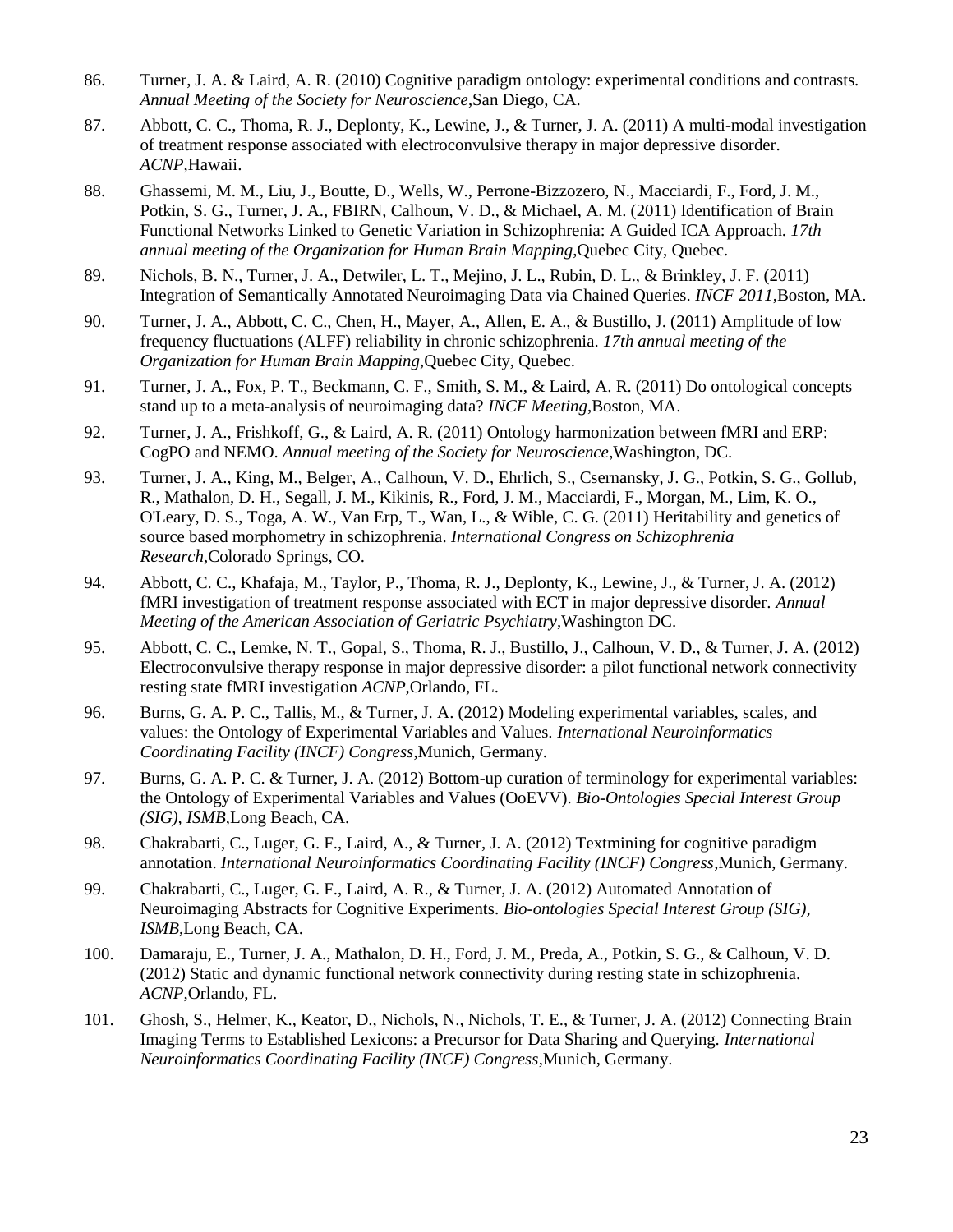- 102. King, M., Courtney, W., Lane, S., Scott, A., Turner, J. A., Wang, R., Wood, D., & Calhoun, V. (2012) COINS (Collaborative Informatics Neuroimaging Suite): Give, Get, Collect. *International Neuroinformatics Coordinating Facility (INCF) Congress*,Munich, Germany.
- 103. Plis, S. M., Allen, E. A., Damaraju, E., Potluru, V., Turner, J. A., & Calhoun, V. D. (2012) Identifying more "social" parts of the brain: simultaneous inference of functional ROIs and their interaction graph. *Organization for Human Brain Mapping Annual Meeting*,Bejing, China.
- 104. van Erp, T. G. M., Greve, D. N., Turner, J. A., Mueller, B., Rasmussen, J. M., Preda, A., Voyvodic, J. T., Belger, A., O'leary, D. S., McEwen, S., McCarthy, G., Glover, G. H., Brown, G. G., Mathalon, D. H., Ford, J., Potkin, S. G., & FBIRN (2012) A Multi-Center Study of Subcortical Brain Volume Abnormalities in Schizophrenia. *Society of Biological Psychiatry Annual Meeting*,Philadelphia, PA.
- 105. Abbott, C. C., Jones, T., Bustillo, J., Calhoun, V., & Turner, J. A. (2013) Resting state fMRI neural correlates of ECT response in major depressive disorder. *Translational Science Meeting 2013*,Washington, DC.
- 106. Brandel, M., Ford, J. M., Turner, J. A., van Erp, T. G. M., Voyvodic, J., Preda, A., Belger, A., Bustillo, J., O'Leary, D., Mueller, B., Lim, K. O., McEwen, S., Calhoun, V. D., Diaz, M., Glover, G., Greve, D., Wible, C., Vaidya, J., Potkin, S. G., FBIRN, & Mathalon, D. H. (2013) Reduced Amplitude of Low Frequency Bold Fluctuations in Resting State FMRI is AssociatedwWith Attention Deficits in Schizophrenia: Evidence from the FBIRN Study. *Society of Biological Psychiatry*,San Francisco, CA.
- 107. Chakrabarti, C., Jones, T. B., Laird, A. R., Xu, J. F., Luger, G., Turner, J. A., & Turner, M. D. (2013) Naively successful: Naive Bayes with and without decision trees for automated annotation of human neuroimaging abstracts. *International Neuroinformatics Coordinating Facility Congress, 2013*,Stockholm, Sweden (Frontiers in Neuroinformatics).
- 108. Chakrabarti, C., Jones, T. B., Xu, J. F., Luger, G. F., Laird, A. R., Turner, M. D., & Turner, J. A. (2013) A Probabilistic Framework for Ontology-Based Annotation in Neuroimaging Literature. *2013 Bioontologies Special Interest Group, ISMB*,Berlin.
- 109. Chavarria-Siles, I. M., White, T., Goudriaan, A., Posthuma, D., Ehrlich, S., Turner, J., Calhoun, V., Gollub, R., Magnotta, V., & Ho, B. C. (2013) Disruptions in white matter integrity found in schizophrenic subjects are modulated by a gene set of 17 myelin-protein genes. *XXIst World Congress of Psychiatric Genetics*,Boston, MA.
- 110. Chen, J., Calhoun, V., Turner, J., Arias-Vasquez, A., Zwiers, M., Cota, N. G., & Liu, J. (2013) Scanning Effects in Source-based Morphometry of Multi-site Studies. *Annual Meeting of the Organization for Human Brain Mapping*,Seattle, WA.
- 111. Chen, J., Calhoun, V. D., Turner, J. A., Arias-Vasquez, A., Franke, B., & Liu, J. (2013) Parallel Independent Component Analysis with Reference: A Semi-blind Multivariate Approach for Voxelwise Genome-wide Association Study. *Ninth Annual International Imaging Genetics Conference*,Irvine, CA.
- 112. Ford, J. M., Roach, B. J., van Erp, T. G. M., Belger, A., Turner, J. A., Mueller, B., Preda, A., Vaidya, J., McEwen, S., Shanbhag, H., Calhoun, V. D., Potkin, S. G., & Mathalon, D. H. (2013) When daydreams become nightmares: Hyper-connectivity in the cortical-striatal-amygdala loop in patients who hear voices commenting. *International Congress for Schizophrenia Research*.
- 113. Gollub, R. L., Shoemaker, J. M., King, M. D., White, T., Ehrlich, S., Sponheim, S. R., Clark, V. P., Turner, J. A., & Calhoun, V. D. (2013) Shared repository of multi-modal, multi-site brain image data from a clinical study of schizophrenia. *Annual Meeting of the Organization for Human Brain Mapping*,Seattle, WA.
- 114. Gopal, S., Calhoun, V. D., Caprihan, A., Michael, A. M., Turner, J. A., Baum, S. A., & Abbott, C. C. (2013) Fusion of DTI and fMRI with Joint-ICA differentiates remitters versus non-remitters for ECT. *Annual Meeting of the Organization for Human Brain Mapping*,Seattle, WA.
- 115. Hass, J., Walton, E., Turner, J., Wolthusen, R., Roessner, V., Sponheim, S. R., Gollub, R., Calhoun, V., & Ehrlich, S. (2013) Complexin2 modulates working memory-related neural activity in patients with schizophrenia. *XXIst World Congress of Psychiatric Genetics*,Boston, MA.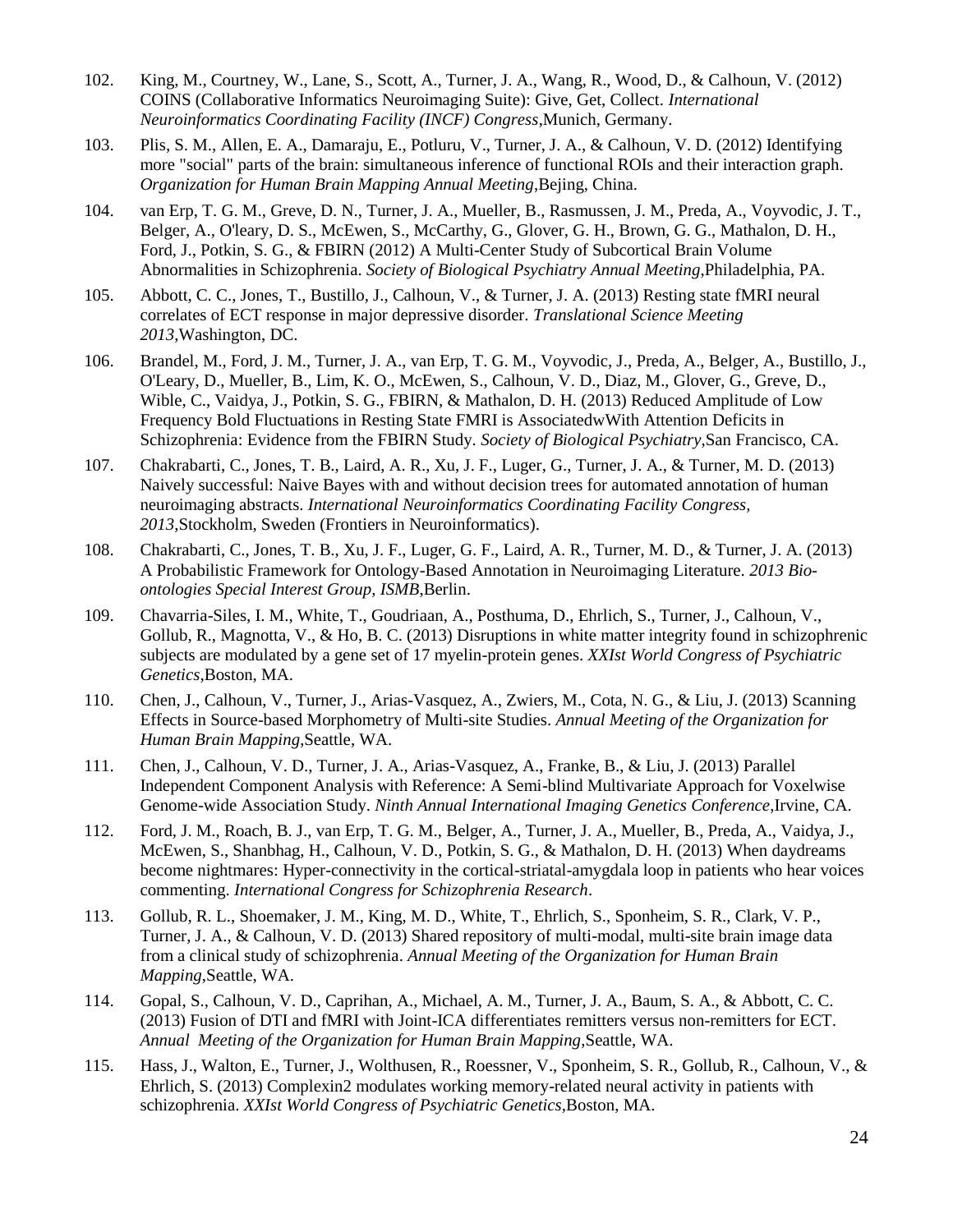- 116. Hernandez, Z., Ray, K. L., Riedel, M., Fox, M., Eickhoff, S. B., Fox, P. M., Turner, J. A., & Laird, A. R. (2013) Data-driven refinement of cognitive paradigm classifications: A face discrimination meta-analysis. *Annual Meeting of the Organization for Human Brain Mapping*,Seattle, WA.
- 117. Jones, T., Chakrabarti, C., Xu, J., Turner, M. D., Luger, G. F., Laird, A., & Turner, J. A. (2013) Modeling ontology-based annotation processes for neuroimaging abstracts using a stochastic framework. *Annual Meeting of the Organization for Human Brain Mapping*,Seattle, WA.
- 118. Miller, R., Erhardt, E. B., Allen, E. A., Michael, A. M., Turner, J. A., Bustillo, J., Ford, J., Mathalon, D., Potkin, S. G., Preda, A., & Calhoun, V. D. (2013) 4-D Fourier Analysis of Whole-Brain Resting fMRI Distinguishes Schizophrenia Patients from Controls. *Annual Meeting of the Organization for Human Brain Mapping*,Seattle, WA.
- 119. Nichols, N., Stoner, R., Keator, D., Turner, J. A., Helmer, K., Ashish, N., Steffener, J., Grabowski, T., & Ghosh, S. (2013) There's an app for that: a semantic data provenance framework for reproducible brain imaging. *Annual Meeting of the Organization for Human Brain Mapping*,Seattle, WA.
- 120. Patel, V., Cota, N., Wright, C., Perrone-Bizzozero, N., Morgan, M., Calhoun, V. D., Wassink, T. H., Ho, B. C., Ehrlich, S., Hass, J., Alpert, K., Wang, L., & Turner, J. A. (2013) Potential influence of miR-137 associated rs1625579 genotype on structural brain variation in schizophrenia. *Annual meeting of the Society for Neuroscience*,San Diego, CA.
- 121. Ramanathan, D., Mathalon, D. H., Ford, J., Brown, G. G., Stern, H., Mueller, B., Greve, D. N., McCarthy, G., Voyvodic, J., Belger, A., Glover, G., Diaz, M., Yetter, E., Ozyurt, B., Jorgensen, K. W., Wible, C., van Erp, T., Turner, J. A., Thompson, W. K., Shanbhag, H., & Potkin, S. G. (2013) Role of Ventral Prefrontal Cortex in Reorientation to Vs. Regulation of Emotional Distractors During Concurrent Cognitive Task. *Society of Biological Psychiatry*,San Francisco, CA.
- 122. Rashid, B., Damaraju, E., Turner, J. A., Pearlson, G. D., & Calhoun, V. D. (2013) Comparison of resting state dynamics in healthy, schizophrenia and bipolar disease. *53rd NCDEU: an annual Meeting of the ASCP*,Hollywood, FL.
- 123. Van Erp, T.G., Guella, M., Vawter, M., Torri, F., Ford, J. M., Lim, K. O., Bustillo, J., Belger, A., Preda, A., Nguyen, D., Turner, J. A., Mathalon, D. H., Macciardi, F., & Potkin, S. G. (2013) Schizophrenia miR-137 Risk Genotype is Associated with DLPFC Hyperactivation. *International Congress of Schizophrenia Research*,Orlando, FL.
- 124. Turner, J. A. & Burns, G. A. P. C. (2013) Using the Ontology of Experimental Variables and Values (OoEVV) to model human neuroimaging experiments. *International Neuroinformatics Coordinating Facility Congress, 2013*,Stockholm, Sweden (Frontiers in Neuroinformatics).
- 125. Turner, J. A., Damaraju, E., TG, V. E., mathalon, D. H., Ford, J. M., Voyvodic, J., Mueller, B. A., Bustillo, J., Belger, A., McEwen, S., Potkin, S. G., BIRN, F., & Calhoun, V. D. (2013) The amplitude of low frequency fluctuations in resting fMRI in a multi-site study of schizophrenia. *Annual Meeting of the Organization for Human Brain Mapping*,Seattle, WA.
- 126. Turner, J. A., Damaraju, E., van Erp, T. G. M., Mathalon, D. H., Ford, J. M., Voyvodic, J., Belger, A., Bustillo, J., McEwen, S., Potkin, S. G., & Calhoun, V. D. (2013) Voxelwise and independent components analysis of low-frequency fluctuations in the FBIRN resting state dataset. *International Congress for Schizophrenia Research*,Orlando, FL.
- 127. Turner, J. A., Hibar, D. P., Rasmussen, J., Andreassen, O. A., Haukvik, U. K., Agartz, I., Potkin, S. G., Ophoff, R. A., Hulshoff Pol, H. E., van Haren, N. E., Gruber, O., Kramer, B., Ehrlich, S., Hass, J., Alpert, K., Jonsson, E., Wang, L., Pearlson, G., Glahn, D. C., Thompson, P., & van Erp, T. G. M. (2013) A Prospective Meta-Analysis of Subcortical Brain Volumes in Schizophrenia via the ENIGMA Consortium. *Annual Meeting of the Organization for Human Brain Mapping*,Seattle, WA.
- 128. Turner, J. A., Hibar, D. P., Rasmusssen, J., Andreassen, O. A., Haukvik, U. K., Agartz, I., Potkin, S. G., Ophoff, R. A., Hulshoff Pol, H. E., van Haren, N. E., Gruber, O., Kramer, B., Ehrlich, S., Hass, J., Alpert, K., Wang, L., Pearlson, G. D., Glahn, D. C., Thompson, P., & van Erp, T. G. M. (2013) A Prospective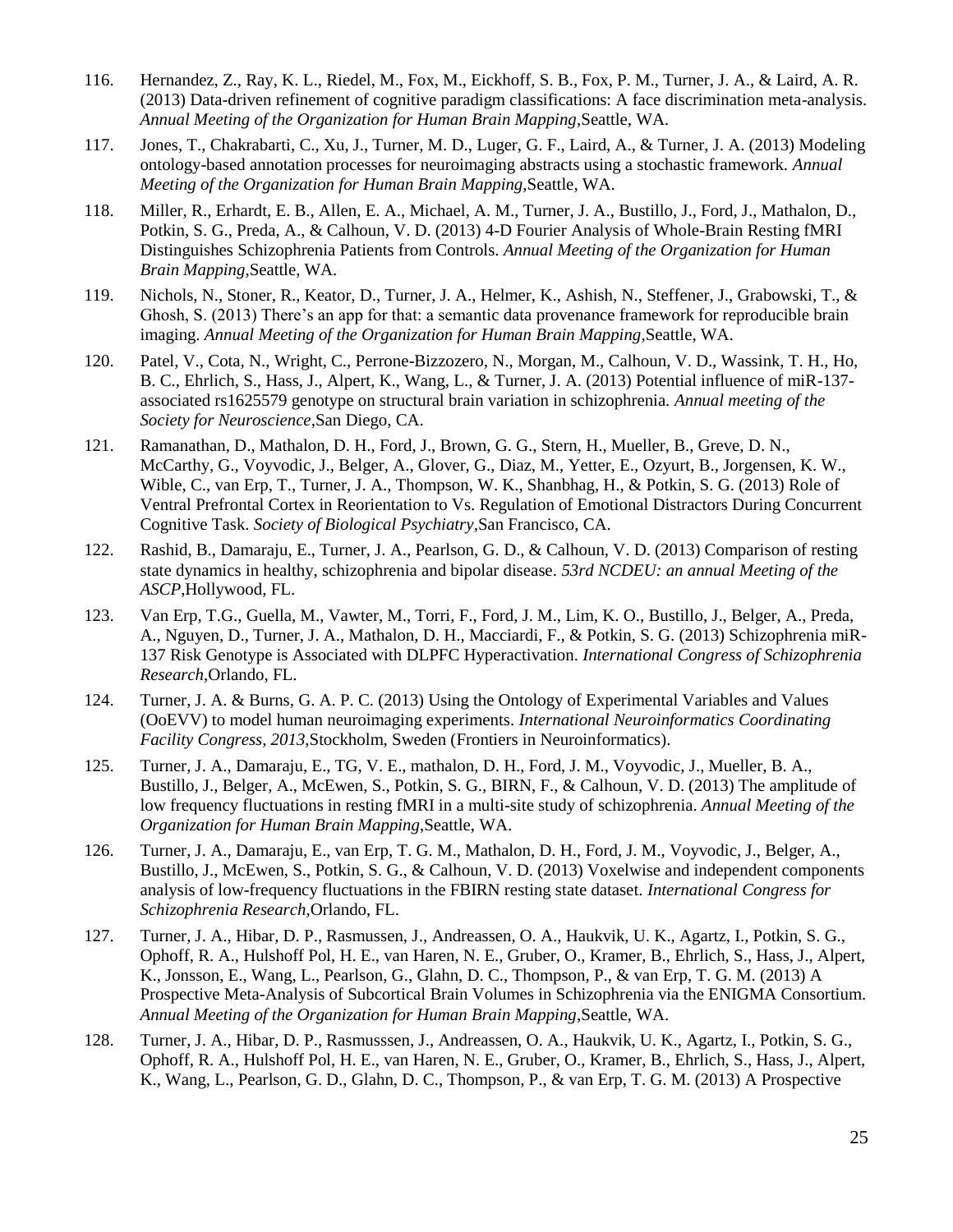Meta-Analysis of Brain Measures in Schizophrenia via the ENIGMA Consortium. *International Congress for Schizophrenia Research*,Orlando, FL.

- 129. Turner, J. A., Wilhelmi, C., Bigelow, R., Bustillo, J., Houck, J., Calhoun, V. D., & Thoma, R. J. (2013) Brain networks underlying active hallucinations during fMRI in schizophrenia. *Annual meeting of the Organization for Human Brain Mapping*,Seattle, WA.
- 130. Turner, M. D., Xu, J., Jones, T., Chakrabarti, C., Laird, A., Luger, G. F., & Turner, J. A. (2013) Automated annotation of fMRI abstracts: Comparison of text mining methods. *Annual Meeting of the Organization for Human Brain Mapping*,Seattle, WA.
- 131. van Erp, T. G. M., Hibar, D. P., Rasmussen, J., Andreassen, O. A., Haukvik, U. K., Agartz, I., Potkin, S. G., Hulshoff Pol, H. E., Ophoff, R. A., Van Haren, N. E., Gruber, O., Kramer, B., Ehrlich, S., Hass, J., Wang, L., Alpert, K., Thompson, P. M., Turner, J. A., & Group, E. S. W. (2013) A large-scale metaanalysis of subcortical brain volume abnormalities in schizophrenia via the ENIGMA consortium. *Society of Biological Psychiatry*,San Francisco, CA.
- 132. Walton, E., Geisler, D., Lee, P. H., Hass, J., Turner, J. A., Liu, j., Sponheim, S. R., Wassink, T. H., Roessner, V., Gollub, R., Calhoun, V., & Ehrlich, S. (2013) Prefrontal cortex activity is associated with cumulative polygenetic risk in schizophrenia patients. *Annual Meeting of the Organization for Human Brain Mapping*,Seattle, WA.
- 133. Wolthusen, R., Hass, J., Walton, E., Turner, J., Roessner, V., Sponheim, S. R., Cho, B. H., Holt, D., Gollub, R., Calhoun, V., & Ehrlich, S. (2013) A genome-wide association study to identify genetic susceptibility loci that modify left superior temporal gyrus thickness in patients with schizophrenia. *XXIst World Congress of Psychiatric Genetics*,Boston, MA.
- 134. Wood, D., King, M., Courtney, W., Wang, R., Landis, D., Turner, J. A., & Calhoun, V. D. (2013) Efficient Neuroinformatic Data Collection and Sharing in Multi-site Research Environments with COINS. *Annual Meeting of the Organization for Human Brain Mapping*,Seattle, WA.
- 135. Wright, C., Patel, V., Calhoun, V. D., Ehrlich, S., Walton, E., Perrone-Bizzozero, N., Schulz, S. C., Morrow, E., Wassink, T. H., Liu, J., & Turner, J. A. (2013) Gray matter effects of miR-137 putative targets involved in axonal guidance. *Ninth Annual International Imaging Genetics Conference*,Irvine, CA.
- 136. Wright, C., Turner, J. A., & Perrone-Bizzozero, N. (2013) Impact of miR-137 in schizophrenia revealed by its putative targets. *International Congress on Schizophrenia Research (ICOSR)*,Grande Lakes, FL.
- 137. Bockholt, H. J., Scully, M., Calhoun, V., Johnson, H., Long, J. D., Turner, J. A., Paulsen, J., & Study, P.- H. (2014) Using PREDICT-HD to develop a novel FOSS data mining extension to COINS. *20th Annual Meeting of the Organization for Human Brain Mapping*,Hamburg, Germany.
- 138. Castro, E., Cota, N., Calhoun, V., & Turner, J. A. (2014) Gray matter anomalies detection via multivariate feature selection: classification of schizophrenia. *20th Annual Meeting of the Organization for Human Brain Mapping*,Hamburg, Germany.
- 139. Castro, E., Gupta, C. N., Martinez-Ramon, M., Calhoun, V. D., Arbabshirani, M. R., & Turner, J. (2014) Identification of patterns of gray matter abnormalities in schizophrenia using source-based morphometry and bagging. *Conference proceedings : ... Annual International Conference of the IEEE Engineering in Medicine and Biology Society. IEEE Engineering in Medicine and Biology Society. Annual Conference*, pp 1513-1516.
- 140. Ciarochi, J., Plis, S. M., Liu, J., Calhoun, V., Bockholt, H. J., Long, J. D., Johnson, H., Paulsen, J., & Turner, J. A. (2014) Voxel-Based Morphometry and Cognition in Prodromal Huntington's Disease. *20th Annual Meeting of the Organization for Human Brain Mapping*,Hamburg, Germany.
- 141. Gupta, N. C., Chen, J., Turner, J. A., Perrone-Bizzozero, N., Pearlson, G., Liu, J., Damaraju, E., Luo, L., Michael, A. M., & Calhoun, V. D. (2014) Genetic Markers of White Matter Integrity in Schizophrenia Revealed by Parallel ICA. *20th Annual Meeting of the Organization for Human Brain Mapping*,Hamburg, Germany.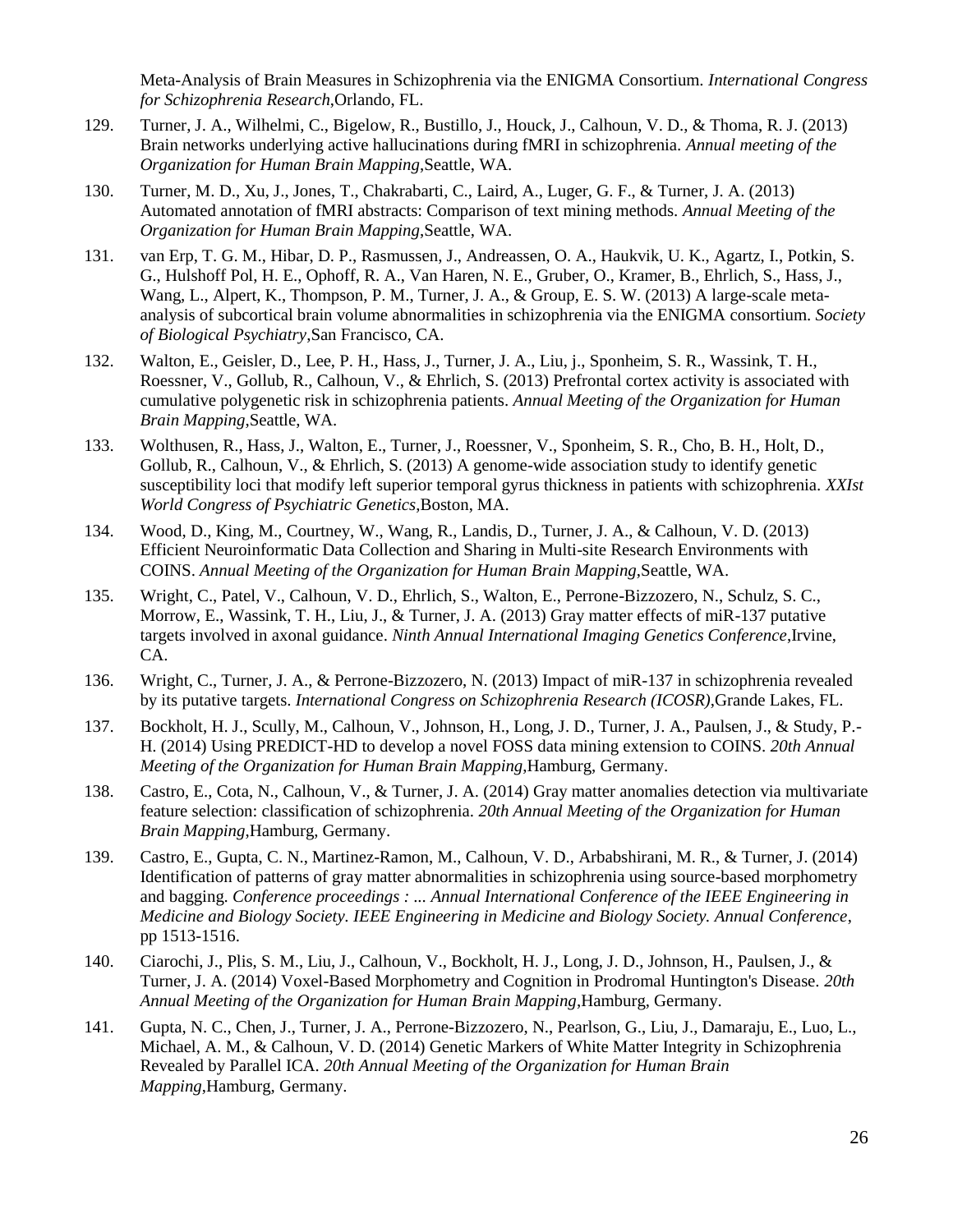- 142. Helmer, K. G., Ghosh, S., Nichols, B. N., Keator, D. B., Nichols, T. E., & Turner, J. A. (2014) The Addition of Defined Neuroimaging Acquisition, Processing and Analysis Terms to Neurolex. *20th Annual Meeting of the Organization for Human Brain Mapping*,Hamburg, Germany.
- 143. Keator, D. B., Ghosh, S., Maumet, C., Flandin, G., Nichols, B. N., Nichols, T. E., Burns, G., Bruehl, R., Craddock, C., Frederick, B., Gorgolewski, K., Marcus, D., Hanke, M., Haselgrove, C., Helmer, K., Klein, A., Milham, M., Poldrack, R. A., Michel, F., Steffener, J., Schwartz, Y., Stoner, R., Turner, J. A., Kennedy, D., & Poline, J.-B. (2014) Developing and using the Neuroimaging and Data Sharing Data Model: the NIDASH Working Group. *20th Annual Meeting of the Organization for Human Brain Mapping*,Hamburg, Germany.
- 144. Maumet, C., Nichols, T. E., Nichols, B. N., Flandin, G., Turner, J. A., Helmer, K. G., Steffener, J., JB, P., Ghosh, S., & Keator, D. (2014) Extending NI-DM to share the results and provenance of a neuroimaging study: an example with SPM. *20th Annual Meeting of the Organization for Human Brain Mapping*,Hamburg, Germany.
- 145. Ray, K. L., Damaraju, E., Riedel, M. C., Calhoun, V. D., Uecker, A. M., Eickhoff, S. B., Fox, P. T., Turner, J. A., & Laird, A. R. (2014) Towards a prediction of cognitive deficits based on underlying connectivity differences in schizophrenia. *20th Annual Meeting of the Organization for Human Brain Mapping*,Hamburg, Germany.
- 146. Turner, J. A., van Erp, T. G., Hibar, D. P., Thompson, P., & Group, E. S. W. (2014) Subcortical and cortical variations in schizophrenia: the ENIGMA SZ Working Group. *20th Annual Meeting of the Organization for Human Brain Mapping*,Hamburg, Germany.

## **Mentored Undergraduate Presentations At Local Conferences**

- 1. Persichetti, E., Ahmadi, A., Calhoun, V., Driesen, N., & Turner, J. A. (2014) Increased functional connectivity in resting-state networks after ketamine infusion. *Psychology Undergraduate Research Conference (PURC)*,Georgia State University, Atlanta.
- 2. Snellings, J. A., Ahmadi, A., Barbosa, P. C. R., Persichetti, E., Pommy, J., Turner, J. A., & Bogenschutz, M. P. (2014) Effects of Ayahuasca Use on Brain Function and Mood Correlation. *Psychology Undergraduate Research Conference (PURC)*,Georgia State University, Atlanta.
- 3. Law, A., Hare, S.M., Ahmadi, A., & Turner, J.A. (2015). The amplitude of low frequency fluctuations in slow-4 vs slow5 passbands in auditory and visual hallucinators in schizophrenia. *Georgia State Undergraduate Research Conference (GSURC)*, Georgia State University, Atlanta.
- 4. Burnet, D., Misiura, M., Johnson, H., & Turner, J.A. (2015). Frontal grey matter in prodromal Huntington's Disease. *Georgia State Undergraduate Research Conference (GSURC)*, Georgia State University, Atlanta.
- 5. Bhatia, N., & Turner, J.A. (2015). The role of calcium signaling genes in schizophrenia development: A literature review. *Georgia State Undergraduate Research Conference (GSURC)*, Georgia State University, Atlanta.
- 6. Harris, H., Clark, S., Ahmadi, A., & Turner, J.A. (2015). Cerebellar hypoconnectivity in schizophrenia. *Georgia State Undergraduate Research Conference (GSURC)*, Georgia State University, Atlanta.
- 7. Quyyum, N., Clark, S., Ahmadi, A., & Turner, J.A. (2015). Amplitude of low-frequency fluctuation in schizophrenia and relationship to insight. *Georgia State Undergraduate Research Conference (GSURC)*, Georgia State University, Atlanta.
- 8. Quyyum, N., Clark, S., Ahmadi, A., Turner, J.A. (2015) Gender influence on cognition and structure in people with schizophrenia. *Psychology Undergraduate Research Conference (PURC)*,Georgia State University, Atlanta.
- 9. Law, A., Hare, S., & Turner, J.A. (2015). Functional Network Connectivity in Hallucinating Patients with Schizophrenia. *Psychology Undergraduate Research Conference (PURC)*,Georgia State University, Atlanta.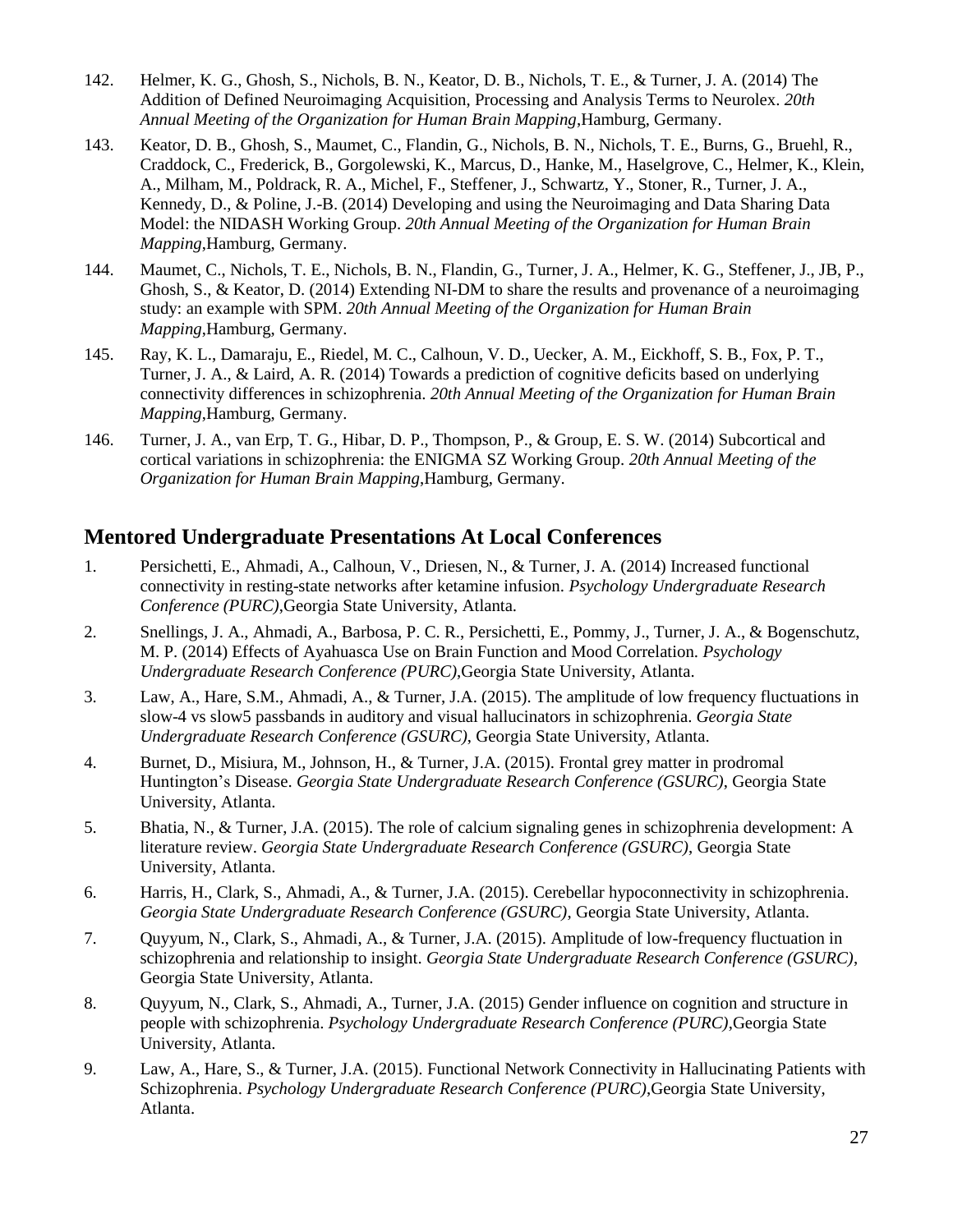- 10. Harris, H., Clark, S., Ahmadi, A., Mittal, V.J., & Turner, J.A. (2015). Amplitude of low frequency fluctuations in adolescents at ultra-high risk for schizophrenia. *Psychology Undergraduate Research Conference (PURC)*,Georgia State University, Atlanta.
- 11. Burnett, D., Mook, A., Turner, J.A. & Offutt, H. (2015). Auditory imagery related to source memory. *Psychology Undergraduate Research Conference (PURC)*,Georgia State University, Atlanta.

### **C4. Peer Review Activities**

#### **Grant Review Panels**

Member, Special Emphasis Panel/Scientific Review Group, NINDS, NIH, 2011. Member, NCI Special Emphasis Panel/Scientific Review Group, NIH, 2013. Member, Special Emphasis Panel/Scientific Review Group, NINDS, NIH, 2013. Member, NCI Special Emphasis Panel/Scientific Review Group, NIH, 2014. Member, NIH Blueprint Special Emphasis Panel/Scientific Review Group, 2015. Member, NIBIB Special Emphasis Panel/Scientific Review Group, NIH, 2015. Member, NCI Special Emphasis Panel/Scientific Review Group, NIH, 2015. Ad hoc member, APDA Review Panel, NIH, 2015.

#### **Professional Journals**

Editorial Board: Associate Editor, Frontiers in Brain Imaging Methods

Ad Hoc Reviewer for: *Biological Psychiatry; Brain Imaging and Behavior; Frontiers in Human Neuroscience; Frontiers in Neuroinformatics; Frontiers in Psychiatry; Human Brain Mapping; Molecular Psychiatry; Pharmacogenomics; Psychometrika; International Journal of Psychophysiology; International Journal of Neuroimaging; Journal of Affective Disorders; Journal of Magnetic Resonance Imaging; Journal of Psychiatric Research; Neurocomputing; Neuroinformatics; Neuroscience; Neurobiology of Aging; Psychiatry Research: Neuroimaging; Schizophrenia Bulletin; Schizophrenia Research*

#### **Professional Conferences**

Program Committee Member, *Eleventh International Conference on Data Integration in the Life Sciences 2015 (DILS2015)*

Publicity co-Chair, 2015 *International Conference on Brain Informatics and Health (BIH'15)*

Organizing Committee Member, *2013 International Neuroinformatics Coordinating Facility Congress, Stockholm, Sweden*

Organizing Committee Member, *International Imaging Genetics Conference* (2003-2009).

Abstract submission reviewer for *American Medical Informatics Association (AMIA), International Systems for Molecular Biology (ISM: Bio-Ontologies SIG),* and *the Organization for Human Brain Mapping (OHBM) annual meetings*

## **C5. Professional memberships**

Task Forces: Member, International Neuroinformatics Coordinating Facility (INCF) Neuroimaging Data Sharing Task Force, 2009-present.